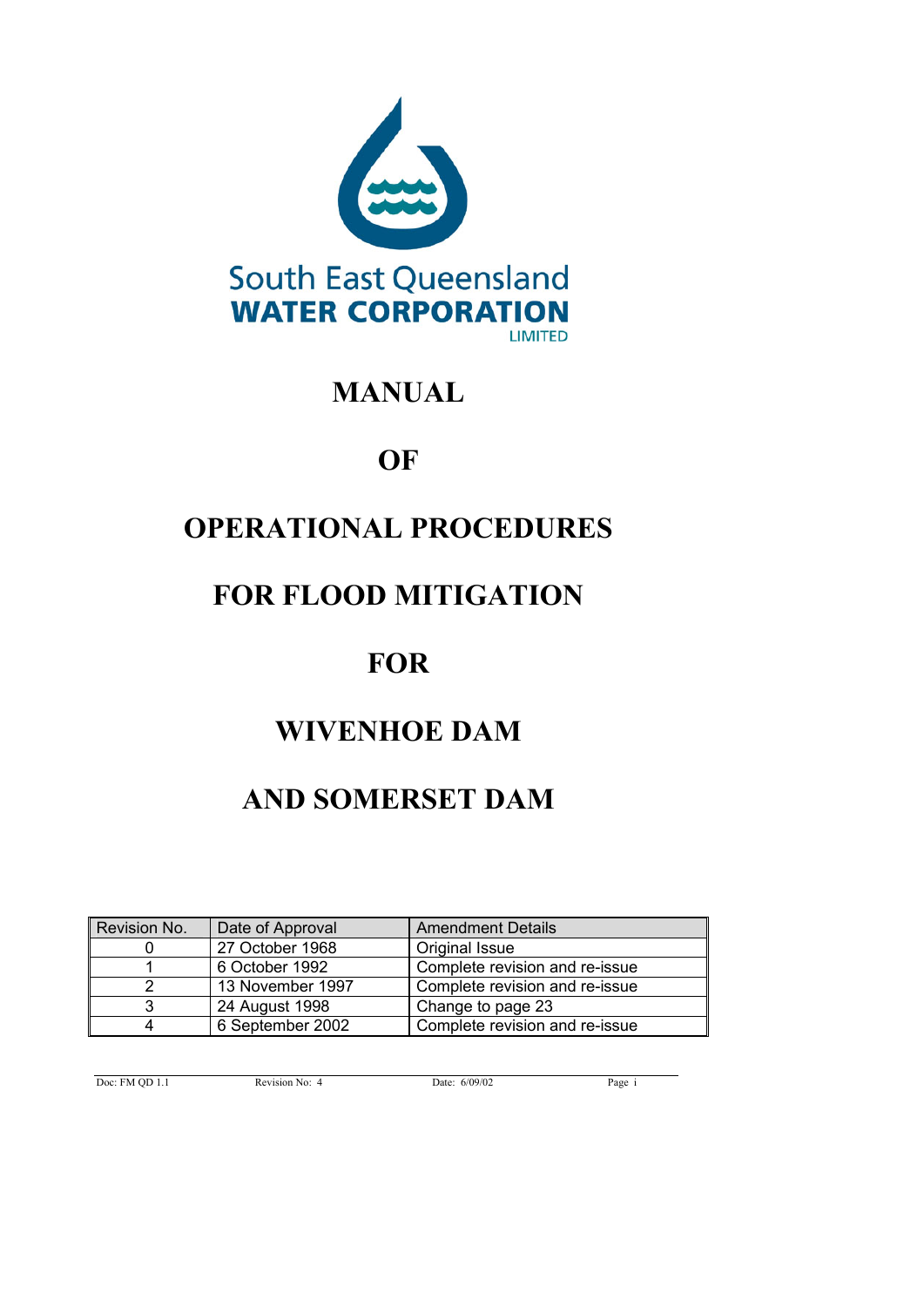## **TABLE OF CONTENTS**

|   | 1.1            |                                            |
|---|----------------|--------------------------------------------|
|   | 1.2            |                                            |
|   | 1.3            |                                            |
|   | 1.4            |                                            |
|   | 1.5            |                                            |
|   |                |                                            |
|   | 1.6<br>1.7     |                                            |
|   |                |                                            |
|   | 1.8<br>1.9     |                                            |
|   | 1.10           |                                            |
|   |                |                                            |
|   |                |                                            |
|   | 2.1            |                                            |
|   |                | 2.1.1                                      |
|   |                | 2.1.2                                      |
|   | $2.2^{\circ}$  |                                            |
|   |                |                                            |
|   |                |                                            |
|   | 2.3            |                                            |
|   | 2.4            |                                            |
|   | $2.5^{\circ}$  |                                            |
|   | 2.6            |                                            |
|   |                |                                            |
|   | 2.8            |                                            |
|   | 2.9            |                                            |
| 3 |                |                                            |
|   | 3.1            |                                            |
|   | 3.2            |                                            |
|   |                |                                            |
|   |                |                                            |
|   | 3.3            |                                            |
|   | 3.4            |                                            |
|   | 3.5            |                                            |
|   | 3.6            |                                            |
|   | 3.7            |                                            |
| 4 |                | 13<br>OOD CLASSIFICATION                   |
|   |                |                                            |
| 5 |                | .14                                        |
|   | 5.1            | .14                                        |
|   | 5.2            |                                            |
|   |                |                                            |
|   | 5.4            |                                            |
|   | $5.5\,$        |                                            |
| 6 |                |                                            |
|   | 6.1            |                                            |
|   | 6.2            |                                            |
|   | 6.3            |                                            |
|   | Doc: FM QD 1.1 | Date: 6/09/02<br>Page ii<br>Revision No: 4 |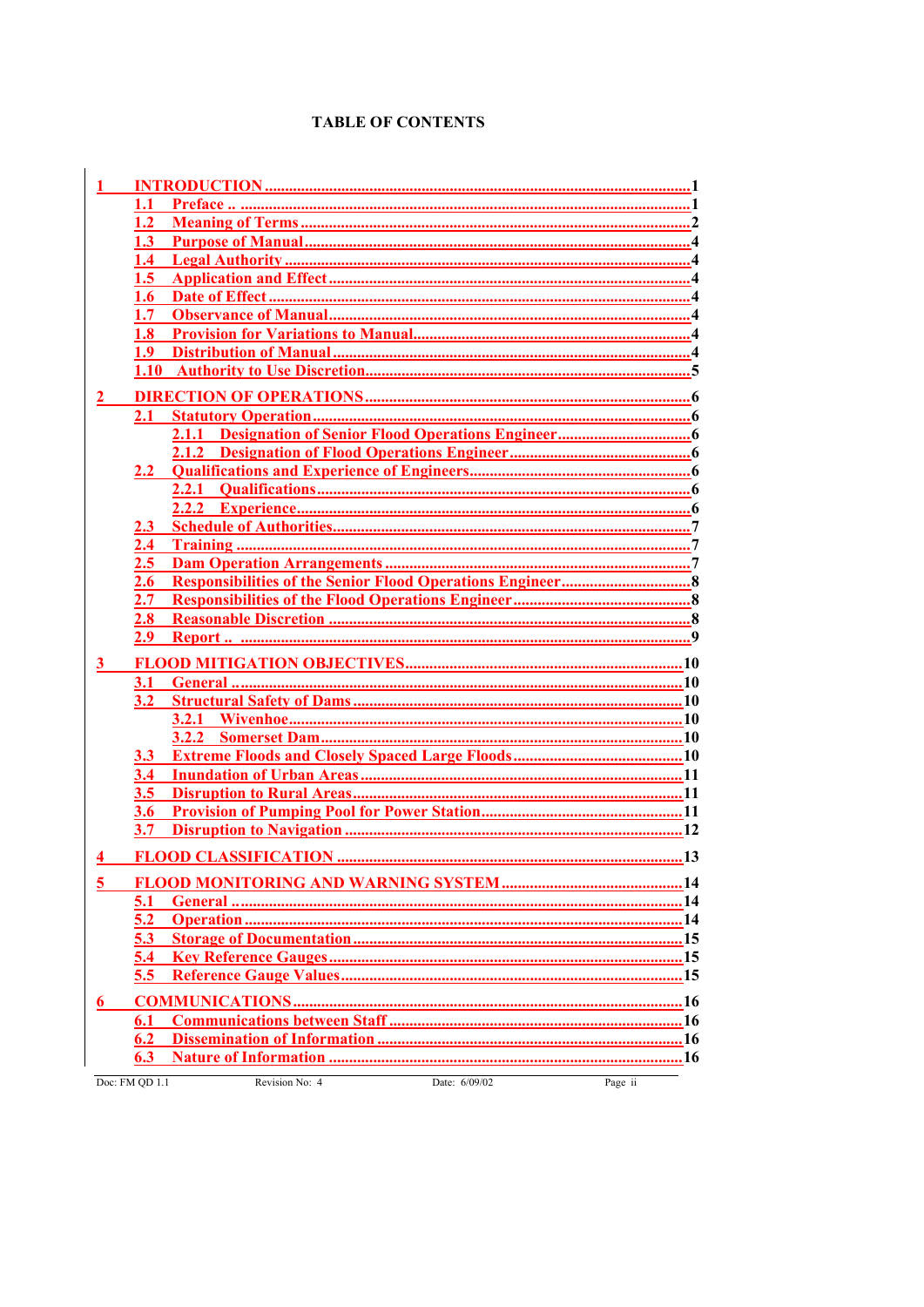|    |      | <b>Deleted: 1 INTRODUCTION</b>                                      |
|----|------|---------------------------------------------------------------------|
|    |      | $.1$ ¶<br>1.1 Preface                                               |
|    | 7.1  | 1¶                                                                  |
|    | 7.2  | 1.2 Meaning of Terms 2                                              |
|    | 7.3  | 1.3 Purpose of Manual 5                                             |
|    |      | 1.4 Legal Authority . 5¶<br>1.5 Application and Effect . 5          |
|    | 7.4  | 1.6 Date of Effect . 5¶                                             |
|    | 7.5  | 1.7 Observance of Manual . 5¶                                       |
|    |      | 1.8 Provision for Variations to<br>Manual 5                         |
|    |      | 1.9 Distribution of Manual 6                                        |
|    | 8.1  | 1.10 Authority to Use                                               |
|    | 8.2  | Discretion 6                                                        |
|    | 8.3  | <b>2 DIRECTION OF</b><br><b>OPERATIONS 74</b>                       |
|    | 8.4  | 2.1 Statutory Operation 7                                           |
|    | 8.5  | 2.1.1 Designation of Senior                                         |
|    |      | <b>Flood Operations Engineer . 7¶</b><br>2.1.2 Designation of Flood |
|    |      | <b>Operations Engineer . 7¶</b>                                     |
|    |      | 2.2 Qualifications and                                              |
|    | 9.2  | <b>Experience of Engineers 7%</b><br>2.2.1 Oualifications 7         |
|    | 9.3  | 2.2.2 Experience 7¶                                                 |
|    |      | 2.3 Schedule of Authorities 8                                       |
|    | 9.4  | 2.4 Training 8                                                      |
| 10 |      | 2.5 Dam Operation<br>Arrangements 8                                 |
|    | 10.1 | 2.6 Responsibilities of the                                         |
|    |      | <b>Senior Flood Operations</b>                                      |
|    | 10.2 | Engineer 9<br>2.7 Responsibilities of the                           |
|    | 10.3 | <b>Flood Operations Engineer 9</b>                                  |
|    | 10.4 | 2.8 Reasonable Discretion 9                                         |
|    | 10.5 | 2.9 Report                                                          |
|    | 10.6 | 10¶<br><b>3 FLOOD MITIGATION</b>                                    |
|    |      | <b>OBJECTIVES</b> 11                                                |
|    |      | 3.1 Ceneral                                                         |

| $1$ ¶                                                           |
|-----------------------------------------------------------------|
| 1.1 Preface .<br>1¶                                             |
| 1.2 Meaning of Terms 2¶                                         |
| 1.3 Purpose of Manual 5                                         |
| 1.4 Legal Authority . 5¶                                        |
| 1.5 Application and Effect . 5                                  |
| 1.6 . Date of Effect . 5¶<br>1.7 . Observance of Manual . 5¶    |
| 1.8 Provision for Variations to                                 |
| Manual 5                                                        |
| 1.9 Distribution of Manual 6                                    |
| 1.10 Authority to Use                                           |
| Discretion 6                                                    |
| <b>2 DIRECTION OF</b><br><b>OPERATIONS . 7¶</b>                 |
| 2.1 Statutory Operation 7                                       |
| 2.1.1 Designation of Senior                                     |
| Flood Operations Engineer . 7¶                                  |
| 2.1.2 Designation of Flood                                      |
| <b>Operations Engineer . 7¶</b>                                 |
| 2.2 Qualifications and<br><b>Experience of Engineers 71</b>     |
| 2.2.1 Qualifications 7                                          |
| 2.2.2 Experience 7¶                                             |
| 2.3 Schedule of Authorities 8¶                                  |
| 2.4 Training 8                                                  |
| 2.5 Dam Operation                                               |
| Arrangements 8                                                  |
| 2.6 Responsibilities of the<br><b>Senior Flood Operations</b>   |
| Engineer 9¶                                                     |
| 2.7 Responsibilities of the                                     |
| <b>Flood Operations Engineer 9</b>                              |
| 2.8 Reasonable Discretion 9                                     |
| 2.9 . Report .                                                  |
| 10 <sub>1</sub><br><b>3</b> . FLOOD MITIGATION                  |
| <b>OBJECTIVES</b> 11                                            |
| 3.1 General                                                     |
| $11\P$                                                          |
|                                                                 |
| 3.2 Structural Safety of                                        |
| Dams 11¶                                                        |
| 3.2.1 Wivenhoe 11¶                                              |
| 3.2.2 Somerset Dam 11¶                                          |
| 3.3 Extreme Floods and<br><b>Closely Spaced Large</b>           |
| $Floods$ 11                                                     |
| 3.4 Inundation of Urban                                         |
| Areas 12                                                        |
| 3.5 Disruption to Rural                                         |
| Areas 12                                                        |
| <b>3.6 Provision of Pumping Pool</b><br>for Power Station 12    |
| 3.7 Disruption to                                               |
| Navigation 13¶                                                  |
| 4 FLOOD                                                         |
| <b>CLASSIFICATION . 14¶</b>                                     |
| <b>5 FLOOD MONITORING</b><br>AND WARNING SYSTEM . 159           |
| 5.1 General 15                                                  |
| 5.2 Operation 15                                                |
| 5.3 Storage of                                                  |
| Documentation 16                                                |
| 5.4 Key Reference Gauges 16                                     |
| 5.5 Reference Gauge<br>Values 16                                |
| <b>6 COMMUNICATIONS 17¶</b>                                     |
| 6.1 Communications between                                      |
| Staff 17                                                        |
| 6.2 Dissemination of                                            |
| Information . 17¶                                               |
| 6.3 Nature of Information 17¶<br>6.4 Release of Information to  |
| the Public 18                                                   |
| <b>7 . REVIEW . 19¶</b>                                         |
| 7.1 Introduction 19                                             |
| 7.2 Personnel Training 19<br>7.3 Monitoring and $\text{Wa}$ [1] |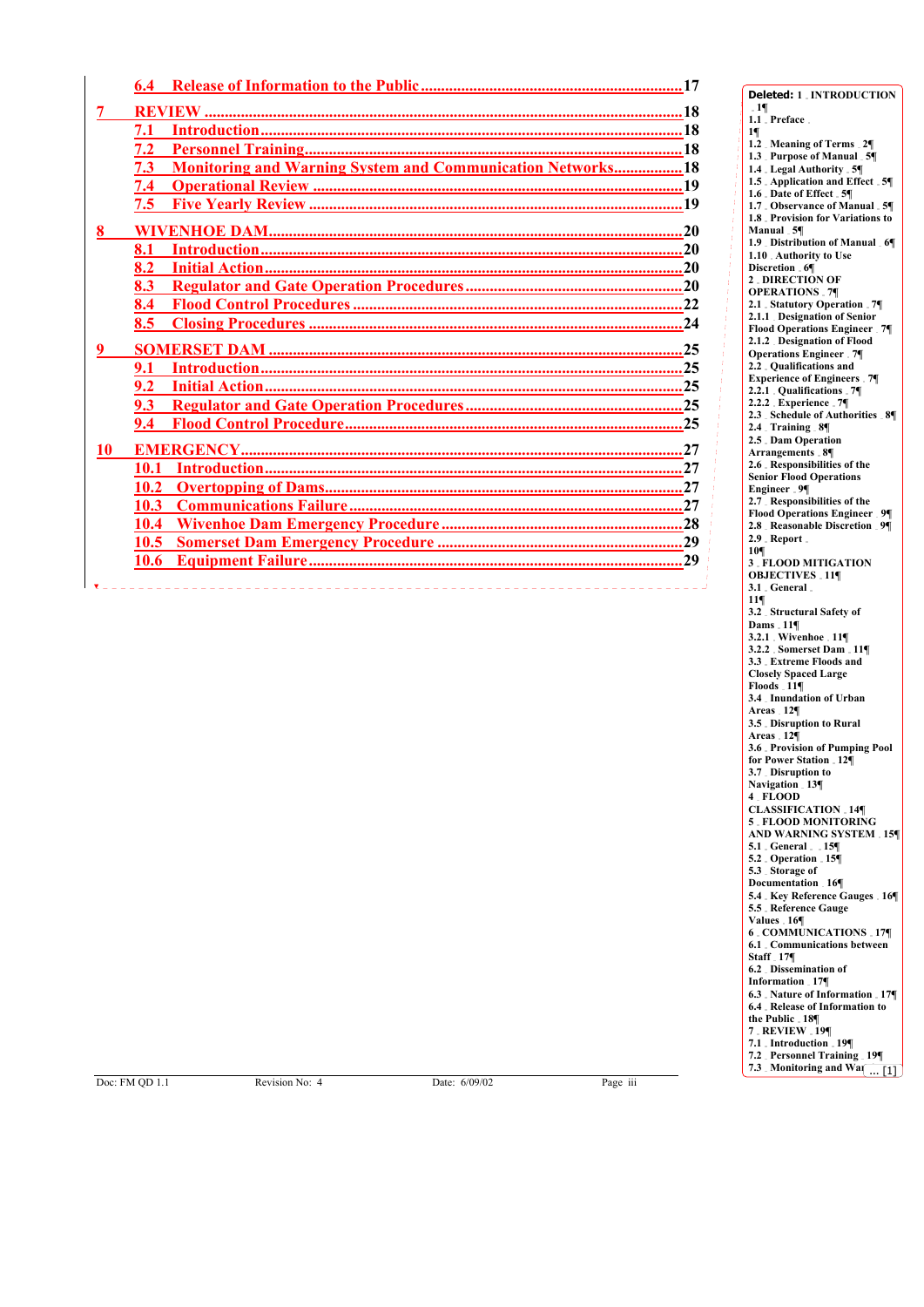#### **APPENDICES**

| <b>APPENDIX A</b>                                                        |
|--------------------------------------------------------------------------|
| <b>APPENDIX B</b>                                                        |
| <b>APPENDIX C</b>                                                        |
| <b>APPENDIX D</b>                                                        |
|                                                                          |
|                                                                          |
| <b>APPENDIX E</b>                                                        |
| <b>TABLE E1 STORAGE AND UNCONTROLLED DISCHARGES37</b>                    |
|                                                                          |
| <b>APPENDIX F</b>                                                        |
| <b>WIVENHOE DAM GATE OPERATION CONSIDERATIONS39</b><br><b>APPENDIX G</b> |
|                                                                          |
|                                                                          |
|                                                                          |
|                                                                          |
|                                                                          |
|                                                                          |
| <b>SOMERSET DAM AUXILIARY EQUIPMENT  46</b><br><b>APPENDIX H</b>         |
|                                                                          |
| H.2.                                                                     |
| H.3.                                                                     |
|                                                                          |
|                                                                          |
|                                                                          |
| APPENDIX I                                                               |
| L1.                                                                      |
|                                                                          |
| L3.                                                                      |
| L4.                                                                      |
| I.5.                                                                     |
| I.6.                                                                     |
| $L_{\overline{z}}$                                                       |
|                                                                          |
|                                                                          |
|                                                                          |
|                                                                          |

**Deleted: APPENDIX A EXTRACT FROM ACT 31¶ APPENDIX B AGENCIES HOLDING DOCUMENTS 33¶ APPENDIX C SCHEDULE OF AUTHORITIES 34¶ APPENDIX D GAUGES AND BRIDGES 35¶ D.1. KEY REFERENCE GAUGES 35¶ D.2. SUBMERGENCE FLOWS FOR BRIDGES 36¶ APPENDIX E WIVENHOE DAM TECHNICAL DATA 37¶ TABLE E1 STORAGE AND UNCONTROLLED DISCHARGES 37¶ TABLE E2 CONTROLLED GATE DISCHARGES 36¶ APPENDIX F SOMERSET DAM TECHNICAL DATA 38¶ APPENDIX G WIVENHOE DAM GATE OPERATION CONSIDERATIONS 39¶ G.1. SPILLWAY OPERATION PRINCIPLES 39¶ G.2. RADIAL GATE OPERATING PRINCIPLE 39¶ G.3. RADIAL GATES OPERATING LIMITATIONS 40¶ G.4. BULKHEAD GATE OPERATING LIMITATIONS 42¶ G.5. RADIAL GATE OPERATING PROCEDURES 43¶ G.6. EQUIPMENT MALFUNCTION 43¶ APPENDIX H SOMERSET DAM AUXILIARY EQUIPMENT 46¶ H.1. DISCHARGE REGULATION 46¶ H.2. EMERGENCY POWER SUPPLY 46¶ H.3. FAILURE OF SPILLWAY GATES MACHINERY 46¶ H.4. FAILURE OF SLUICE GATE MACHINERY 46¶ H.5. FAILURE OF REGULATOR MACHINERY 46¶ APPENDIX I HYDROLOGIC INVESTIGATIONS 47¶ I.1. INTRODUCTION 47¶ I.2. METHOD 47¶ I.3. RAINFALL ANALYSIS RESULTS 48¶ I.4. RUNOFF ROUTING MODEL CALIBRATION 49¶ I.5. WIVENHOE DAM FLOODS 50¶ I.6. SOMERSET DAM FLOODS 51¶ I.7 FLOOD CONTROL OPERATION MODEL 51¶ I.8 DOWNSTREAM FLOODING 52¶ APPENDIX J DRAWINGS 53¶ APPENDIX K BRISBANE RIVER CATCHMENT 54¶**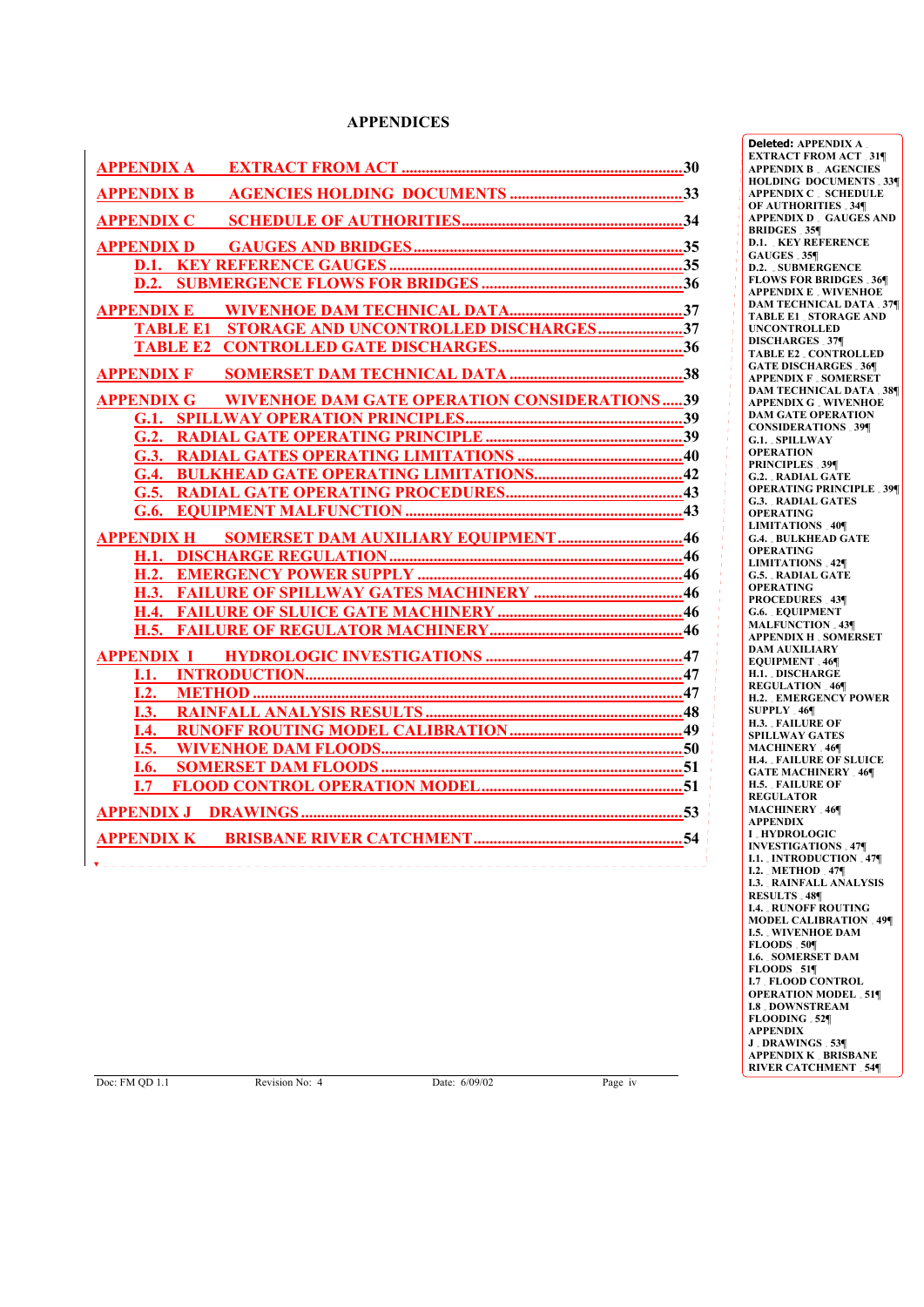# **1 INTRODUCTION**

## <span id="page-4-0"></span>**1.1 Preface**

<span id="page-4-1"></span>Given their size and location, it is imperative that Wivenhoe and Somerset Dams be operated during flood events in accordance with clearly defined procedures to minimise hazard to life and property.

Recognising this, the South East Queensland Water Board Act re quired that the South East Queensland Water Co rporation's Tec hnical A dvisory Co mmittee c ause to be pr epared a manual of operational procedures for the dam during floods. With changes to the controlling legislation, the manual became an approved flood mitigation manual under *Water Act 2000*  (extract in Appendix A).

This Manual is the result of a review of the 1998 revision of the Manual. The Corporation is required to review, update the Manual if necessary, and submit it to the Chief Executive for approval prior to its expiry. Any amendments to the basic operating procedures need to be treated similarly.

An expanded flood monitoring a nd warning ra dio tel emetry network ( ALERT) ha s been installed in the Brisbane River Catch ment. Additionally, a co mputerised flood op erational model that allows for rainfall and river modelling in real time based on data from the ALERT system has been developed, im plemented a nd f ully c ommissioned. Th e a ccuracy and reliability of the system during a flood event has been proven.

The pr imary objectives ha ve not va ried from th ose def ined i n the pr evious m anual of ensuring safety of the dams, their ability to deal with extreme and closely spaced floods, and protection of urban areas. The basic operational procedures have also remained the same. Wivenhoe Dam and S omerset Dam are operated in conjunction so as to maximise the flood mitigation capabilities of the two dams. The procedures outlined in this Manual are based on the operation of the dams in tandem.

Changes from the previous revision (1998) have mostly arisen from the ref inement of gate opening and clo sing sequ ences based upon expe rience obtained during flood ev ents whilst using the real time flood operations model. Other changes have been necessary to fit in with the new regulatory regime provided by the commencement of *Water Act 2000*.

## **Deleted:** ¶

¶

Recognising this, the *Water Act 2000* (Extract in Appendix A) required that the South East Queensland Water Corporation's Technical Advisory Committee cause to be prepared a combined manual of operational procedures for Wivenhoe and Somerset Dams for the purpose of flood mitigation.¶

**Deleted:** The Corporation is required to submit the Manual to the Minister charged with administration of the Act for approval.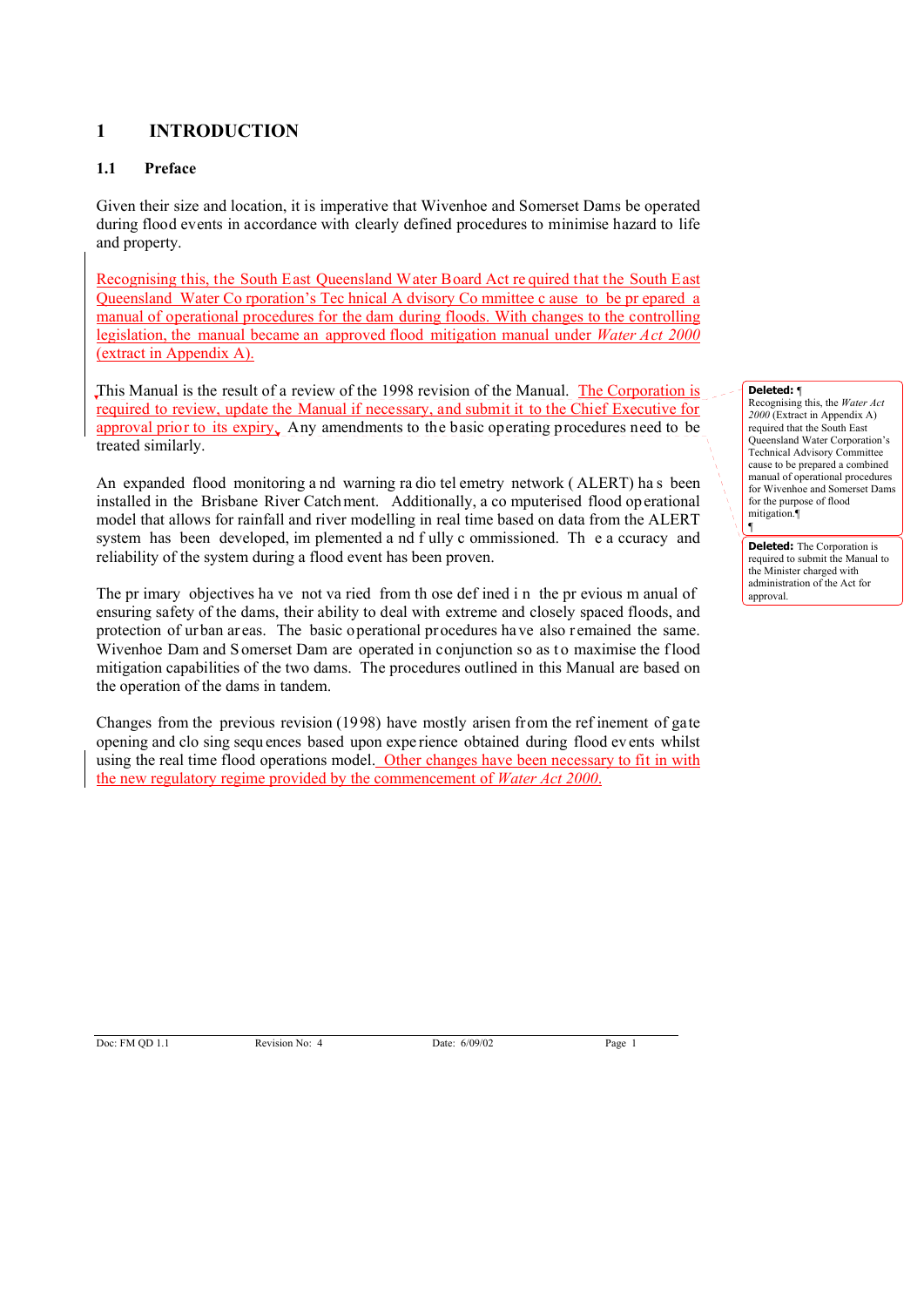#### <span id="page-5-0"></span>**1.2 Meaning of Terms**

In this Manual, save where a contrary definition appears -

#### "Act"

means the *Water Act 2000*;

#### "Agency"

includes a person, a local government and a department of state government within the meaning of the Acts Interpretation Act 1954;

#### "AHD"

means Australian Height Datum;

## "Bureau of Meteorology"

means the Commonwealth Bureau of Meteorology;

#### "Chairperson"

means the Chairperson of the South East Queensland Water Corporation;

#### "Chief Executive"

means the Chief Executive or Director General of the Department of Natural Resources and Mines;

#### "Controlled Document"

means a document subject to managerial control over its contents, distribution and storage. It may have legal and contractual implications;

#### "Dams"

means dams to which this Manual applies, that is Wivenhoe Dam and Somerset Dam;

#### "Dam Supervisor"

means the senior on-site officer at Wivenhoe or Somerset Dam as the case may be;

#### "EL"

means elevation in metres from Australian Height Datum;

#### "Flood Operations Engineer"

means the person designated at the time to direct the operations of Wivenhoe Dam and Somerset Dam under the general direction of the Senior Flood Operations Engineer and in accordance with the procedures in this Manual;

#### "FSL"<sup>1</sup> or "FULL SUPPLY LEVEL"

means the level of the water surface when the reservoir is at maximum operating level, excluding periods of flood discharge;

#### "Gauge"

when referred to in (m) means river level referenced to AHD, and when referred to in  $(m<sup>3</sup>/sec)$  means flow rate in cubic metres per second;

Doc: FM QD 1.1 Revision No: 4 Date: 6/09/02 Page 2

#### Deleted: "AFC"<sup>1</sup> or "Acceptable Flood Capacity (AFC)¶ means for a specific dam the overall flood capacity, including freeboard as relevant, which provides an appropriate level of safety against a flood initiated

dam failure to protect the community and environment to acceptable risk levels, within the total context of overall dam safety from all causes.¶ ¶

#### **Deleted:** ¶

"South East Queensland Water Corporation"¶ means the body corporate constituted by that name pursuant to Part III of the South East Queensland Water Board Act 1979. The Board became a government owned corporation in  $2000:$ 

Deleted: "DCF"<sup>1</sup> or "Dam Crest Flood"¶ means the flood event which, when routed through the reservoir. results in a still water level in the reservoir, excluding wave effects which for an embankment is the lowset point of the embankment crest.¶

**Deleted:** Page Break A

#### **Deleted:**

**Deleted:** 

¶

"EDF"<sup>1</sup> or "Evaluation Design Flood"¶ means the flood used for the design of a Dam at the time of design as defined by the 1986 ANCOLD Guidelines on Design Floods for Dams;¶ ¶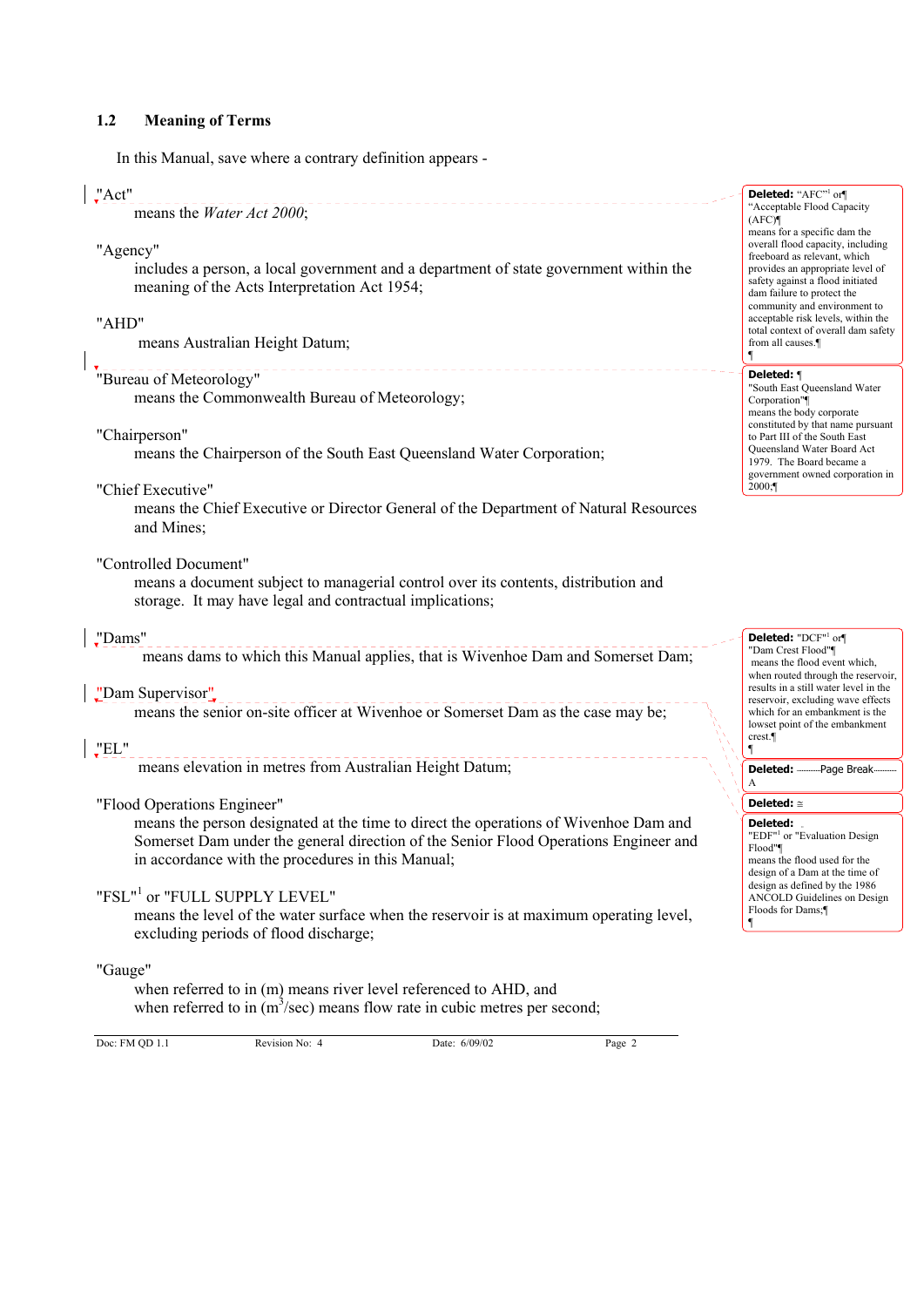"Headworks Operator"

for the purposes of this manual the Headworks Operator is the South-East Queensland Water Corporation:

"Manual" or "Manual of Operational Procedures for Flood Mitigation for Wivenhoe Dam and Somerset Dam"

means the current version of this Manual;

"Power Station"

means the Wivenhoe pumped storage hydro-electric power station associated with Wivenhoe Dam and Split-Yard Creek Dam;

"Senior Flood Operations Engineer"

means the senior person designated at the time pursuant to Section 2.1 of this Manual under whose general direction the procedures in this Manual *must* be carried out;

"South East Queensland Water Corporation"

means the body corporate constituted by that name pursuant to Part III of the South East Queensland Water Board Act 1979. The Board became a government owned corporation in 2000;

"Technical Advisory Committee"

means the T echnical Advisory Committee e stablished p ursuant to Se ction 21 of the South East Queensland Water Board Act 1979, as constituted at the material time.

**Deleted:** means the agency with which the Corporation has entered into a contract or arrangement with respect to the operation and maintenance of the dams, for the purpose of flood mitigation;

**Deleted:** "IFF"<sup>1</sup> or "Imminent

Failure Flood"¶ means the flood which if exceeded would cause failure of a dam as defined in the 1986 ANCOLD Guidelines on Design Floods for Dams;¶

¶ "Manager Dam Safety " or¶ "Director Dam Safety"¶ means the suitably qualified and experienced person fulfilling the function of an advisory committee on referable dams pursuant to Part 6 of the *Water Act 2000*;¶

**Deleted:** "Minister"¶

means the Minister of the Crown who at the material time is charged with the administration of the Act;¶ ¶

#### **Deleted:**

¶

**Deleted:** 

**Deleted:** -

#### **Deleted:** ¶ " $RDF$ " or

"Recommended Design Flood"¶ means the flood which a dam should be designed for in accordance with accepted practices as defined in the 1986 ANCOLD Guidelines on Design floods for Dams;¶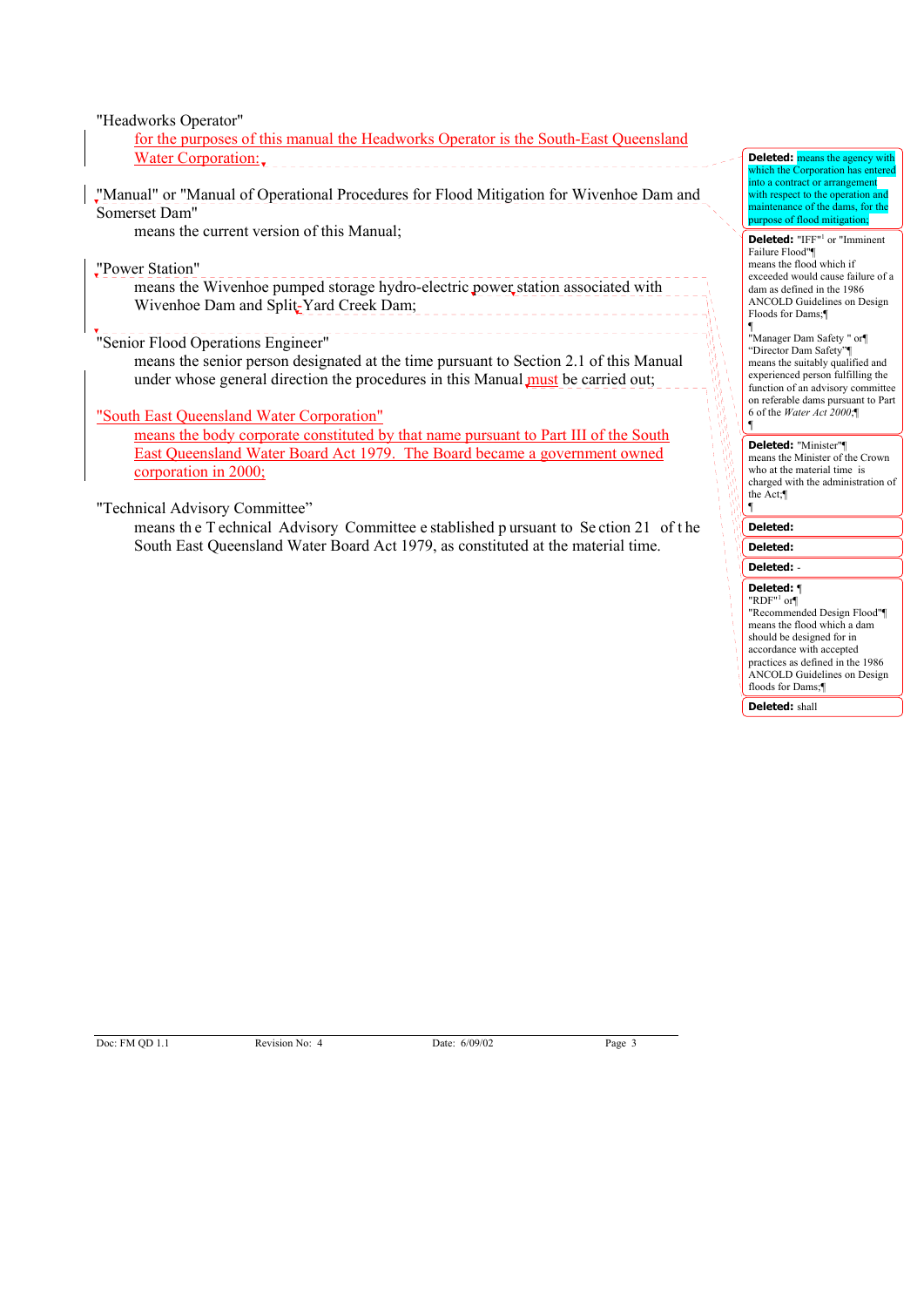## **1.3 Purpose of Manual**

<span id="page-7-0"></span>The purpose of this Manual is to define procedures for the operation of Wivenhoe Dam and Somerset Dam to reduce, so far as practicable, the effects of flooding, by the proper control and regulation in time of headworks under the control of the Corporation, with due regard to the safety of the structures comprising those headworks.

For the purpose of this Manual, the Corporation adopts the policy that the community is to be protected to the maximum extent possible against flood hazards recognising the limitations on being able to:

- identify all potential flood hazards and their likelihood,
- remove or reduce community vulnerability to flood hazards,
- effectively respond to flooding, and
- provide resources in a cost effective manner.

#### **1.4 Legal Authority**

<span id="page-7-1"></span>This manual has b een p repared as a Flood Mit igation Manu al in a ccordance with the provisions of Part 6 Division 2 of the Act.

#### **1.5 Application and Effect**

The procedures in this Manual apply to the operation of Wivenhoe Dam and Somerset Dam for the purpose of flood mitigation, and operation in accordance with the manual shall give the protection from liability provided by Section 500 of *Water Act 2000.*

## <span id="page-7-2"></span>**1.6 Date of Effect**

The procedures in this Manual shall have effect on and from the date on which the Manual is approved by gazette notice.

#### <span id="page-7-3"></span>**1.7 Observance of Manual**

This Manual contains the operational procedures for Wivenhoe Dam and Somerset Dam for the p urposes of fl ood mitigation, and must be applied by the H eadworks Operator for the operation of the dams.

#### <span id="page-7-4"></span>**1.8 Provision for Variations to Manual**

If the Corporation is of the op inion that the procedures in this Manual should be amended, altered or vari ed, it must submit for ap proval as soon as practical a request, which is in accordance with the fl ood m itigation provisi ons of the *Water Act 2000*, to the Chief Executive setting out the circumstances and the exact nature of the amendment, alteration or variation sought. The C hief Executive may require the Corporation amend the Manual by written notice.

## <span id="page-7-5"></span>**1.9 Distribution of Manual**

<span id="page-7-6"></span>Doc: FM QD 1.1 Revision No: 4 Date: 6/09/02 Page 4

#### **Deleted:** shall

**Deleted:** , and operation in accordance with the manual shall be deemed to meet the relevant dam safety requirements of the *Water Act 2000* for the purpose of flood mitigation.

#### **Deleted:** approved by

**Deleted:** the Minister

## **Deleted:** shall

**Deleted:** ¶

If any one of the Chief Executive, the Headworks Operator, or the South East Queensland Water Corporation (including its Technical Advisory Committee) is of the opinion that this Manual requires amendment, it shall make a submission to the South East Queensland Water Corporation setting forth those circumstances and the exact nature of the amendment, alteration or variation sought.¶

¶ If the Corporation is of the

opinion that the procedures in this Manual should be amended, altered or varied, it shall submit for approval as soon as practical a recommendation, which is in accordance with the dam safety provisions of the *Water Act 2000*, to the Minister setting out the circumstances and the exact nature of the amendment, alteration or variation sought.¶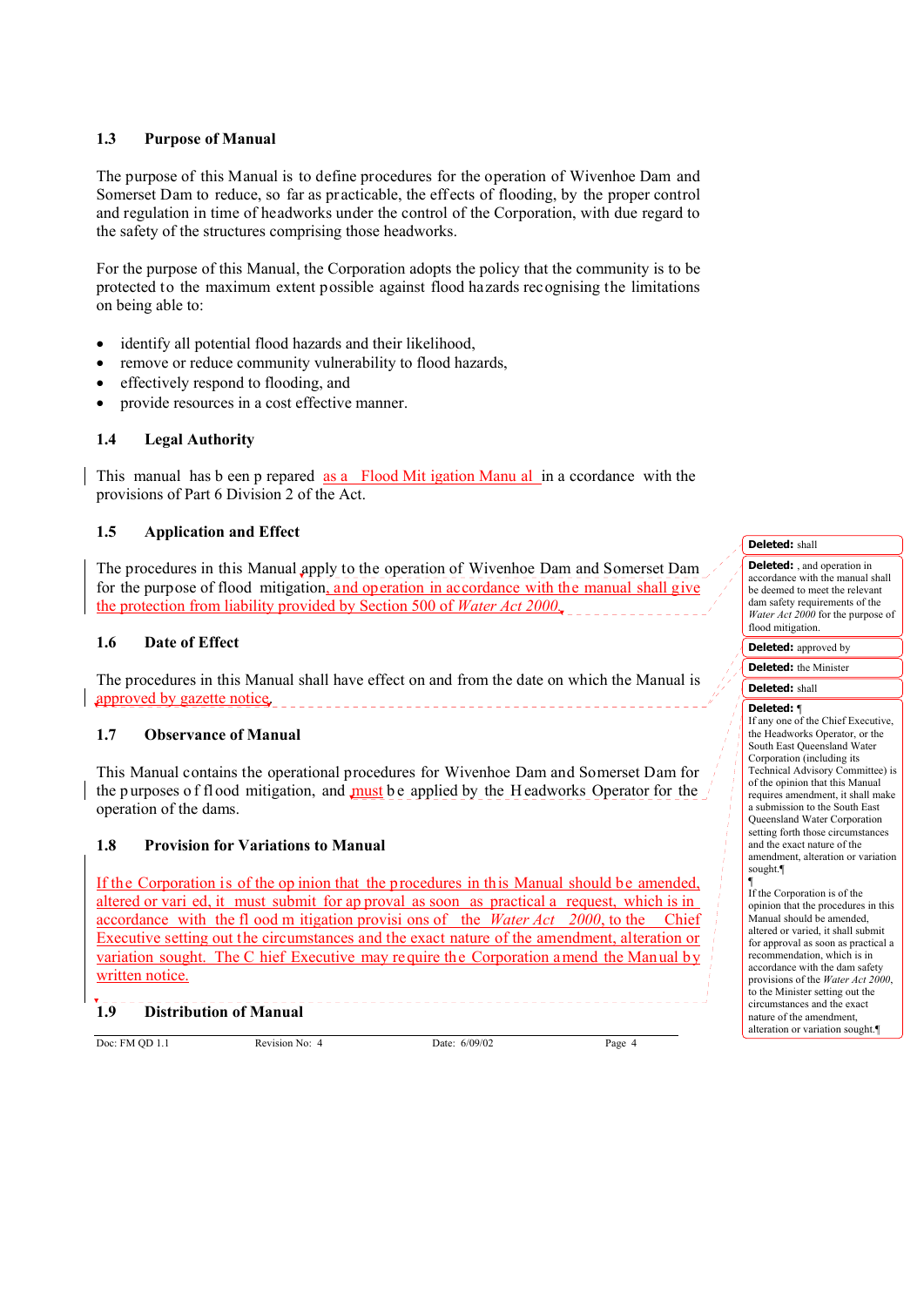The C orporation **must** regard the manual as a Con trolled Document and en sure that only controlled manuals are used in the direction of flood mitigation activities. Agenci es having copies of Controlled Documents are listed in Appendix B. The Corporation must maintain a Register of Contact Persons for Controlled Documents and ensure that each issued document is updated whenever amendments or changes are approved.

**Deleted:** shall

**Deleted:** shall

Before using this Manual for the direction of flood control, the Headworks Operator must ensure that it is the current version of the Controlled Document.

#### **1.10 Authority to Use Discretion**

<span id="page-8-0"></span>Where it is reasonable to expect that the safety of either dam will not be reduced, temporary deviations from t he procedures d etailed in this manual may b e made in ac cordance with Section 2.8.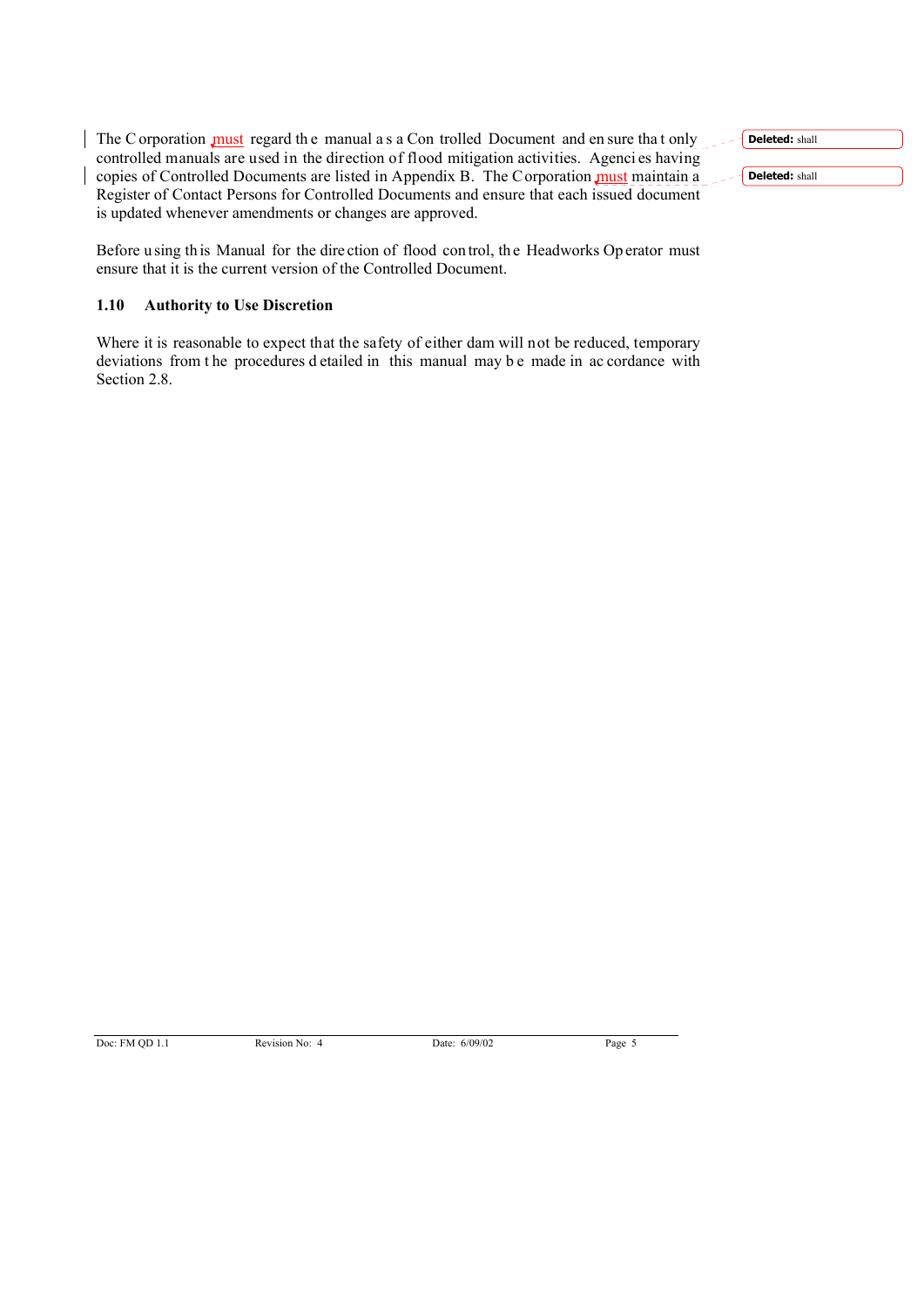# **2 DIRECTION OF OPERATIONS**

## <span id="page-9-0"></span>**2.1 Statutory Operation**

<span id="page-9-1"></span>Pursuant to the provisions of the Act, the Corporation is responsible for and has the duty for operation and maintenance of Wivenhoe Dam and Somerset Dam, and while it may enter into contracts for the purpose of discharging these responsibilities, for the purposes of this manual the Headworks Operator is the Corporation.

## **2.1.1 Designation of Senior Flood Operations Engineer**

<span id="page-9-2"></span>The Headworks Operator *must* ensure that the procedures set out in this Manual are carried out under the general direction of a suitably qualified and experienced person who shall be referred to hereafter as the Senior Flood Operations Engineer. On ly a p erson authorised in the Schedule of Authorities can give the general direction for carrying out procedures set out in this Manual.

## **2.1.2 Designation of Flood Operations Engineer**

| The Headworks Operator must have available or on standby at all times a suitably qualified  |
|---------------------------------------------------------------------------------------------|
| and experienced Flood Operations Engineer to direct the operation of the dams during floods |
| in accordance with the general strategy determined by the Senior Flood Operations Engineer. |

<span id="page-9-3"></span>The Headworks Operator must ensure that flood control of the dams is under the direction of a Flo od O perations Engineer at all ti mes. On ly a pe rson authorised in the Schedule of Authorities can direct the flood operation of the dams.

The Hea dworks Operator must also employ an ad equate number of suitably q ualified and experienced per sons to assist the F lood Operations Engineer in t he operation of the dam s during floods.

## **2.2 Qualifications and Experience of Engineers**

#### **2.2.1 Qualifications**

All engineers referred to in Section 2.1 must meet all applicable requirements of registration or ce rtification u nder an y rel evant State Act, and must ho ld app ropriate engineering qualifications to the satisfaction of the Chief Executive. **Deleted:** shall **Deleted:** shall

## <span id="page-9-4"></span>**2.2.2 Experience**

<span id="page-9-5"></span>All engineers referred to in Section 2.1 must, to the satisfaction of the Chief Executive, have: **Deleted:** shall

<span id="page-9-6"></span>

**Deleted:** and may enter into contracts for the purpose of discharging these responsibilities.

**Deleted:** ¶

All instruments of delegation and contract made in accordance with the Act shall be recorded in the Schedule of Authorities attached to the Manual as Appendix C. Changes to instruments of delegation and contract shall be made in accordance with the Act and incorporated in the Schedule as amendments to the Schedule.¶

#### **Deleted:** shall

**Deleted:** as may be required under the provisions of the *Water Act 2000*,

**Deleted:** shall

**Deleted:** shall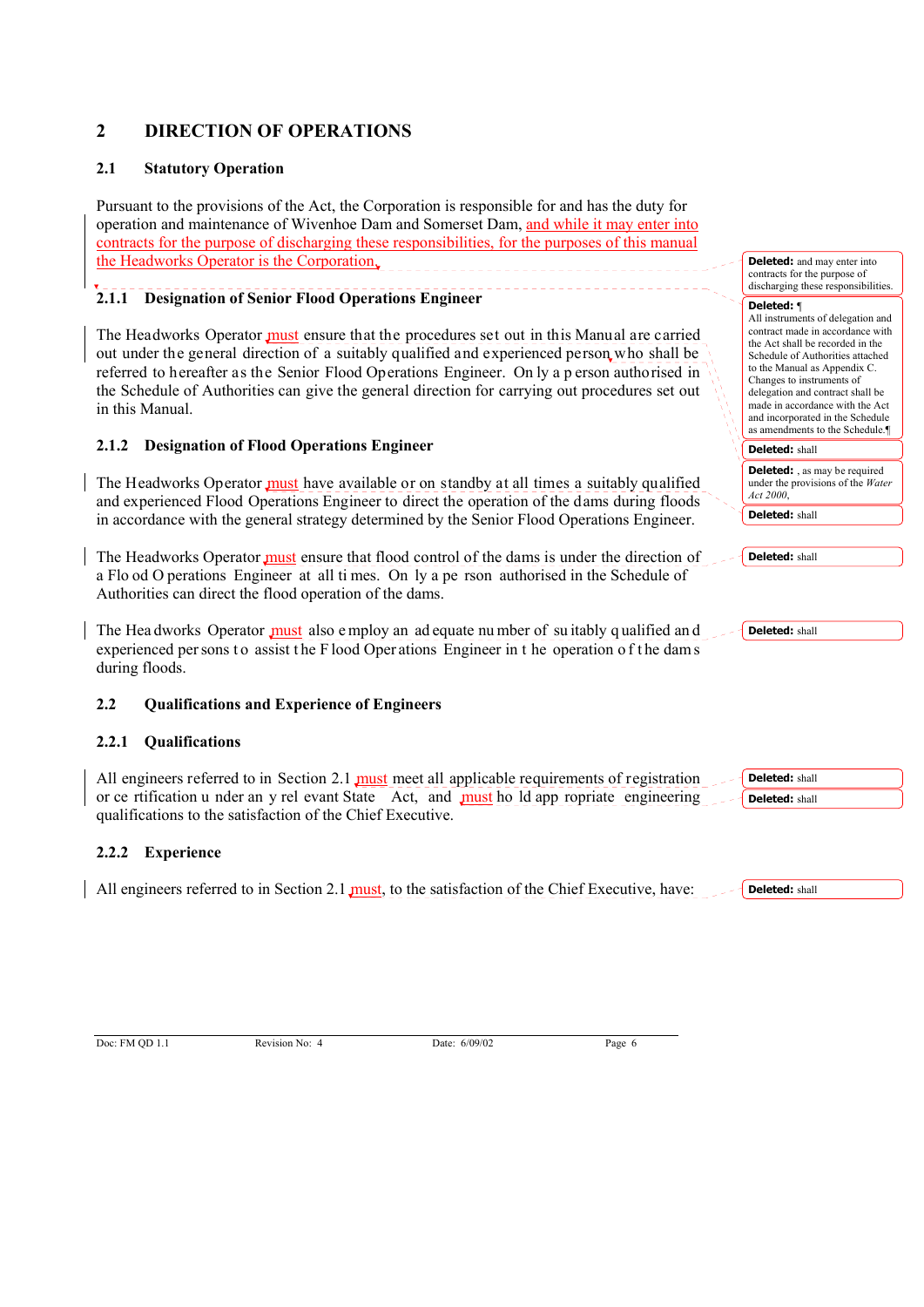- (1) Knowledge of design principles related to the structural, geotechnical and hydraulic design of large dams, and
- (2) At least a total of five years of suitable experience and demonstrated expertise in at least two of the following areas:
	- (a) Investigation, design or construction of major dams;
	- (b) Operation and maintenance of major dams;
	- (c) Hydrology with particular reference to flooding, estimation of extreme storms, water management or meteorology;
	- (d) Applied hyd rology with particular r eference t o f lood f orecasting a nd f lood warning systems.

#### **2.3 Schedule of Authorities**

For the purpose of directing operation of the dams during floods, a list of suitably qualified and experienced Senior Flood Operations Engineers and Flood Operations Engineers must be maintained in the Schedule of Authorities (Appendix C).

<span id="page-10-0"></span>

| The Headworks Operator shall, as the need arises, nominate suitably qualified and<br>experienced engineers for regi stration in the Schedule of Authorities as Sen ior Flood<br>Operations Engineers and Flood Operations Engineers. Each new nomination must include a<br>copy of any certificate required under Section 2.2 and a validated statement of qualifications<br>and experience.                                                                                                      | <b>Deleted:</b> shall                                                                                                                                                                                                                        |
|---------------------------------------------------------------------------------------------------------------------------------------------------------------------------------------------------------------------------------------------------------------------------------------------------------------------------------------------------------------------------------------------------------------------------------------------------------------------------------------------------|----------------------------------------------------------------------------------------------------------------------------------------------------------------------------------------------------------------------------------------------|
| The H eadworks Op erator must obtain the approval for a ll no minations f rom the Chief<br>Executive prior to their inclusion in the Schedule of Authorities.<br>If, in the event of unforseen and emergency situations, no Senior Flood Operations Engineer<br>or n o Flood O perations Engineer is available fr om the Sc hedule of Authorities, the<br>Headworks Operator must temporarily appoint a suitable person or persons and immediately<br>seek ratification from the Chief Executive. | Deleted: ¶<br>The Headworks Operator shall<br>forward all nominations to the<br>Chief Executive who shall review<br>nominations and make<br>recommendations to the Minister<br>for approval for inclusion in the<br>Schedule of Authorities. |
| <b>Training</b><br>2.4                                                                                                                                                                                                                                                                                                                                                                                                                                                                            | <b>Deleted:</b> shall                                                                                                                                                                                                                        |
| The Headworks Operator must ensure that operational personnel required for flood control<br>operations re ceive adequate training in the various activities involved in flood control<br>operation.                                                                                                                                                                                                                                                                                               | <b>Deleted:</b> shall                                                                                                                                                                                                                        |
| 2.5<br><b>Dam Operation Arrangements</b>                                                                                                                                                                                                                                                                                                                                                                                                                                                          |                                                                                                                                                                                                                                              |
| For the purposes of operation of the dams during times of flood, the Headworks Operator<br>must ensure that:<br>-----------------------------                                                                                                                                                                                                                                                                                                                                                     | <b>Deleted:</b> shall                                                                                                                                                                                                                        |

**Deleted:** shall

<span id="page-10-2"></span><span id="page-10-1"></span>(a) the o peration be c arried o ut under the general d irection of the Senior Flood Operations Engineer, and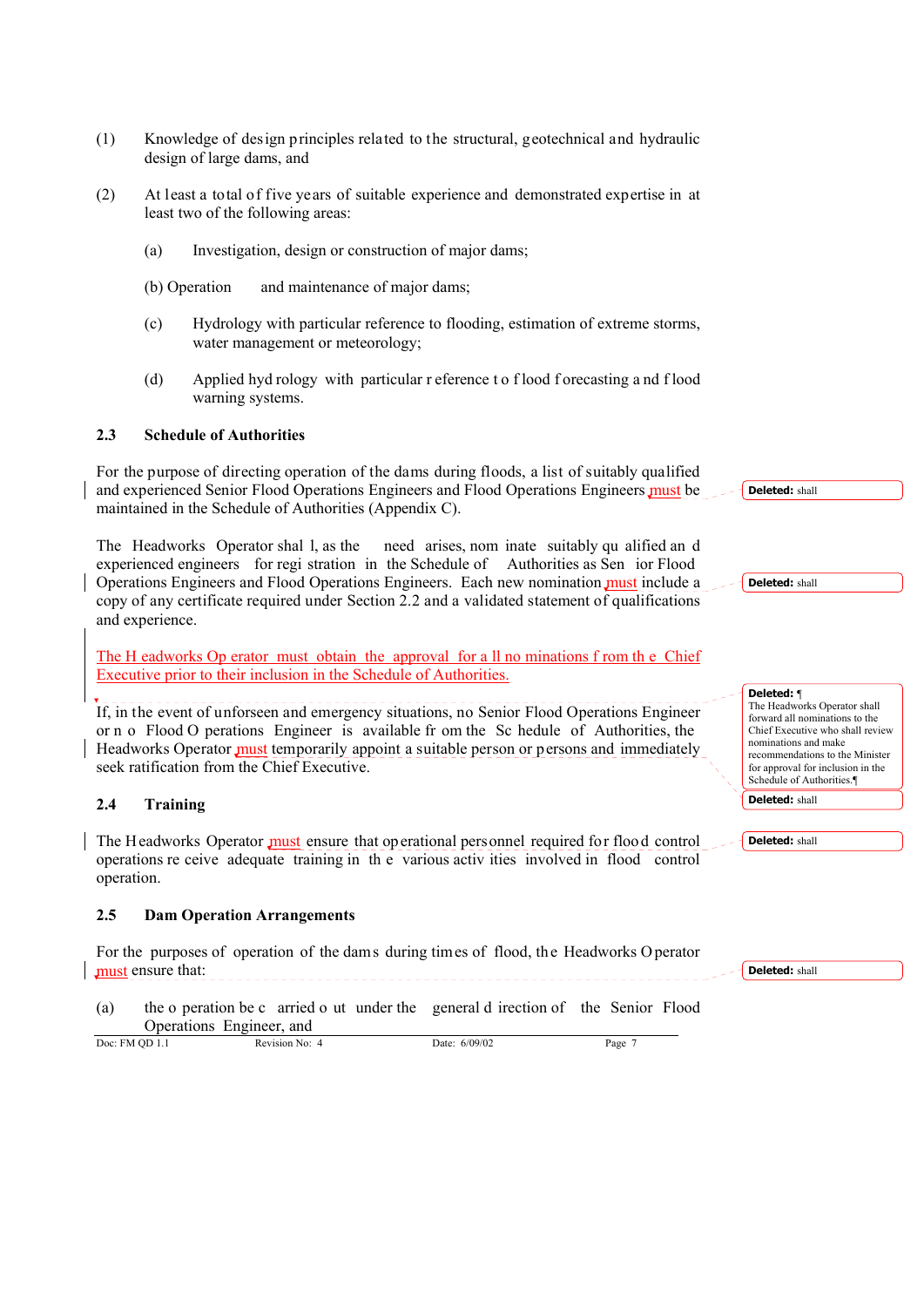<span id="page-11-2"></span><span id="page-11-1"></span><span id="page-11-0"></span>(b) in t he dir ection o f o perations w hich may k nowingly e ndanger life or property, the Senior Flood Operations Engineer *must* where practical liaise with the Chairperson of the Corporation and the Chief Executive or nominated delegate. **2.6 Responsibilities of the Senior Flood Operations Engineer**  The Se nior Flood Operations Engineer is responsible fo r th e ov erall direction of flood operations. Except ins ofar as reas onable discretion is provided for in S ection 2 .8 of this M anual, th e Senior Flood Operations Engineer *must* ensure that the operation al procedures for the dam shall be in accordance with this Manual. **2.7 Responsibilities of the Flood Operations Engineer**  The Flood O perations En gineer must app ly the operational p rocedures in a ccordance with this manual and the direction set for flood operations. In so doing, account must be taken of prevailing weather conditions, the probability of follow up storms and the ability of the dam to discharge excess flood waters in the period between rainfall events or in the period from the time of detection of conditions associated with the development storm cells to the likely time of occurrence of the rainfall. **2.8 Reasonable Discretion**  If in the opinion of the Senior Flood Operations Engineer, based on available information and professional experience, it is necessary to depart from the procedures set out in this manual, the Sen ior Flood O perations Engineer is a uthorised to adopt s uch ot her pr ocedures a s considered n ecessary to m eet the situation, provided t hat the Se nior Flood Operations Engineer observes the flood mitigation objectives set out in Section 3 of this Manual when exercising such reasonable discretion. Before exercising discretion under this Section of the Manual with respect to flood mitigation operations, t he S enior Flood Operations Engineer must consult with such of the following persons as are available at the time that the discretion has to be exercised: the Chairperson of the Corporation, and the Chief Executive or nominated delegate. If not able to contact any of the above within a reasonable time, the Senior Flood Ope rations Engineer  $\max_{\mathbf{z}} p$  roceed with s uch other procedures considered a s necessary t o meet the situation and report such action at the earliest opportunity to the above persons. **Deleted:** shall **Deleted:** shall **Deleted:** shall **Deleted:** shall **Deleted:** shall **Deleted:** objectives **Deleted:** shall **Deleted:** shall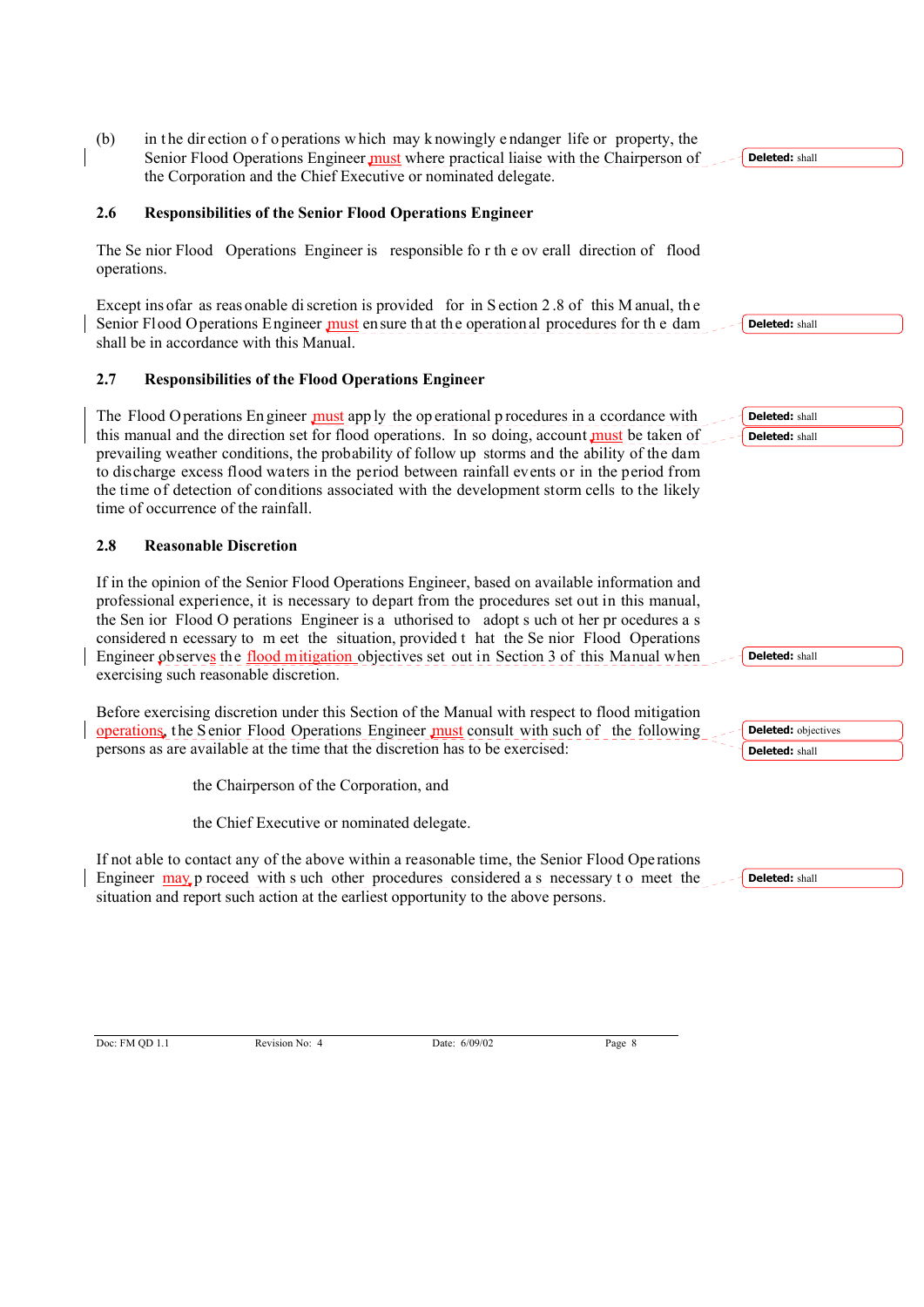# **2.9 Report**

<span id="page-12-0"></span> $\overline{\phantom{a}}$ 

 $\overline{\mathbf{I}}$ 

| The Senior Flood Operations Engineer must prepare a report to the Headworks Operator after      | <b>Deleted:</b> shall       |
|-------------------------------------------------------------------------------------------------|-----------------------------|
| each event that requires flood operation of the dams and the report must contain details of the | Deleted: shall              |
| procedures us ed, the r easons the refore a nd other pertinent in formation. The H eadworks     |                             |
| Operator must forward the report to the Chief Executive together with any comments within       | <b>Deleted:</b> shall       |
| six weeks of the completion of the event referred to.                                           | <b>Deleted:</b> Corporation |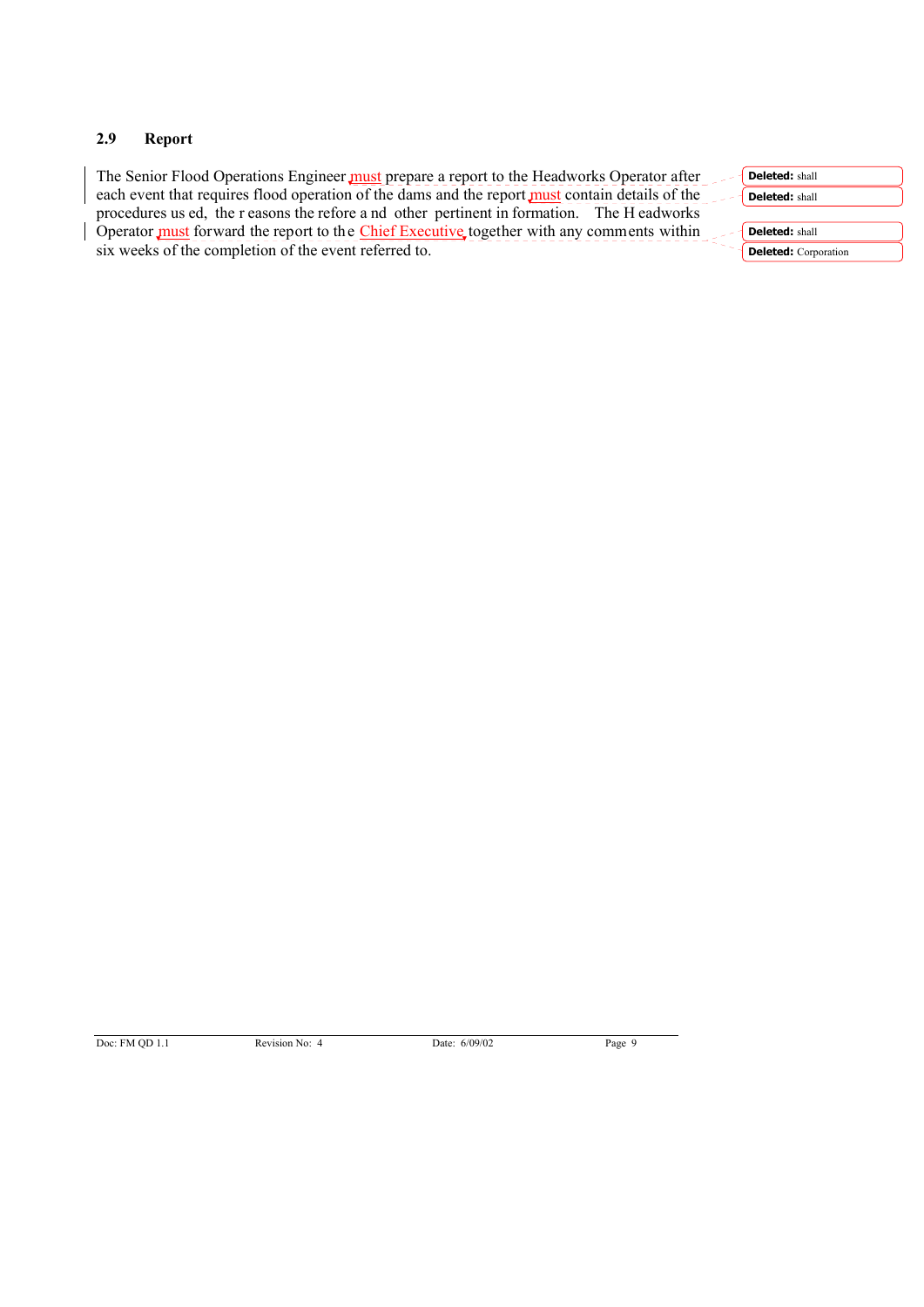## **3 FLOOD MITIGATION OBJECTIVES**

#### <span id="page-13-0"></span>**3.1 General**

<span id="page-13-1"></span>To meet the purpose of th e flood operation al procedures in this Manu al, th e following objectives, listed in descending order of importance, are as follows:

- (a) Ensure the structural safety of the dams;
- (b) Provide optimum protection of urbanised areas from inundation;
- $(c)$  Minimise disruption to rural life in the valleys of the B risbane and St anley Rivers and their major tributaries;
- (d) Minimise disruption and impact upon Wivenhoe Power Station;
- (e) Minimise disruption to navigation in the Brisbane River.

#### **3.2 Structural Safety of Dams**

The structural safety of the dams must be the first consideration in the operation of the dams for the purpose of flood mitigation.

#### <span id="page-13-2"></span>**3.2.1 Wivenhoe**

The st ructural s afety of Wiv enhoe Dam is of pa ramount importance. Structural failure of Wivenhoe Dam would have catastrophic consequences.

<span id="page-13-3"></span>Wivenhoe Dam is predominantly a central core rockfill dam. Such dams are not resistant to overtopping and are suscep tible to b reaching shou ld su ch an ev ent occur. Ov ertopping is considered the major threat to the security of Wivenhoe Dam.

#### **3.2.2 Somerset Dam**

The structural safety of Somerset Dam also is of paramount importance. Failure of Somerset Dam could have catastrophic consequences.

<span id="page-13-4"></span>Whilst Wivenhoe Dam has the ca pacity to mitigate the flood effects of such a failure in the absence of any other flooding, if the failure were to occur during major flooding, Wivenhoe Dam could be overtopped and destroyed also.

Somerset D am i s a mass concrete d am. Such dam s can withstand limited overtoppi ng without damage. Failure of such stru ctures is ra re but when th ey do occur, they occur suddenly without warning, creating very severe and destructive flood waves.

#### **3.3 Extreme Floods and Closely Spaced Large Floods**

<span id="page-13-5"></span>Techniques for estimating e xtreme fl oods i ndicate that floods are pos sible wh ich would overtop both dams. In the case of Wivenhoe Dam such an overtopping would most likely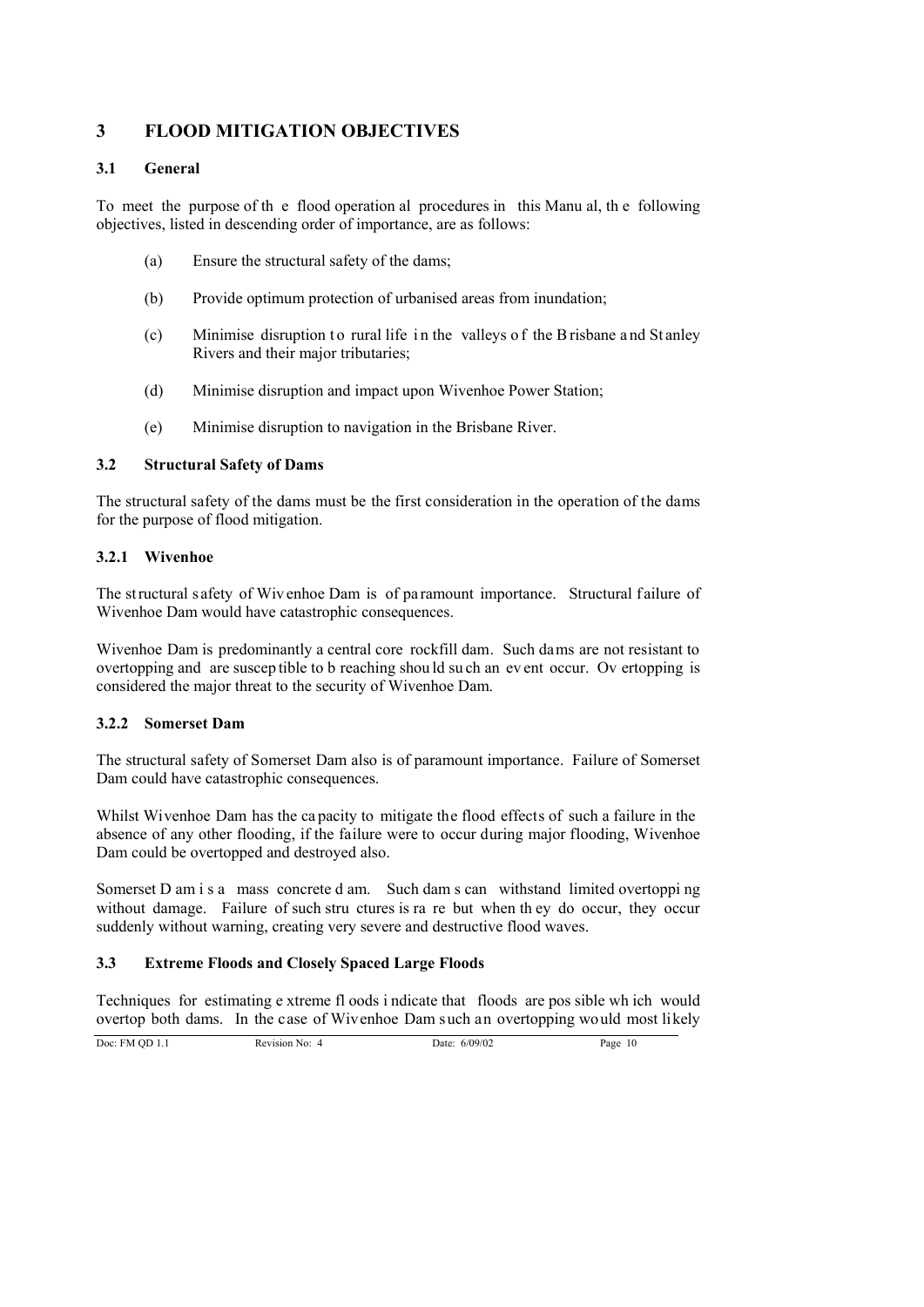result in the destruct ion of the dam i tself. Such even ts however r equire sev eral days of intense rainfall to produce the necessary runoff. Pre release or accelerated release of storage at damaging flood levels co uld redu ce, but not eli minate th e risk of overtopping. Su ch a measure should be t aken onl y after careful con sideration of the reliability of precipi tation forecasts and of perceived antecedent conditions.

Historical records show that there is a significant probability of two or more flood producing storms occurring in the Brisbane River system within a short time of each other.

In order to be prepared to meet s uch a s ituation, t he st ored f lood-waters fr om one s torm should be discharged from the dams after a flood as quickly as would be consistent with the other major op erating principles. Typically the Flo od Operatio ns Eng ineer should aim t o empty st ored flood-waters within s even days a fter the flood peak has passed through the lower reaches of th e Br isbane Ri ver. In a ve ry l arge f lood, th is tim e fram e may not be achievable because of downstream flood conditions and it m ay be necessary to extend the emptying period by several days.

The discharges should be r egulated so as to have little impact on the urban reaches of the Brisbane River taking into account inflows into the river downstream of the dams. However they may result in submergence of some low level bridges. The level of flooding as a result of emptying stored flood-waters after the peak has passed is to be less than the flood peak unless accelerated release is necessary to reduce the risk of overtopping.

## **3.4 Inundation of Urban Areas**

<span id="page-14-0"></span>The prime pur pose of incorporating f lood mitigation m easures i nto Wivenhoe Dam a nd Somerset Dam is to reduce flooding in the urban areas on the flood plains below Wivenhoe Dam. T he peak flows of f loods emanating from the upper c atchments of Br isbane a nd Stanley Rivers can be reduced by using the flood-gates to control releases from the dams, taking into account flooding derived from the lower Brisbane River catchments.

## **3.5 Disruption to Rural Areas**

While the dams are bei ng used for flood mitigation purposes, some low le vel bridges and areas upstream of the dams may be temporarily inundated. Downstream of the dam, bridges and lower river terraces will be subm erged. The operation of the da ms should not prolong this inundation unnecessarily.

## <span id="page-14-1"></span>**3.6 Provision of Pumping Pool for Power Station**

<span id="page-14-2"></span>The power station is not affected by the reservoir level in Wivenhoe Dam during floods other than the impacts high tail water levels have on the efficiency of the power station. The power station does h owever require a p umping pool for operation. The loss of s torage by dam failure would render the power station inoperative.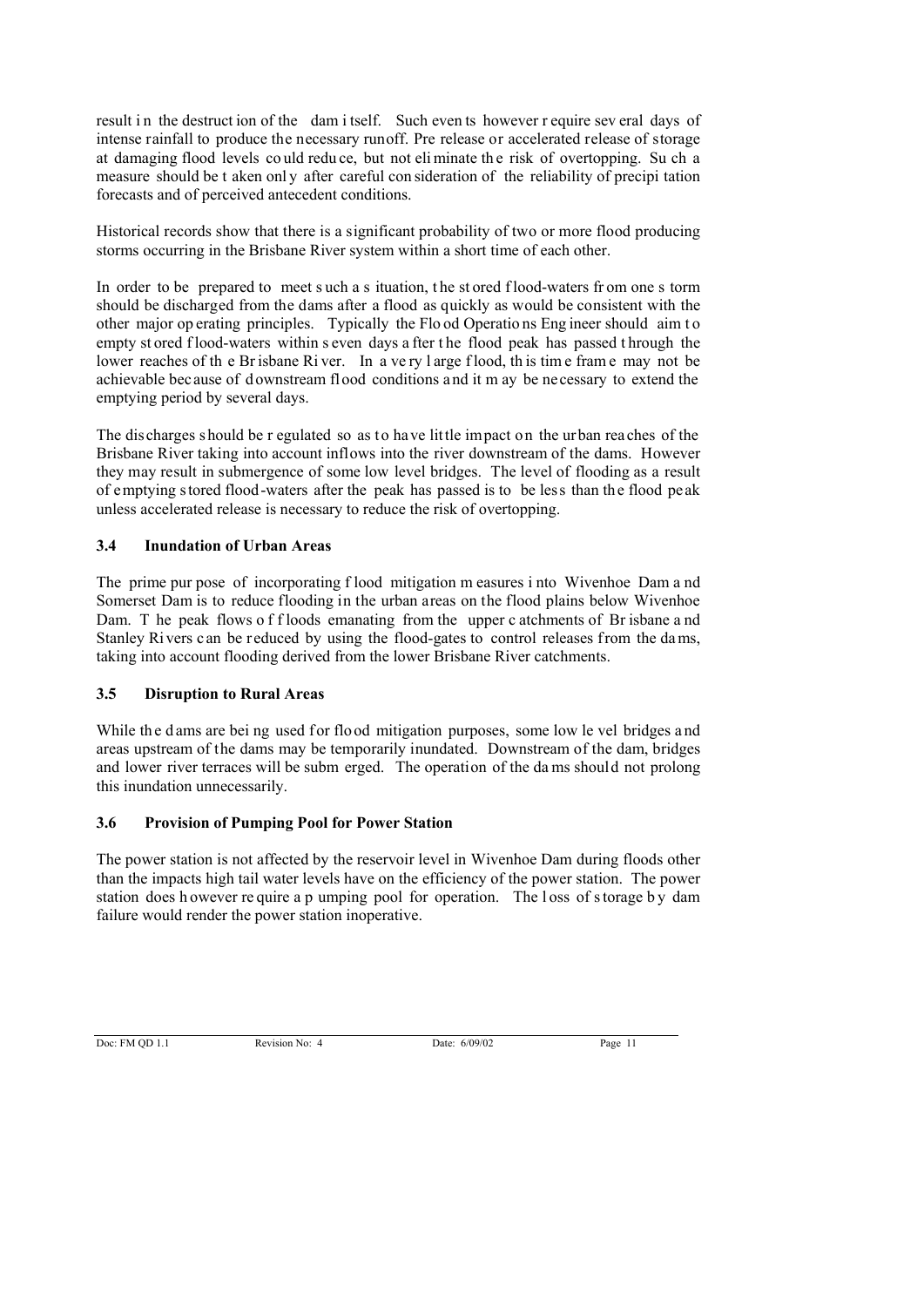#### **3.7 Disruption to Navigation**

<span id="page-15-0"></span>The disruption to navigation in the Brisbane River has been given the lower priority. The effect of flood flows upon navigation in the river varies widely.

Large ships can be manoeuvred in the river at con siderable flood flows. On the other hand, barges and dredges are affected by low flows which lower salinity thus decreasing the density of the water which in turn ca uses craft to sit lower in the water, sometimes bottoming. The Moggill Ferry is also affected by low flood flows.

A short emptying period for the flood storage co mpartment of the dams is consistent with Objectives (c) and (e) of Section 3.1, which are closely related.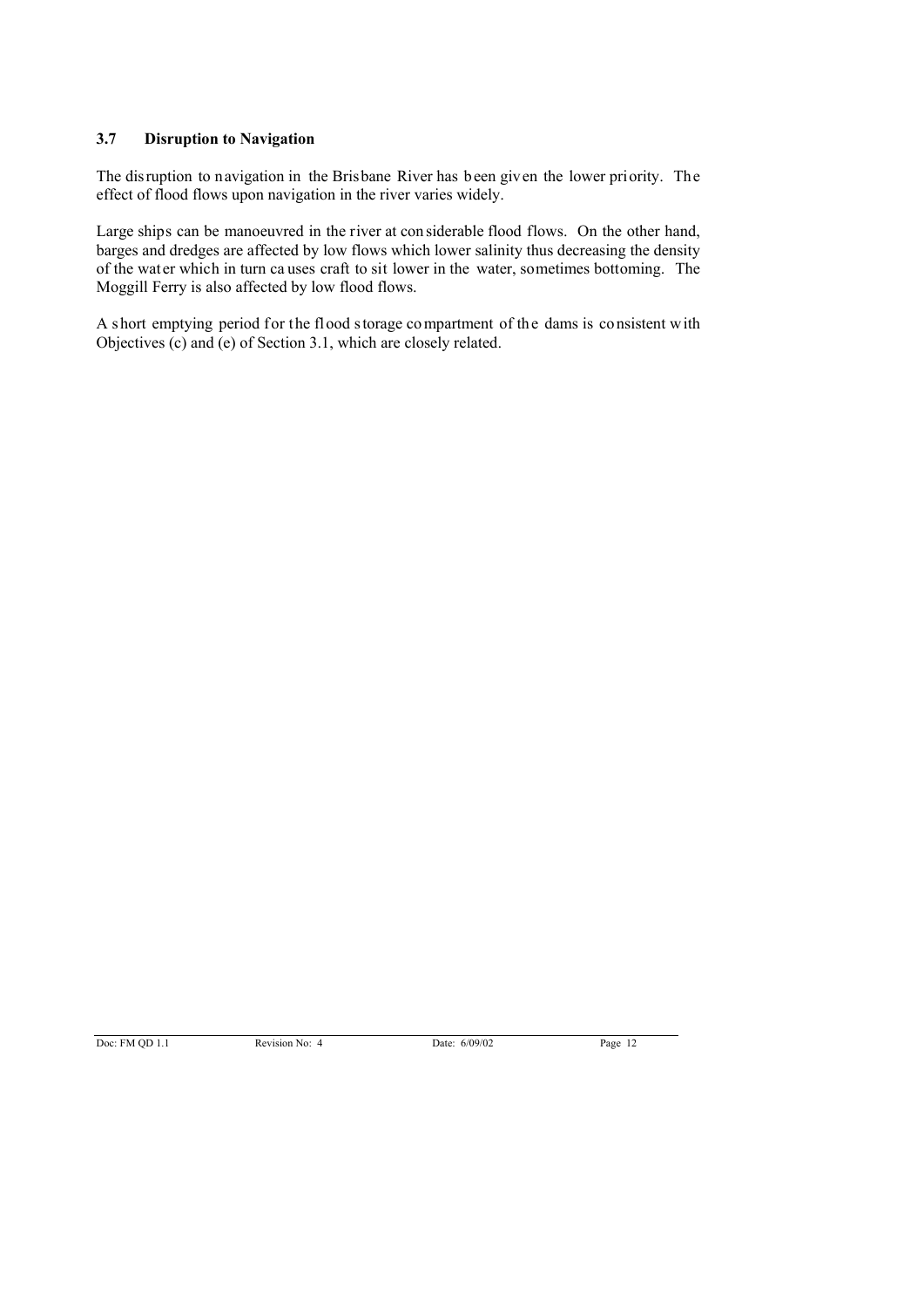## **4 FLOOD CLASSIFICATION**

<span id="page-16-0"></span>For the re ference purposes of this Manual, five magnitudes o f flooding are classified as follows:

#### Fresh

This causes only very low-level bridges to be submerged.

#### Minor Flooding

This ca uses inc onvenience s uch as clos ing minor r oads a nd the s ubmergence of l ow-level bridges. Some urban properties are affected.

#### Moderate Flooding

This cau ses i nundation of low-lying areas and may require the ev acuation of so me houses and/or business premises. Traffic bridges may be closed.

## Major Flooding

This c auses fl ooding of a ppreciable ur ban Ares. P roperties may be come is olated. Majo r disruption oc curs to tr affic. E vacuation of m any ho uses and b usiness premises may be required.

#### Extreme Flooding

This causes flooding well in excess of floods in living memory and general evacuation of whole areas are likely to be required.

Usually a flood does not cause the same category of flooding along its entire length and the relevant agencies shall have regard to this when flooding is predicted.

(The classifications of m inor, moderate and m ajor flooding a re bas ed o n the Burea u o f Meteorology Standard Flood Classifications for Australia )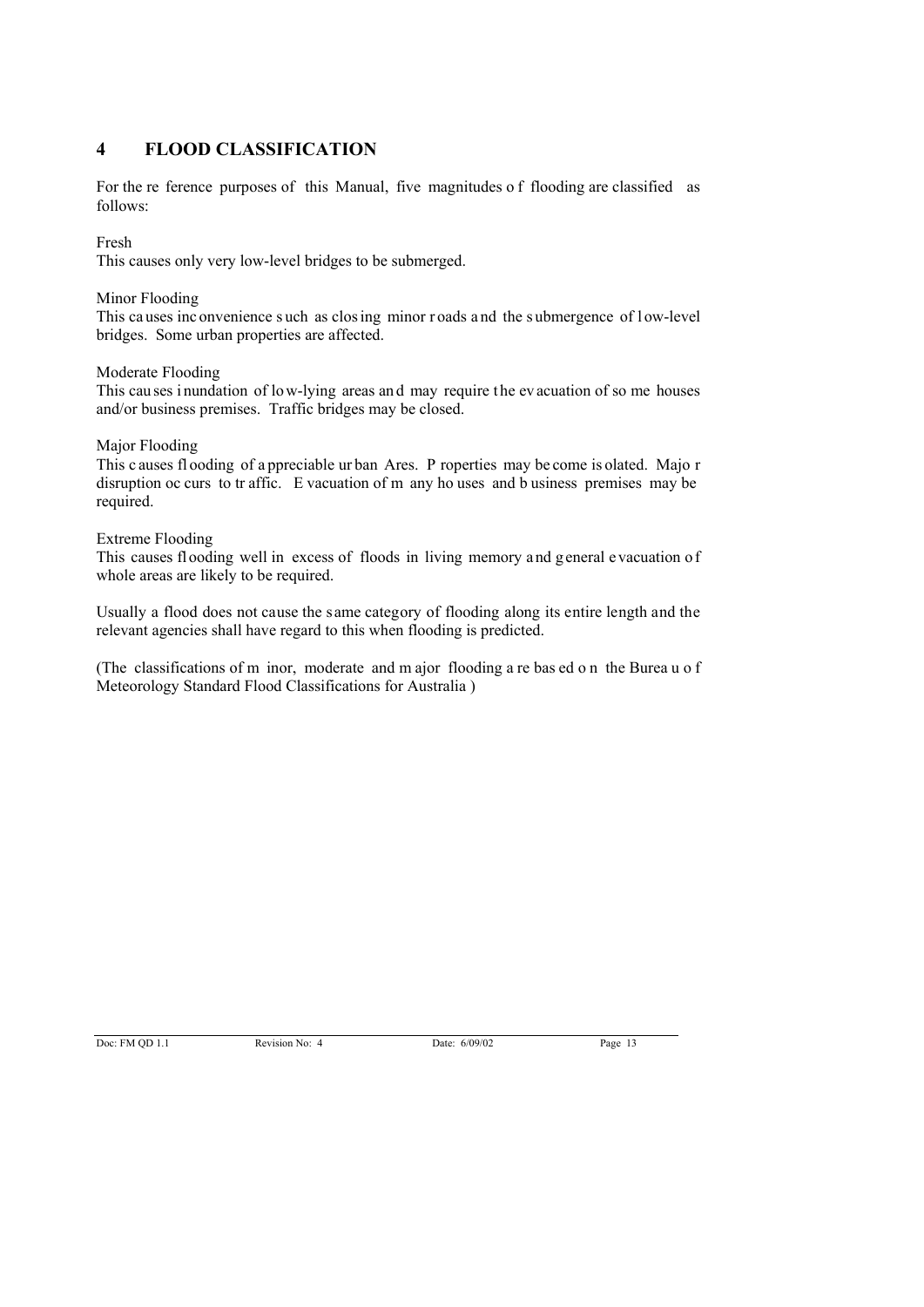## **5 FLOOD MONITORING AND WARNING SYSTEM**

## <span id="page-17-0"></span>**5.1 General**

<span id="page-17-1"></span>A real time flood monitoring and warning system is established in the Brisbane Valley. This system is based upon an event reporting protocol. A radio telemetry system (ALERT) is used to collect, transmit and r eceive rainfall and streamflow information. The s ystem consists of more than 50 field stations that automatically record rainfall and/or river heights at selected locations in the Stanley and Brisbane River catchments. Some of the field stations are owned by the Corporation with the remainder belonging to other agencies.

The rainfall and river height data is transmitted by radio telemetry, via repeater stations, to base stations at the head office of the Headworks Operator (and the Corporation). There the data is processed in r eal tim e by c omputer programs to assess what is occu rring in th e catchments in terms of flood flows and what could occur if weather conditions continued, or changed.

Other agencies with their own base stations can, and do, receive data transmissions direct, and so collect and are able to process rainfall and streamflow information appropriate to their needs.

The real time flood model (RTFM) is a suite of hydrologic and hydraulic computer programs that utilise the re al time ALERT da ta to assi st in th e op eration of the dam s dur ing flood events.

## **5.2 Operation**

The Headwo rks Operator is responsible for operating the computer model provided by the Corporation for flood monitoring and forecasting during flood events to o ptimise flood gate operations and minimise the impacts of flooding.

<span id="page-17-2"></span>It is the responsibility of the Corporation to m aintain and keep calibrated its own equipment; and to enter into such arrangements with other agencies or to provide such further equipment as the C orporation deems necessary for the H eadworks Ope rator to properly ope rate the computer model for flood monitoring and forecasting.

A system such as this is expected to improve over time due to:

- improved operation and reliability with experience,
- improved calibration as further data becomes available,
- software upgrades, and
- the number, type and locations of sensors being varied.

| A regular process of internal audit and management review $_{\text{must}}$ be maintained to achieve |  |
|-----------------------------------------------------------------------------------------------------|--|
| this.                                                                                               |  |
|                                                                                                     |  |

A log of the performance of all field equipment necessary to properly operate the computer model **must** be kept by the Co rporation. T he log is to a lso include a ll r evised field **Deleted:** shall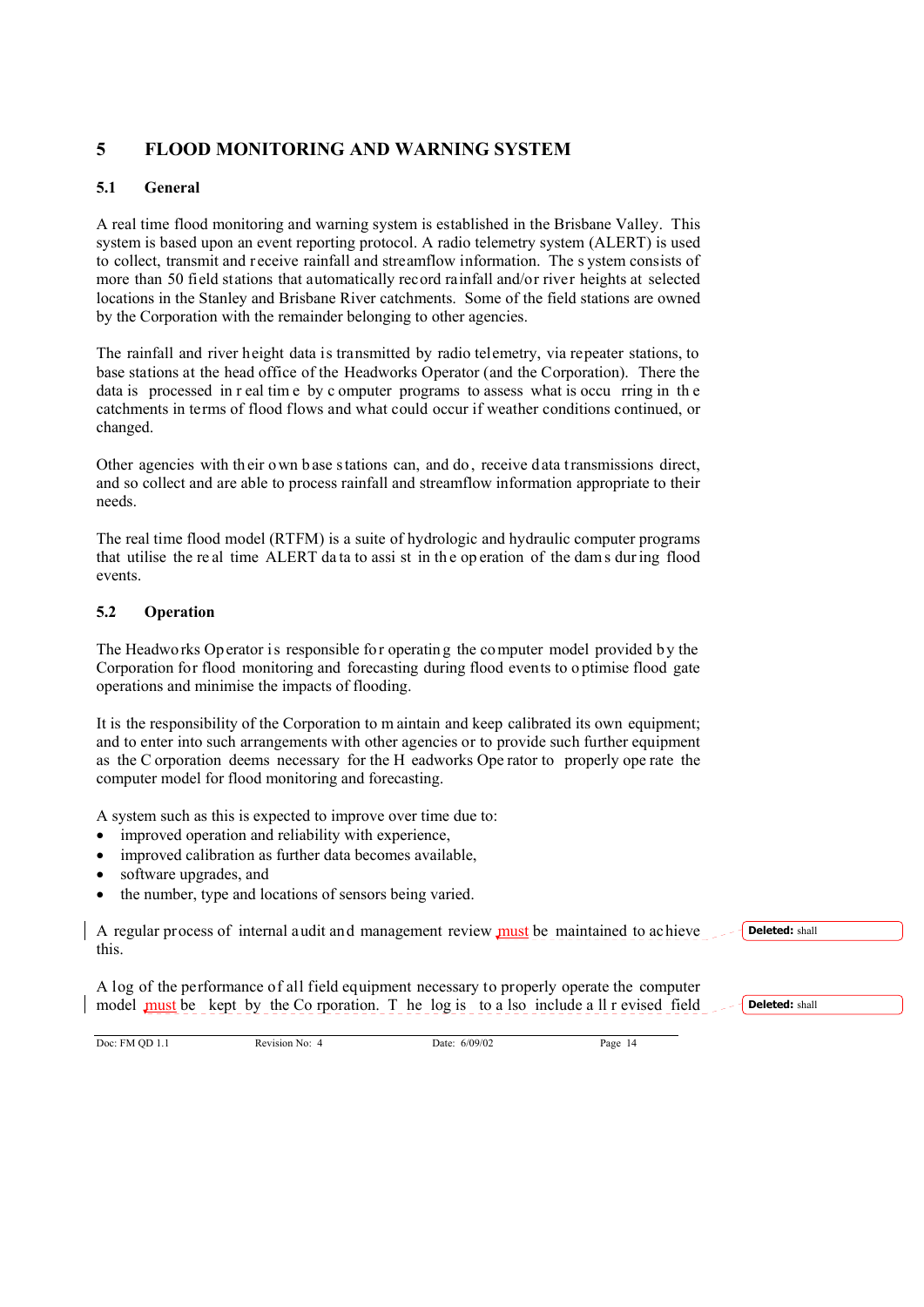calibrations and changes to the number, type and locations of gauges. Entries onto the log are to be notified to the Headworks Operator without delay in writing.

A log of the performance of the system (ALERT and RTFM) **must** be kept by the Senio r Flood Operations Engineer. Any faults to the computer hardware or software, and any faults to field equipment which the Corporation has not advised the Headworks Operator of, are to be notified to the C orporation without delay in writing. The C orporation must pr omptly attend to the matters under its control and refer other matters to the appropriate agencies. Whenever th e Senior Flood Operations Engineer con siders tha t the pe rformance and functionality of the system can be improved, by whatever means, a recommendation must be made to the Hea dworks Ope rator a ccordingly. The Headworks O perator must p romptly consider, act on, or r efer such r ecommendations to the Corporation as it considers appropriate. **5.3 Storage of Documentation**  The performance of any flood monitoring and warning system is reliant on accurate historical data over a long period of time. The Senior Flood Operations Engineer must ensure that all available data and other documentation is appropriately collected and catalogued as approved by the Corporation, for future use. **5.4 Key Reference Gauges**  Key f ield s tation lo cations h ave been identified for reference purposes wh en flood information is e xchanged between authorities or given to the public. Should it be deemed desirable to relocate field stations from these locations, or v ary flood classification levels, agreement **must** first be obtained between the Corporation, Headworks Operator, Bureau of Meteorology and the Local Governments within whose boundaries the locations are situated. The locations and gauge readings at which the various classifications of flooding occur are contained in Appendix D. Gauge boards that can be read manually **must** be maintained as part of the equipment of each **Deleted:** shall **Deleted:** shall **Deleted:** shall **Deleted:** shall **Deleted:** shall **Deleted:** shall **Deleted:** shall

<span id="page-18-1"></span><span id="page-18-0"></span>key field station. The Corporation **must** have procedures to ensure such gauge bo ards are read in the event of failure of field stations to operate.

## **5.5 Reference Gauge Values**

Other agencies such as the Bureau of Meteorology, Ipswich City Council and the Brisbane City Council have direct access to the information from field stations for flood assessment purposes. The consultation between agencies is a very important part of the assessment and prediction of flood flows and heights.

<span id="page-18-2"></span>The Corporation **must** ensure that information relative to the calibration of the Corporation's field stations is shared with such agencies. **Deleted:** shall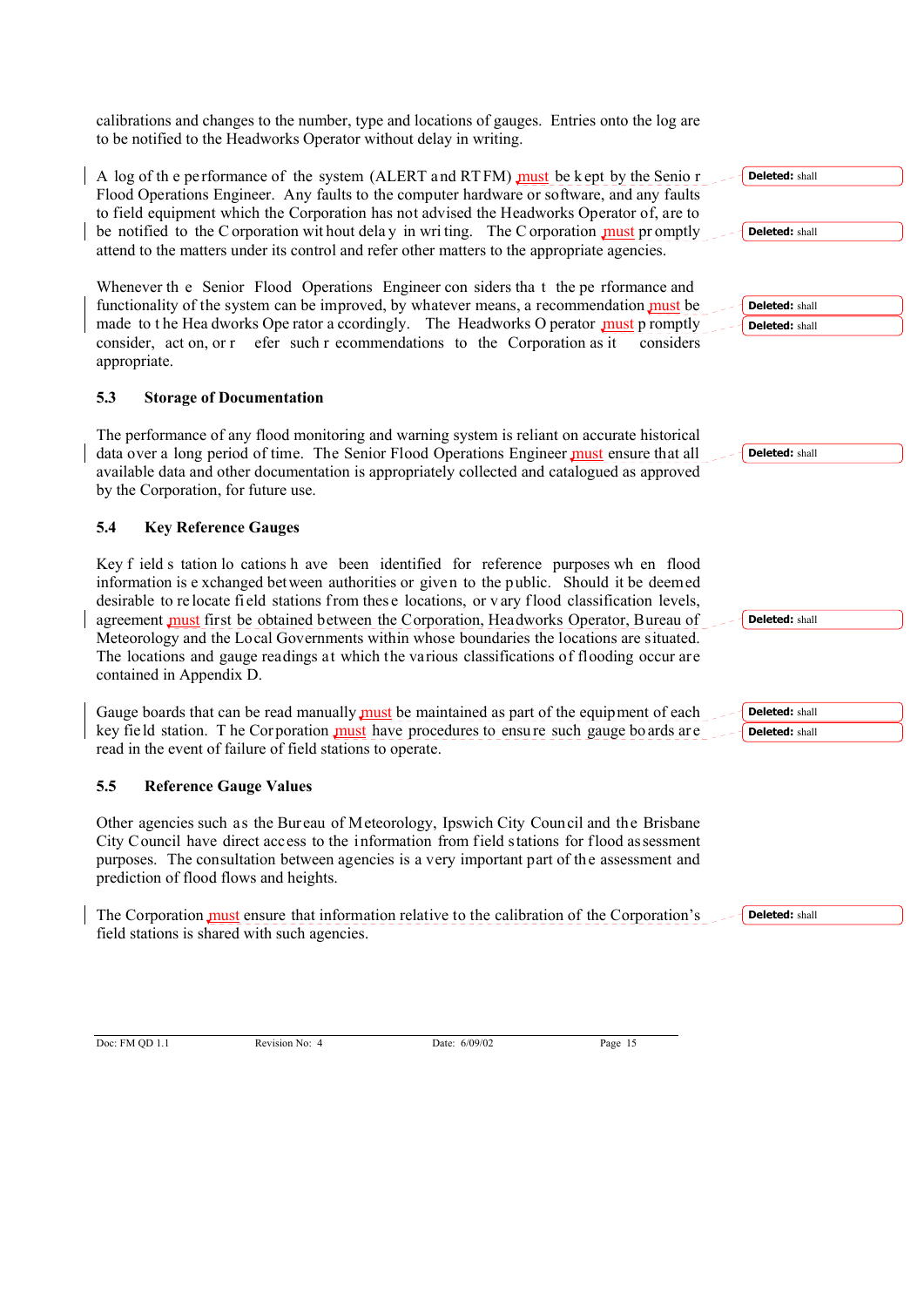## **6 COMMUNICATIONS**

#### <span id="page-19-0"></span>**6.1 Communications between Staff**

<span id="page-19-1"></span>The Corporation is responsible for providing and maintaining equipment to allow adequate channels of communication to exist at all times between the Flood Operations Engineer and site staff at Wivenhoe and Somerset Dams.

The Headworks Operator is responsible for ensuring that adequate communication exists at all times between the Flood Operations Engineer and site staf f at Wivenhoe and So merset Dams. Wh ere equ ipment d eficiencies a re d etected du ring normal op erations, su ch deficiencies are to be r eported within one we ek to the C orporation f or timely corrective action.

## **6.2 Dissemination of Information**

<span id="page-19-2"></span>Adequate and timely information is to be supplied to agencies responsible for the operation of facilities affected by flooding and for providi ng warnings and information to the public. These agencies shall include agencies holding Controlled Documents (Appendix B), and the persons listed in the Schedule of Authorities (Appendix C). For this purpose, the Corporation must maintain a Register of Contact Persons for Information, their means of contact and the type of information to be supplied to each. The Corporation must en sure th at each ag ency receives a c opy o f the up dated Re gister of Con tact Pe rsons for Inf ormation wh enever amendments are made, but at least every 6 months.

The Flood Operations Engineer must supply information (refer 6.3) to each of these contact persons during dam releases.

All enquiries ot her than pr ovided for in th e Re gister of C ontact Pe rsons for I nformation, either to th e H eadworks Operator, the Se nior Fl ood Op erations Eng ineer, th e Floo d Operations Engineer or dam site staff must be referred to the Corporation. The Corporation must provide a mechanism to receive these enquiries from the time it is advised that releases from the dams are likely until flood release operations are completed.

Some agencies have responsibilities for formal flood predictions, the interpretation of flood information and advice to the public. The Corporation, Headworks Operator, Senior Flood Operations Engineer a nd Flo od O perations Engineer *must* liaise and consult with those agencies with a view to ensuring all information relative to the flood event is consistent, and used and disseminated in accordance with agreed responsibilities.

#### **6.3 Nature of Information**

When, in the opinion of the Flood Operations Engineer, a fl ood situation is imminent and gate o perations a re likely, a nd is of a magnitude that it is likely to ca use flows to exc eed  $2,000 \text{ m}^3/\text{sec}$  at Lo wood, the Flood Operations E ngineer  $\frac{\text{must}}{\text{must}}$  advise those listed in the Register of Contact Persons for Information of :

<span id="page-19-3"></span>Doc: FM QD 1.1 Revision No: 4 Date: 6/09/02 Page 16

**Deleted:** and agencies **Deleted:** shall **Deleted:** shall

**Deleted:** shall

**Deleted:** shall **Deleted:** shall

**Deleted:** shall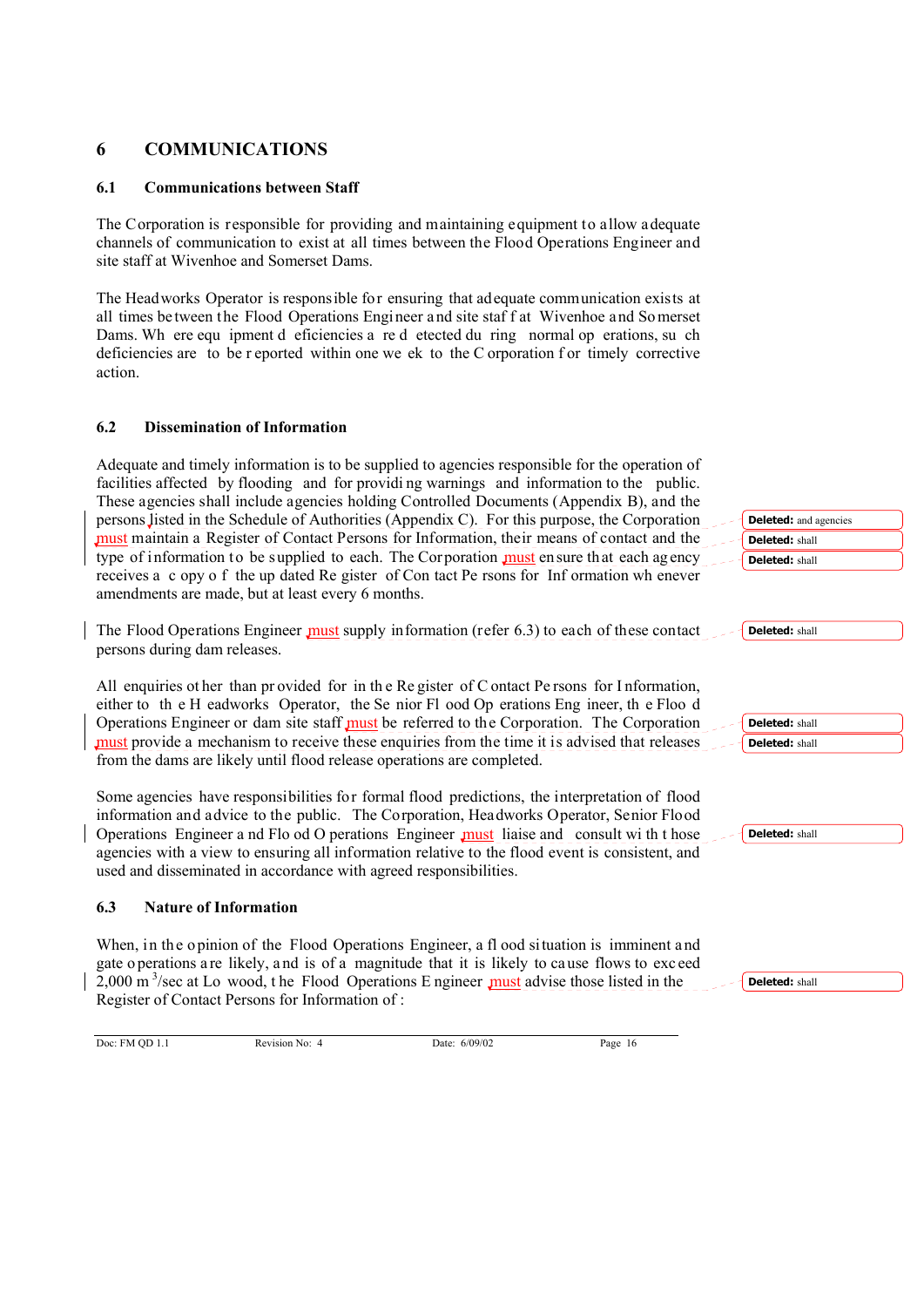- (a) the current and proposed releases from the dams, and
- (b) the estimated flow rates and water heights at the key reference gauges listed in Appendix D.

This information is to be updat ed at intervals as better and more accurate i nformation becomes available.

#### **6.4 Release of Information to the Public**

<span id="page-20-0"></span>The Corporation is responsible for the issue of information regarding storage conditions and current and proposed releases from the dams to the public and the media.

The Bureau of Meteorology has responsibility for issuing flood warnings.

The Emergency Serv ices Res ponse Au thorities, under t he Stat e Co unter Disaster Organisation Act 1975, have responsibility for the preparation of a local counter disaster plan hence the int erpretation of flood forecast information f or i nclusion i n t heir l ocal flood warnings prepared under the flood sub plan of the counter disaster plan.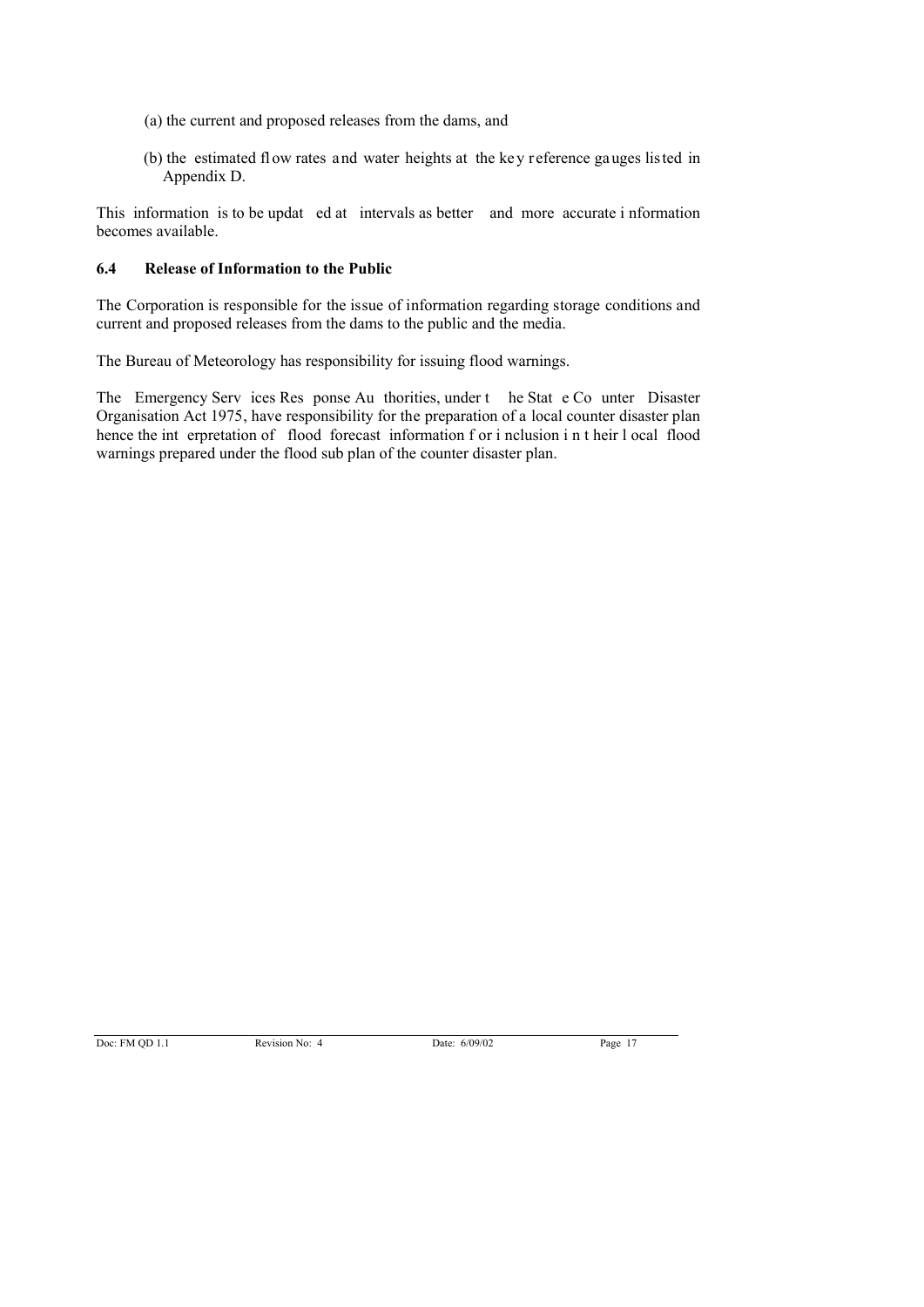## **7 REVIEW**

#### <span id="page-21-0"></span>**7.1 Introduction**

<span id="page-21-1"></span>This review of the Manual has addressed the mechanisms of delegation and control of the dams in periods of operation of the dams for flood mitigation. It is known overtopping of the dams can result should floods occur which are derived from lesser rainfall than the probable maximum pr ecipitation s torm or from the c ombination of two lesser storms i n close proximity. The dams may also overtop in the eventuality that the flood-gate control systems fail to operate or partially malfunction during the passage of a major flood or combination of floods.

Procedures and systems have been developed since the last revision that should enable lower risk operation o f th e dams for flood mitigation purposes. This techno logy is intend ed to provide longer warning times and the capability of examining options to optimise the safety of the dams and minimise the hazard potential and risk to the community.

With the passa ge of time neither the technical assumptions nor the phy sical conditions on which this Manual is based may remain unchanged. It is also recognised that the relevance of the Manual may change with changing circumstances.

It is important, therefore, that the Manual contain operational procedures which in themselves cause t he Manual's pr ocedures, and t he as sumptions and conditions upon which they are based, to be checked and reviewed regularly.

The checking and reviewing process must involve the Headworks Operator and all associated operations pe rsonnel i n order tha t c hanges o f personnel d o not res ult in a diminished understanding of the basic principles upon which the operational procedures are based.

Variations to the Manual may be made in accordance with provisions in Section 1.8.

#### **7.2 Personnel Training**

| The Headworks Operator must report to the Corporation by 30th September each year on the   |
|--------------------------------------------------------------------------------------------|
| training and state of preparedness of operations personnel. A co py of this report must be |
| forwarded to the Chief Executive of the Department of Natural Resources and Mines.         |

#### <span id="page-21-2"></span>**7.3 Monitoring and Warning System and Communication Networks**

The Headworks Operator must provide a report to the Corporation by the 1st May and 1st November of e ach year; and af ter e ach f lood ev ent. The r eport must as sess in term s o f hardware, software and personnel, the : **Deleted:** shall **Deleted:** shall

- <span id="page-21-3"></span>• adequacy of the communication and data gathering facilities,
- reliability of the system over the previous period,
- reliability of the system under prolonged flood conditions,
- accuracy of forecasting flood flows and heights, and

Doc: FM QD 1.1 Revision No: 4 Date: 6/09/02 Page 18

**Formatted:** Bullets and

Numbering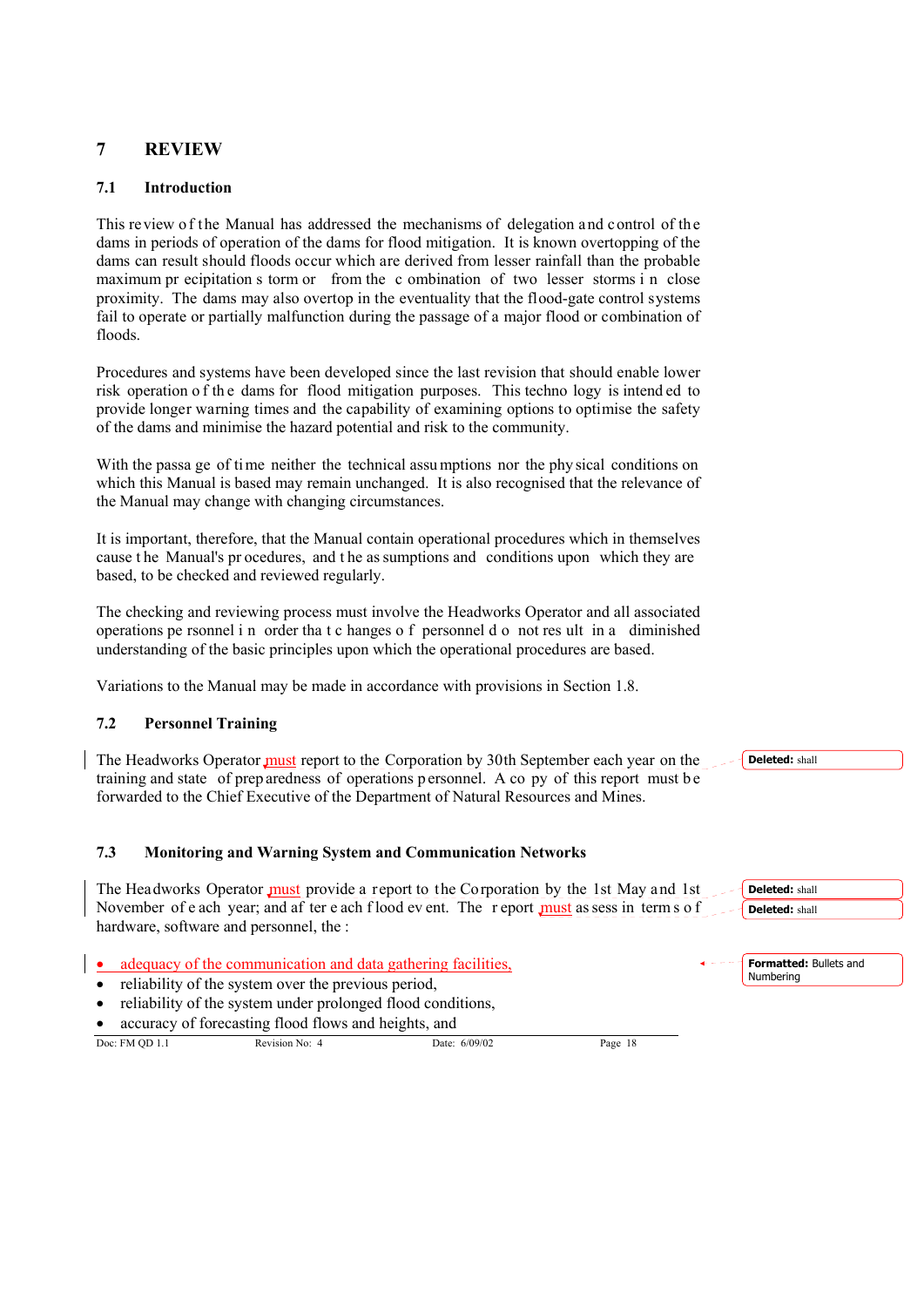• the overall state of preparedness of the system.

The Corporation must rev iew th e repo rt, and taking into account its o wn log of th e performance of the fi eld e quipment, take any a ction considered nec essary f or the proper functioning and improvement of the system. . A copy of this report must be forwarded to the Chief Executive of the Department of Natural Resources and Mines.

## **7.4 Operational Review**

<span id="page-22-0"></span>After ea ch si gnificant f lood event, the Cor poration **must** r eview t he effectiveness of the operational pr ocedures co ntained in this manual. The Hea dworks O perator is required to prepare a re port for submission to the C orporation within six weeks of an y flood event that requires mobilisation of the Flood Control Centre.

#### **7.5 Five Yearly Review**

<span id="page-22-1"></span>The Corporation, at intervals of no greater than five years **must** review the Manual pursuant to Section 6 Di vision 2 of the A ct. T he review is to take into ac count the c ontinued suitability of the communication network, and the flood monitoring and warning system as well as hy drological and hy draulic engin eering assessments of the operational procedures. The h ydrologic in vestigations p erformed f or the purpose of this manual are dis cussed in Appendix I.

**Deleted:** The Headworks Operator by the 1<sup>st</sup> November of each year, after every event that results in flood operation of the dams and at other times as appropriate, shall review the adequacy of the communication and data gathering facilities and make recommendations to the Corporation regarding improving reliability.¶ ¶

**Deleted:** shall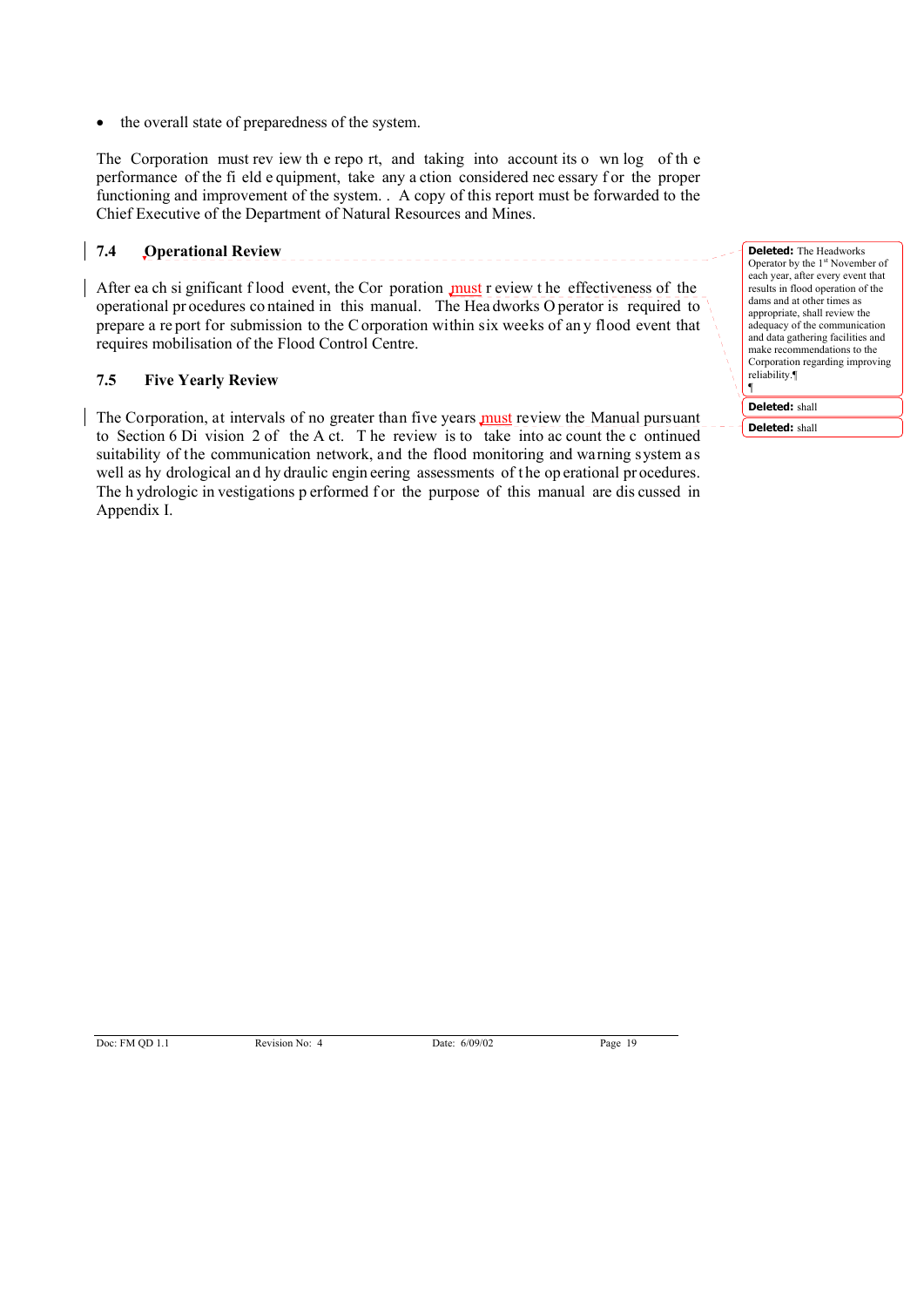## **8 WIVENHOE DAM**

#### <span id="page-23-0"></span>**8.1 Introduction**

<span id="page-23-1"></span>Wivenhoe Dam is capable of being operated in a number of ways to reduce flooding in the Brisbane River downstream of the dam, depending on the part of the catchment in which the flood originates and depending also on the magnitude of the flood.

A general plan and cross-section of Wivenhoe Dam, and relevant elevations are included in Appendix J.

Storage and discharge data are included in Appendix E.

The reservoir volume above FSL of EL 67.0 is available as temporary flood storage. How much of the av ailable flood st orage com partment is utilised, will de pend on the init ial reservoir le vel be low FSL, the magnitude of the f lood b eing re gulated an d the procedures adopted.

Spiltyard Cre ek D am is p art of the overall Wiv enhoe Area Project and it forms the upper pumped s torage of the p eak pow er g eneration scheme. Sp lityard Cr eek Dam i mpounds a volume of 28 700 ML at its normal full supply level (El 166.5). The contents of Splityard Creek Dam can be emptied into Lake Wivenhoe within 12 hours by releasing water through the power station conduits. This volume of water can affect the level in Wivenhoe Dam by up to 300mm when Wivenhoe Dam is close to FSL. The operational level of Splityard Creek Dam should be considered when assessing the various trigger levels of Wivenhoe Dam.

The Corporation has acquired land above FSL to a level of EL 75.0 to provide temporary flood storage. Reasonable care must be exercised to confine the flood rises to below this level. This requi rement should be ignore d in the case of extreme floods that threaten the safety of the dams.

#### **8.2 Initial Action**

When indications are received of an imminent flood, the flood control operation of the dam must commence with the storing of all inflow of the Brisbane River in Wivenhoe Dam, whilst an assessment is made of the origin and magnitude of the flood. The spillway gates are not to be opened for flood control purposes prior to the reservoir level exceeding EL 67.25.

#### <span id="page-23-2"></span>**8.3 Regulator and Gate Operation Procedures**

Rapid opening of outlets (spillway gates and regulators) can cause hydraulic surges and other effects in the Brisbane River that can endanger life and property and may sometimes have other adverse effects. Under normal gate operations, the gates and regulators are therefore to be operated one at a time at intervals that will minimise adverse impacts on the river system.

<span id="page-23-3"></span>Rapid closure of the gates can affect river-bank stability. R apid closure of more than one gate at a time should only be used when time is critical and there is a requirement to correct a malfunction to preserve st orage or t o reduce d ownstream f looding ra pidly. For flood

Doc: FM QD 1.1 Revision No: 4 Date: 6/09/02 Page 20

**Deleted:** shall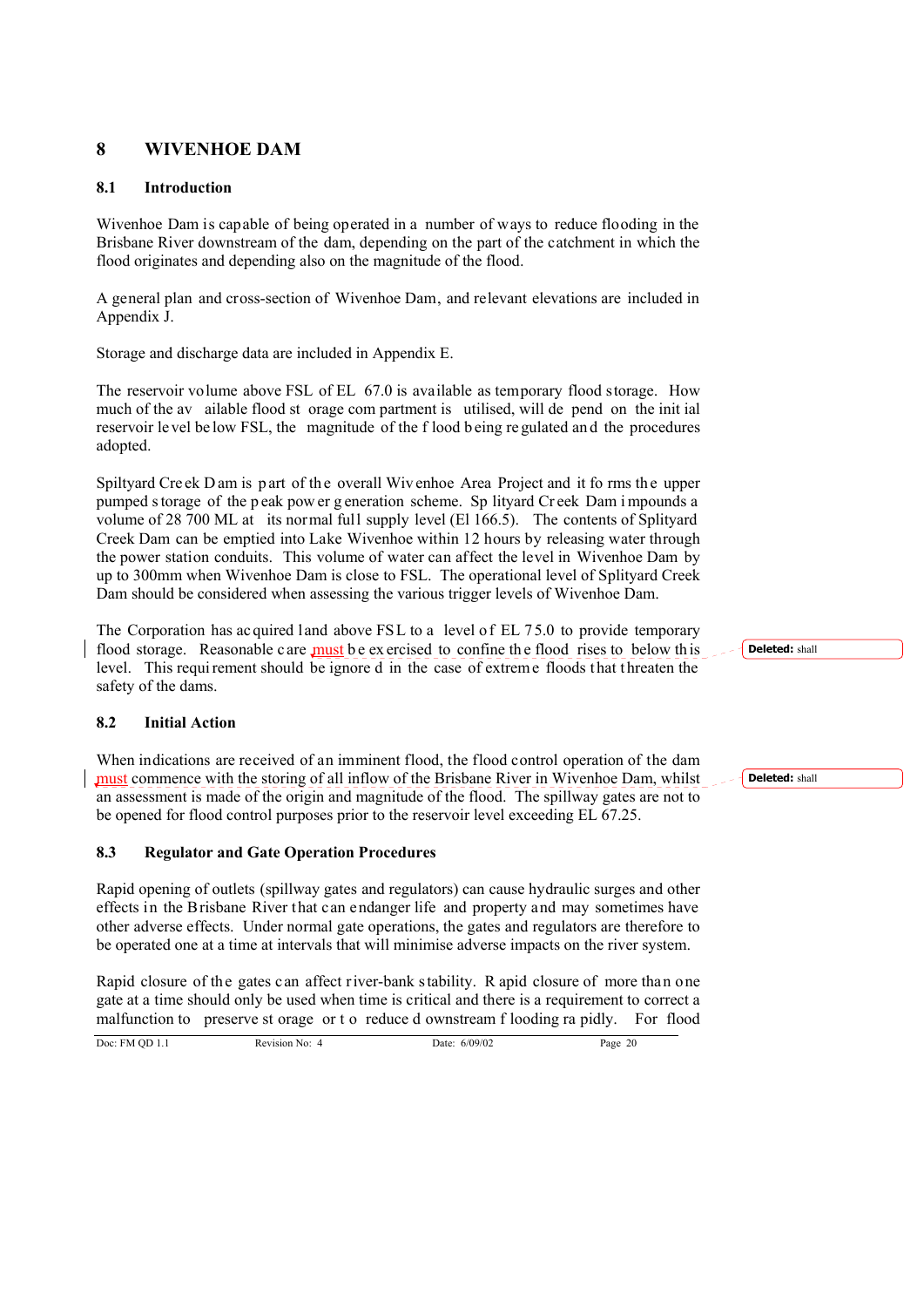operations where time is not critical, longer closure intervals should be used. The minimum closure intervals specified below are based on experience from the 1974 flood.

During the initial opening or f inal closure sequences of ga te operations it is permissible to replace the discharge through a gate by the immediate opening of a regulator valve (or th e reverse operation). T his allows f or gr eater c ontrol of low fl ows and e nables a sm ooth transition and closure as slow as possible to prevent the stranding of fish downstream of Wivenhoe Dam.

Except as provided for in procedure 4 of Section 8.4 and as indicated above, the gate opening and c losing intervals as tabled below are t he most rapid permitted for flood m itigation purposes.

 $T<sub>1</sub> <sub>8.1</sub>$ 

| Table 8.1                              |            |  |
|----------------------------------------|------------|--|
| <b>WIVENHOE DAM</b>                    |            |  |
| MINIMUM INTERVALS for Normal Operation |            |  |
|                                        |            |  |
| 500 mm Incremental gate openings       | 10 minutes |  |
|                                        |            |  |
| 500 mm Incremental gate closures       | 20 minutes |  |
| Full regulator opening or closures     | 30 minutes |  |

Gates are numbered 1 to 5 from the left bank looking downstream.

Under nor mal operation, on ly on e gate is to be o pened at any one time and the following procedures are to be adopted:

| Approximate                                                         | Gate opening sequence                                                                                                                                                                                                                                                                     | <b>Comments</b>                                                                                                                                 |
|---------------------------------------------------------------------|-------------------------------------------------------------------------------------------------------------------------------------------------------------------------------------------------------------------------------------------------------------------------------------------|-------------------------------------------------------------------------------------------------------------------------------------------------|
| <b>Discharge Range</b>                                              |                                                                                                                                                                                                                                                                                           |                                                                                                                                                 |
| (a) $U$ p to<br>$330 \text{ m}^3/\text{sec}$                        | 1. Open Gate 3 up to 3.5 metres                                                                                                                                                                                                                                                           | Gates 1, 2, 4 $\&$ 5 remain closed                                                                                                              |
| (b) 33 0 $\text{m}^3/\text{sec}$ to<br>$575 \text{ m}^3/\text{sec}$ | 2<br>Gate 3 at 3.5 metres<br>Open Gates $2 \& 4$ alternately to<br>3.<br>$0.5$ metre<br>Open Gate 3 to 4.0 metre<br>4.<br>5.<br>Open Gates $2 \& 4$ alternately to<br>1.0 metre                                                                                                           | Gates $1 \& 5$ remain closed unless<br>discharge from Gates $2 \& 4$ impinges<br>on side wall of plunge pool proceed<br>to $(c)$                |
| (c) 57 5 m <sup>3</sup> /sec to<br>$1160 \text{ m}^3/\text{sec}$    | Gate 3 kept at 4.0 metres<br>6.<br>Open Gates $1 \& 5$ alternately<br>7.<br>one increment followed by<br>Gates $2 \& 4$ alternately one<br>increment<br>8. Repeat Step 7 until at the end<br>of the sequence Gates $1 \& 5$ are<br>open 1.5 metres and Gates 2 &<br>4 are open 2.5 metres | Flow in spillway to be as symmetrical<br>as possible<br>Gates $2 \& 4$ are to have openings not<br>more than 1.0 metre more than Gates<br>1 & 5 |

<span id="page-24-0"></span>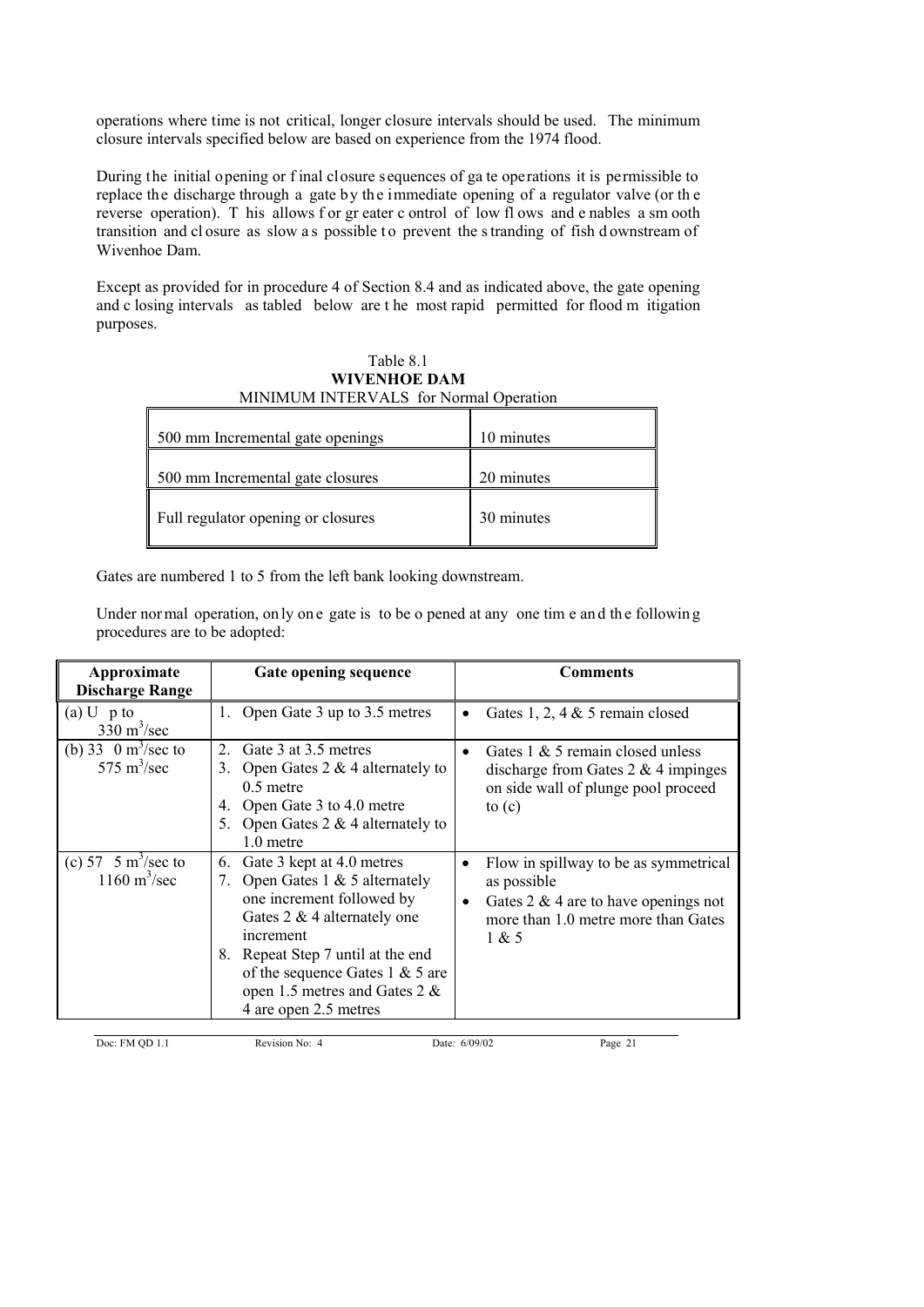| $160 \text{ m}^3/\text{sec}$ to<br>$(d)$ 1<br>$1385 \text{ m}^3/\text{sec}$ | Open Gate 3 to 4.0 metres<br>9.<br>10. Open Gates 1 $&$ 5 alternately to<br>2.0 metres followed by opening<br>Gates 2 & 4 alternately to $3.0$<br>metres | Flow in spillway to be as symmetrical<br>as possible<br>Gates 2 $\&$ 4 are to have openings not<br>$\bullet$<br>more than 1.0 metre more than Gates<br>1 & 5                                                                                                                                             |
|-----------------------------------------------------------------------------|----------------------------------------------------------------------------------------------------------------------------------------------------------|----------------------------------------------------------------------------------------------------------------------------------------------------------------------------------------------------------------------------------------------------------------------------------------------------------|
| $385 \text{ m}^3/\text{sec}$ to<br>$(e)$ 1<br>$2290 \text{ m}^3/\text{sec}$ | 11. Open ALL gates to 5.0 metre<br>openings                                                                                                              | Flow in spillway to be as symmetrical<br>as possible<br>Gates $2 \& 4$ are to have openings not<br>less than Gates $1 \& 5$ or not more<br>than 1.0 metre more than Gates 1 & 5<br>Gate 3 is to have an opening not less<br>than Gates $2 \& 4$ or not more than 1.0<br>metre more than Gates $2 \& 4$ . |
| (f) Grea ter than<br>$2290 \text{ m}^3/\text{sec}$                          | 12. Open ALL gates to<br>incrementally in the sequence<br>3, 2, 4, 1, 5                                                                                  | Flow in spillway to be as symmetrical<br>as possible<br>Gate 3 to have the largest opening<br>Gates $2 \& 4$ are to have openings<br>greater than Gates $1 \& 5$                                                                                                                                         |

Gate operating procedures in the event of equipment failure are contained in Appendix G. If one or more gates are inoperable during the course of the flood event, the gate openings of the remaining gates are to be adjusted to compensate. These adjustments should ensure that:

- The flow in the spillway is as symmetrical as practicable.
- The impact of the flow on the sidewalls of the plunge pool should be minimised.

In general, gate closing is to occur in the reverse order. The final gate closure should occur when the lake level has returned to Full Supply Level.

#### **8.4 Flood Control Procedures**

When the p reliminary estimation of the degree of e xpected fl ooding has been made, the operating procedures set out hereunder shall be used at Wivenhoe Dam.

<span id="page-25-0"></span>As the magnitude of the expected flood increases, the procedures to be adopted commence with Procedure 1 a nd extend to Procedure 4 as set out i n the following table in response to current and predicted inflows both into the dams, and into the Brisbane River from tributaries downstream o f the dam s. T his tabl e p rovides i ndicative l imits of application for each procedure for the initial filling of Wivenhoe Dam. Once Wivenhoe Dam has peaked and the drainage phase has commenced the indicative limits will not apply.

Provision is made for the releases to be regulated so as to lessen the impact when peak flows from Lockyer Creek, Bremer River and other tributaries enter the Brisbane River. This may result in the releases being decreased for a time even though lake levels are rising.

Provision is als o made for the releases from Wivenhoe Dam to be regulated in the early procedures so as not to unduly submerge bridges. The relevant bridges and their estimated submergence flows are included in Appendix D.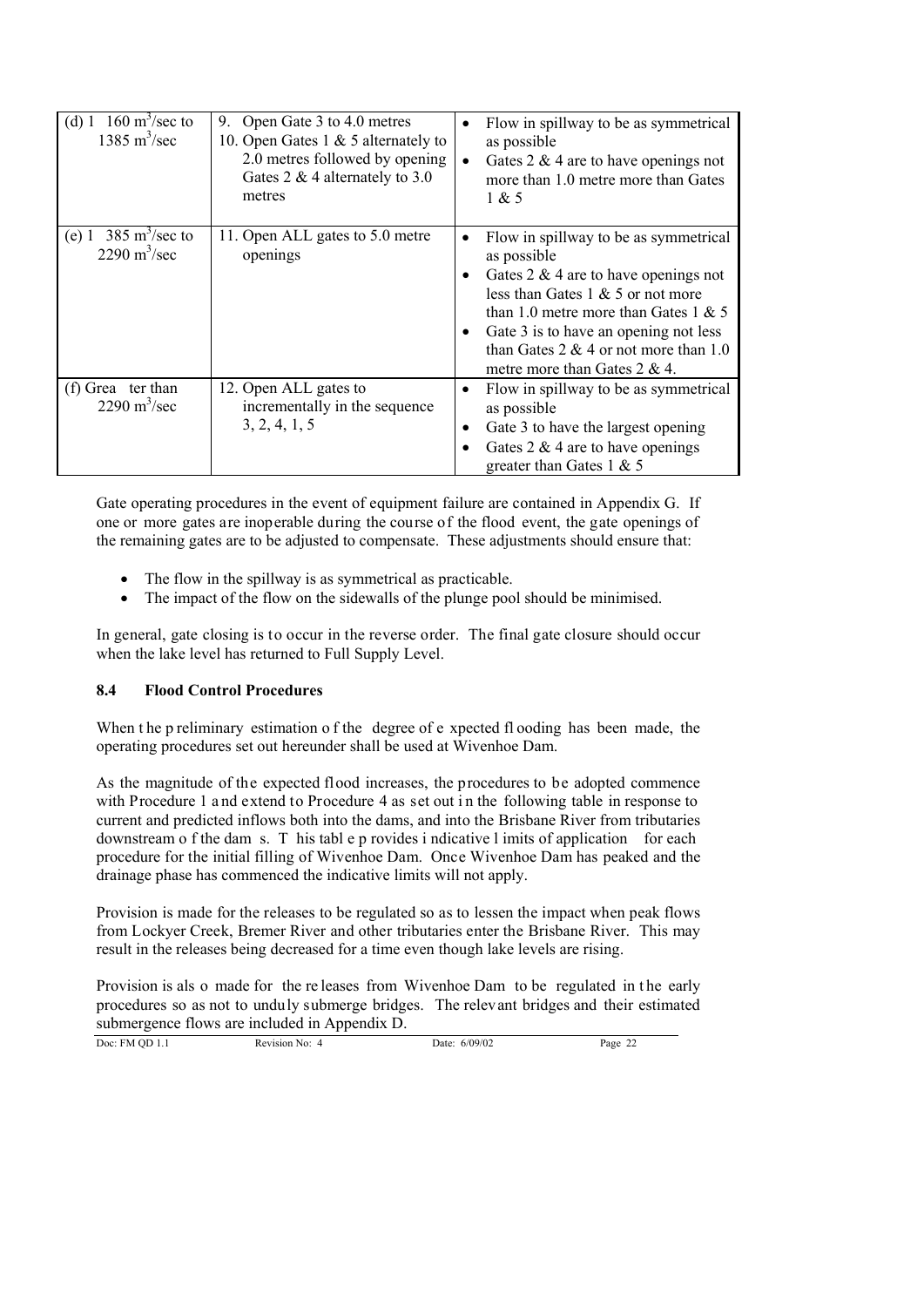|                                          |                                                                     |                                                                                                                               |                                                                                                         | $Q_{\text{Moggill}} < 4000 \text{ m}^3/\text{sec}$                                                                     |                                                                                                            |                                                                                                            |                                                                                   | Gates are NOT to be<br>overtopped                  |                                                                   |
|------------------------------------------|---------------------------------------------------------------------|-------------------------------------------------------------------------------------------------------------------------------|---------------------------------------------------------------------------------------------------------|------------------------------------------------------------------------------------------------------------------------|------------------------------------------------------------------------------------------------------------|------------------------------------------------------------------------------------------------------------|-----------------------------------------------------------------------------------|----------------------------------------------------|-------------------------------------------------------------------|
|                                          |                                                                     | $Q_{\text{Colleges Crossing}} < 175 \text{ m}^3/\text{sec}$<br>submerge Twin Bridges<br>with care taken not to<br>prematurely | submerge Colleges Crossing<br>$QBurtons/Noogoran < 430 m3/sec$<br>with care taken not to<br>orematurely | $Q_{\text{Knolo}} < 550 \text{ m}^3/\text{sec}$ with care<br>taken not to submerge<br>Burtons/Noogoorah<br>prematurely | care taken not to submerge<br>$Q_{\text{Microsby}} < 1900 \text{m}^3/\text{sec}$ with<br>Kholo prematurely | care taken not to submerge<br>$Q_{\text{Microsby}} < 1900 \text{m}^3/\text{sec}$ with<br>Kholo prematurely | Q <sub>Lowood</sub> < peak of Lockyer and<br>$Q_{\text{Lowood}}$ < peak of Bremer | $Q_{\text{Moggill}} < 4000 \text{ m}^3/\text{sec}$ | restrictions NO LONGER apply<br>Gate opening interval             |
| <b>Applicable Limits</b>                 | $Q_{\text{Wiventoe}} = 0 \text{ m}^3/\text{sec}$<br>i.e No Releases | $Q_{\text{Wivenhoe}} < 110 \text{ m}^3/\text{sec}$                                                                            | $Q_{\text{Wivenhoe}}$ < 380 m <sup>3</sup> /sec                                                         | $Q_{\text{Wivenhoe}}$ < 500 m <sup>3</sup> /sec                                                                        | $Q_{\text{Wisenboe}}$ < 900 m <sup>3</sup> /sec                                                            | $Q_{\text{Wiventree}} < 1500 \text{ m}^3/\text{sec}$                                                       | $Q_{\text{Lowood}} < 3500 \text{ m}^3/\text{sec}$                                 | $Q_{\text{Lowood}}$ < 3500 m <sup>3</sup> /sec     | Gates are to be opened<br>until reservoir level<br>begins to fall |
| <b>Current Reservoir</b><br><u>level</u> | $EL \leq 67.25$                                                     | $67.25 < EL \le 67.50$                                                                                                        | $67.50 < EL \le 67.75$                                                                                  | $67.75 < EL \le 68.00$                                                                                                 | $68.00 < EL \le 68.25$                                                                                     | $68.25 < EL \le 68.50$                                                                                     | 68.50 < EL < 74.00                                                                | 68.50 < EL < 74.00                                 | or dam safety may be<br>compromised<br>$EL \ge 74.00$             |
| Procedure                                | 0                                                                   | $\overline{A}$                                                                                                                | é                                                                                                       | $\frac{0}{\tau}$                                                                                                       | $\frac{1}{2}$                                                                                              | π                                                                                                          | $\mathbf{\Omega}$                                                                 | ო                                                  |                                                                   |

# **Wivenhoe Dam - Normal Gate Operating Procedures: Initial Filling Phase**

The gate opening sequences specified are to be overridden when the gates will be overtopped during normal operation.

 $\Gamma$ 

Doc: FM QD 1.1 Revision No: 4 Date: 6/09/02 Page 23

 $\overline{1}$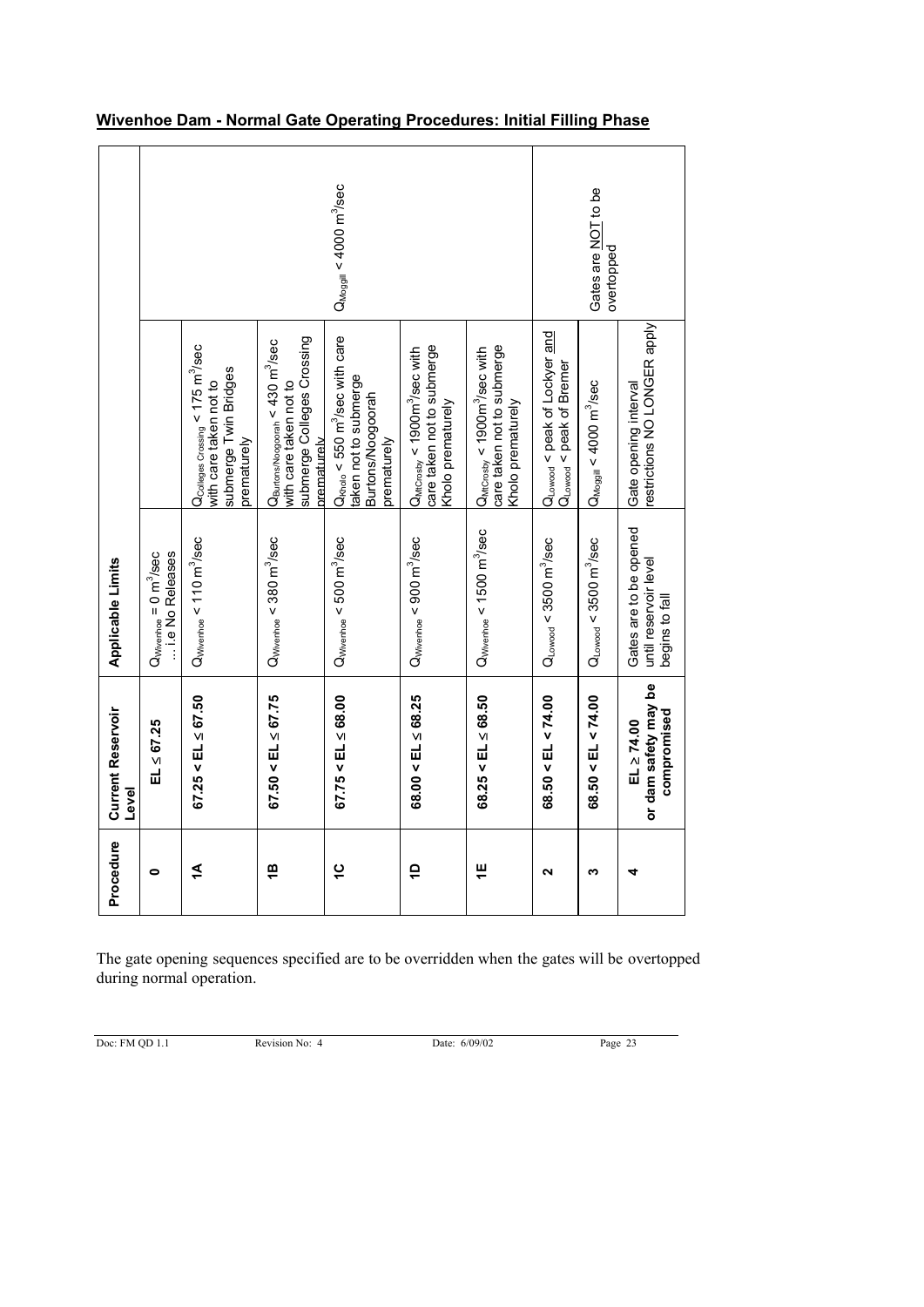In procedure 2, if there is little or no flow in Lockyer Creek, the release from Wivenhoe Dam should be limited to between 1900  $m^3$ /sec and 2000  $m^3$ /sec with care taken not to submerge Mt Crosby Weir Bridge or Fernvale Bridge prematurely. If the flood storage compartments of Wivenhoe Dam and Somerset Dam cannot be emptied within the prescribed time of seven days, the release from Wivenhoe Dam should be limited to between  $1900 \text{ m}^3/\text{sec}$  and  $3500$  $m<sup>3</sup>/sec$ . In such circumstances, the release from the dam should be less than the peak inflow into the lake.

## **8.5 Closing Procedures**

<span id="page-27-0"></span>If at the time the lake level in Wivenhoe Dam begins to fall, the combined flow at Lowood is in excess of 3500 m<sup>3</sup>/sec, then the combined flow at Lowood is to be reduced to 3500 m<sup>3</sup>/sec as quickly as practicable having regard to Section 3.3, and is to remain at this rate until final gate closure procedures can commence.

Gate closing procedures should be initiated having regard to the following requirements:

- (a) Early release of st ored water t o regain flood-mitigating ability for any subsequent fl ood inflows as described in Section 3.3.
- (b) Gate operation procedures as described in Section 8.3.
- (c) Downstream impact of t he discharges. To pre vent the s tranding of f ish downstream of the dam, closures below flows of  $275 \text{ m}^3/\text{sec}$  should be undertaken as slow as practicable and if possible such closures should occur during daylight hours on a weekday so that personnel are available for fish rescue.
- (d) Establishment of storage at FSL at completion of flood events.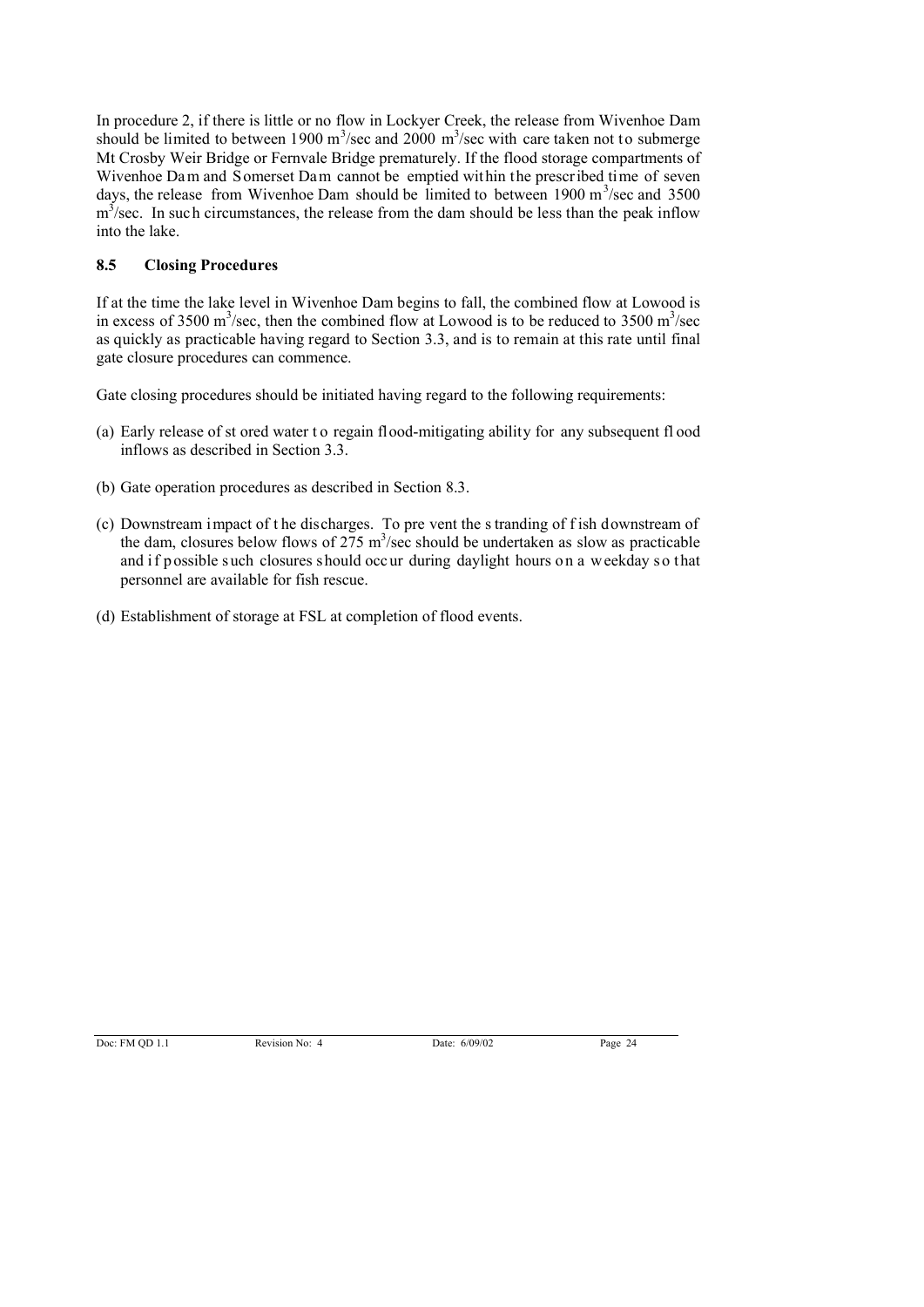## **9 SOMERSET DAM**

#### <span id="page-28-0"></span>**9.1 Introduction**

<span id="page-28-1"></span>Somerset Dam is capabl e of being operated in a number of ways to regulate Stanley River floods and optimise the flood mitigation capacity of Wivenhoe Dam.

A ge neral plan a nd cr oss-section of So merset Dam, and r elevant dam o perating le vels ar e included in Appendix J.

The discharge capacities for various storage levels of Somerset Dam are listed in Appendix F.

## **9.2 Initial Action**

<span id="page-28-2"></span>Upon in dications being received of a s ignificant inf low, the flood c ontrol o peration of the dam s hall c ommence with the raising of a ny closed gates and the closure of all low level regulators and sluices, whilst an assessment is made of the origin and magnitude of the flood.

Table 9.1

## **9.3 Regulator and Gate Operation Procedures**

The following minimum intervals **must** be observed whilst opening and closing regulators, sluices and crest gates at Somerset Dam for flood mitigation purposes:

<span id="page-28-3"></span>

| <b>SOMERSET DAM</b><br>MINIMUM INTERNALS FOR NORMAL OPERATIONS |                                  |             |  |  |  |
|----------------------------------------------------------------|----------------------------------|-------------|--|--|--|
|                                                                | <b>CLOSING</b><br><b>OPENING</b> |             |  |  |  |
| Regulators                                                     | 30 minutes                       | 60 minutes  |  |  |  |
| <b>Sluice Gates</b>                                            | 120 minutes                      | 180 minutes |  |  |  |
| <b>Crest Gates</b>                                             | Gates are normally open          |             |  |  |  |

During the initial opening or final closure sequences of gate operations it is permissible to replace the discharge through a sluice gate by the immediate opening of one or more regulator valves (or the reverse operation). This allows for greater control of low flows and enables a smooth transition on opening and closing sequences.

#### **9.4 Flood Control Procedure**

It is essential that the operating p rocedures ado pted should no t endanger th e sa fety of Wivenhoe Dam. Within this constraint, the Senior Flood Operations Engineer must adopt a procedure for the operation of Somerset Dam such that:

(a) the structural safety of Somerset Dam is not endangered;

<span id="page-28-4"></span>Doc: FM QD 1.1 Revision No: 4 Date: 6/09/02 Page 25

**Deleted:** shall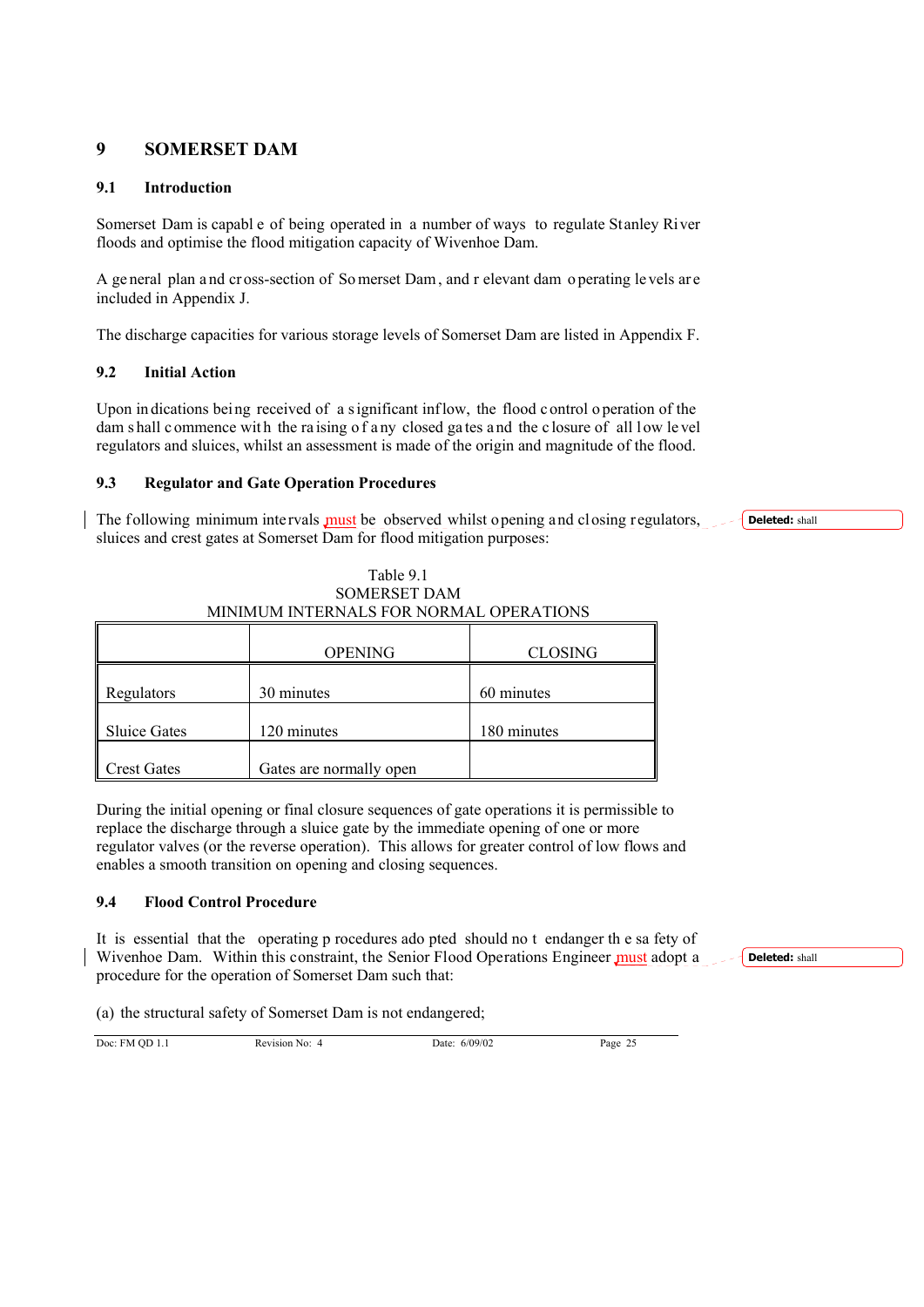(b) the Upper Brisbane River fl ood f low plus Somerset Da m releases does not cause Wivenhoe Dam to be overtopped.

The normal operating procedure to be used for Somerset Dam is as follows.

The c rest gates a re r aised to e nable un controlled discharge. The l ow le vel r egulators a nd sluices are to be kept closed until either:

- (i) the lake level in Wivenhoe Dam begins to drop or
- (ii) the level in Somerset Dam exceeds EL 102.25.

In the case of (i) above the opening of the regulators and sluices is not to increase the inflow to Wivenhoe Dam above the peak inflow from the Brisbane River just passed or, if possible, not to cause the Wivenhoe Dam lake level to exceed EL 74.

In the case of (ii) above, the Senior Flood Operations Engineer must direct the operation of the low-level regulators and sluices to ensure the safety of Somerset Dam. It should also be recognised t hat t he D' Aguilar H ighway at Mar y Sm okes Creek b ecomes inun dated when Lake Somerset exceeds EL 102.2.

If the flood event emanates from the Stanley River catchment only, without significant runoff in the Upper Brisbane River catchment, the operation of Somerset Dam will proceed on the basis that Wivenhoe Dam has peaked as per (i) above.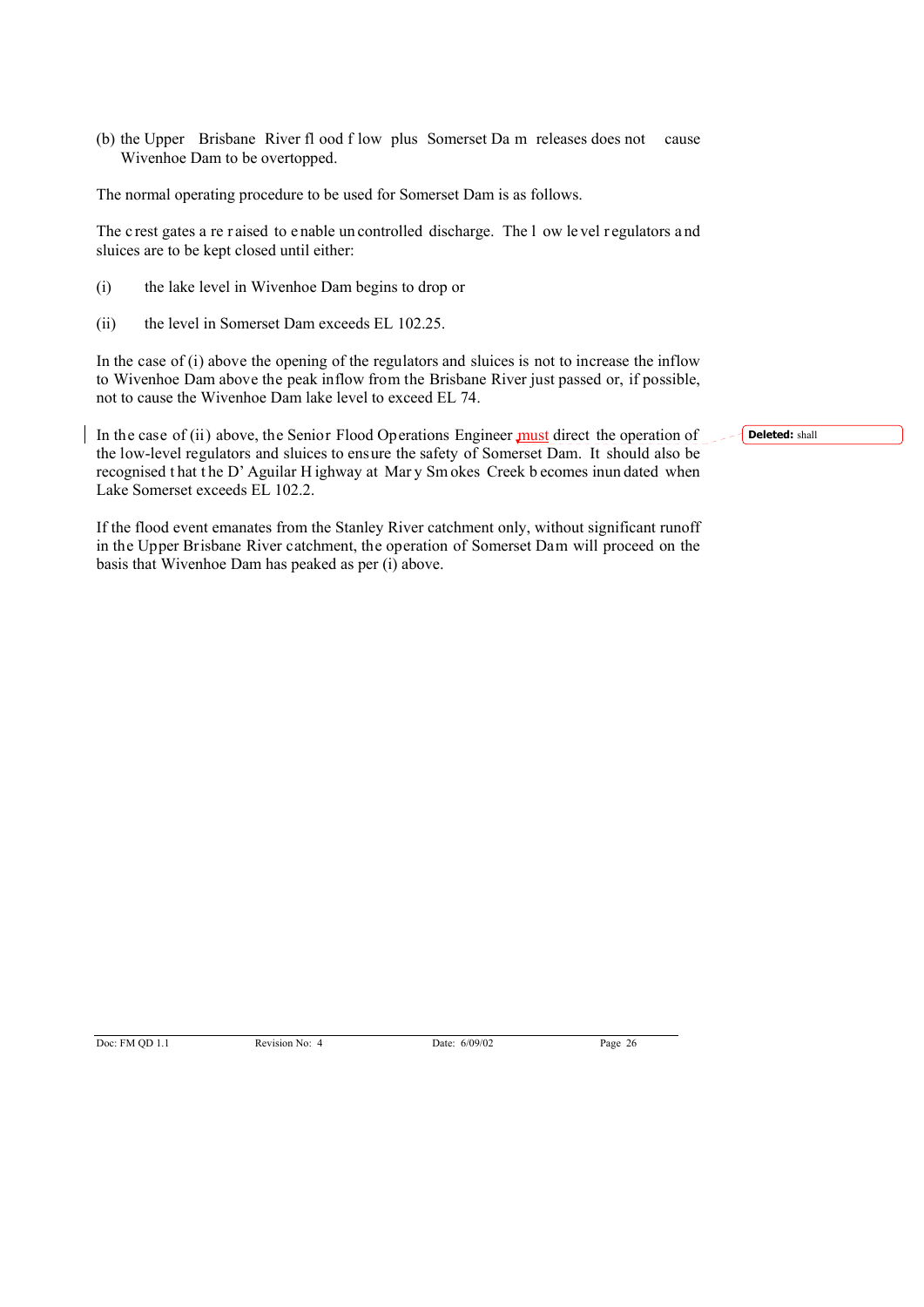## **10 EMERGENCY**

#### <span id="page-30-0"></span>**10.1 Introduction**

<span id="page-30-1"></span>While every care has been exercised in the design and construction of the dams, there still remains a low risk that the dams may develop an emergency condition either through flood events or other causes. Experience elsewhere in the world suggests that vigilance is required to recognise emergency flood conditions such as:

- Occurrence of a much larger flood than the discharge capacity of the dam;
- Occurrence of a series of large storms in a short period;
- Failure of one or more gates during a flood.
- Development of a piping failure through the embankment of Wivenhoe Dam;
- Damage to the dams by earthquake;
- Damage to the dams as an act of war or terrorism;
- Other uncommon mechanisms.

Responses to these and other conditions are included in separate Emergency Action Plans.

#### **10.2 Overtopping of Dams**

Whatever the circu mstances, every endeavour must be m ade to p revent ov ertopping o f Wivenhoe Dam by the progressive opening of operative spillway gates.

<span id="page-30-2"></span>In the event that the probability of overtopping of Wivenhoe Dam is unacceptably high, then as an ab solute last r esort the saddl e d ams may be br eached. Su ch act ions must only be initiated with the approval of the Chief Executive.

Somerset Dam should, if possible, not be overtopped by flood water but, if Wivenhoe Dam is threatened by overtopping, the release of wa ter fr om Somerset Dam is to be re duced, for example by the use of its spi llway gates, even at th e risk of ov ertopping Somerset Dam in order to prevent, if possible, the overtopping of Wivenhoe Dam.

#### **10.3 Communications Failure**

In the event of normal communications being lost between the F lood Operations Engineer and either Wivenhoe Dam or S omerset Dam, the dam supervisor at that dam is to maintain contact wi th th e dam supervisor at the o ther d am, to receive instructions through th e remaining communications link.

<span id="page-30-3"></span>In the event of normal communications being lost between the F lood Operations Engineer and both Wivenhoe Dam and Somerset Dam, the dam supervisors at e ach dam are to adopt the procedures set out below during flood events, and are to maintain contact with each other, where possible.

If all communications are lost between the Engineer, Wivenhoe Dam and Somerset Dam, the officers in charge at each dam are to adopt the procedures set out below.

Doc: FM QD 1.1 Revision No: 4 Date: 6/09/02 Page 27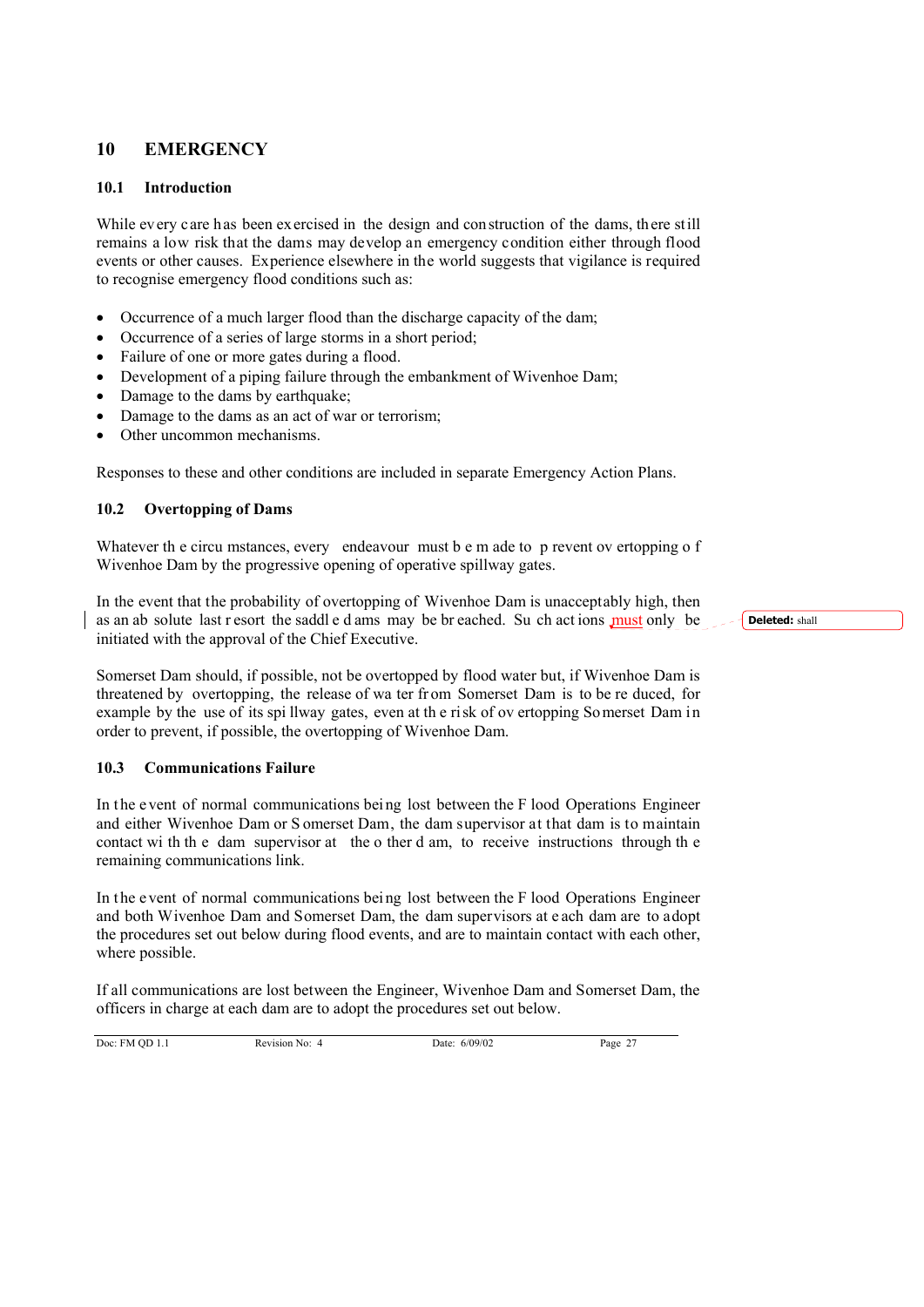#### **10.4 Wivenhoe Dam Emergency Procedure**

<span id="page-31-0"></span>In the event of total communication failure, the minimum gate openings related to lake level set out in the table below are to be maintained for both opening and closing operations.

| <b>Lake Level</b><br>m AHD | Gate 3<br><b>Opening</b> (m) | Gates $2 & 4$<br><b>Opening</b> (m) | Gates $1 & 5$<br><b>Opening</b> (m) | <b>Discharge</b><br>$m^3$ /sec |
|----------------------------|------------------------------|-------------------------------------|-------------------------------------|--------------------------------|
|                            |                              |                                     |                                     |                                |
| 67.0                       |                              |                                     |                                     | $\Omega$                       |
| 67.5                       | 0.5                          |                                     |                                     | 50                             |
| 68.0                       | 1.5                          |                                     |                                     | 155                            |
| 68.5                       | 2.5                          |                                     |                                     | 260                            |
| 69.0                       | 3.5                          | 0.5                                 |                                     | 470                            |
| 69.5                       | 4.0                          | 1.0                                 |                                     | 640                            |
| 70.0                       | 4.0                          | 1.5                                 | 0.5                                 | 875                            |
| 70.5                       | 4.0                          | 2.0                                 | 1.0                                 | 1115                           |
| 71.0                       | 4.0                          | 2.5                                 | 1.5                                 | 1365                           |
| 71.5                       | 4.5                          | 2.5                                 | 2.0                                 | 1560                           |
| 72.0                       | 4.5                          | 3.0                                 | 2.5                                 | 1820                           |
| 72.5                       | 5.0                          | 4.0                                 | 3.0                                 | 2250                           |
| 73.0                       | 5.0                          | 5.0                                 | 5.0                                 | 2960                           |
| 73.5                       | 6.5                          | 6.5                                 | 6.5                                 | 3850                           |
| 74.0                       | 8.0                          | 8.0                                 | 8.0                                 | 4750                           |
| 74.5                       | 10.0                         | 10.0                                | 10.0                                | 6030                           |
| 75.0                       | 12.5                         | 12.5                                | 12.5                                | 7830                           |
| 75.5                       | 14.0                         | 14.0                                | 14.0                                | 9150                           |
| 76.0                       | Fully Open                   | Fully Open                          | <b>Fully Open</b>                   | 10790                          |
| 76.5                       | Fully Open                   | Fully Open                          | Fully Open                          | 11250                          |
| 77.0                       | Fully Open                   | Fully Open                          | Fully Open                          | 11720                          |

Table 10.4 Minimum Gate Openings Wivenhoe Dam

If one or more gates become inoperable, then by reference to Table E-2 the gate openings of operable gates are to be increased in order that the discharges for the l ake levels shown in Table 10.4 are achieved.

If, b ecause of compliance with the provisions of Se ction 8.3 and the h igh inflow r ate, the minimum gate openings canno t be maintained, the t ime i ntervals between s uccessive openings shown in Table 8.1 are to be halved.

If th e actual gate o penings fa ll m ore th an three settings below the cum ulative num ber of minimum settings of Table 10. 4, t hen s uccessive gate operat ions a re to be car ried out as rapidly as possible until the minimum settings are achieved. Under these circumstances, it may be necessary to operate more than one gate at any one time.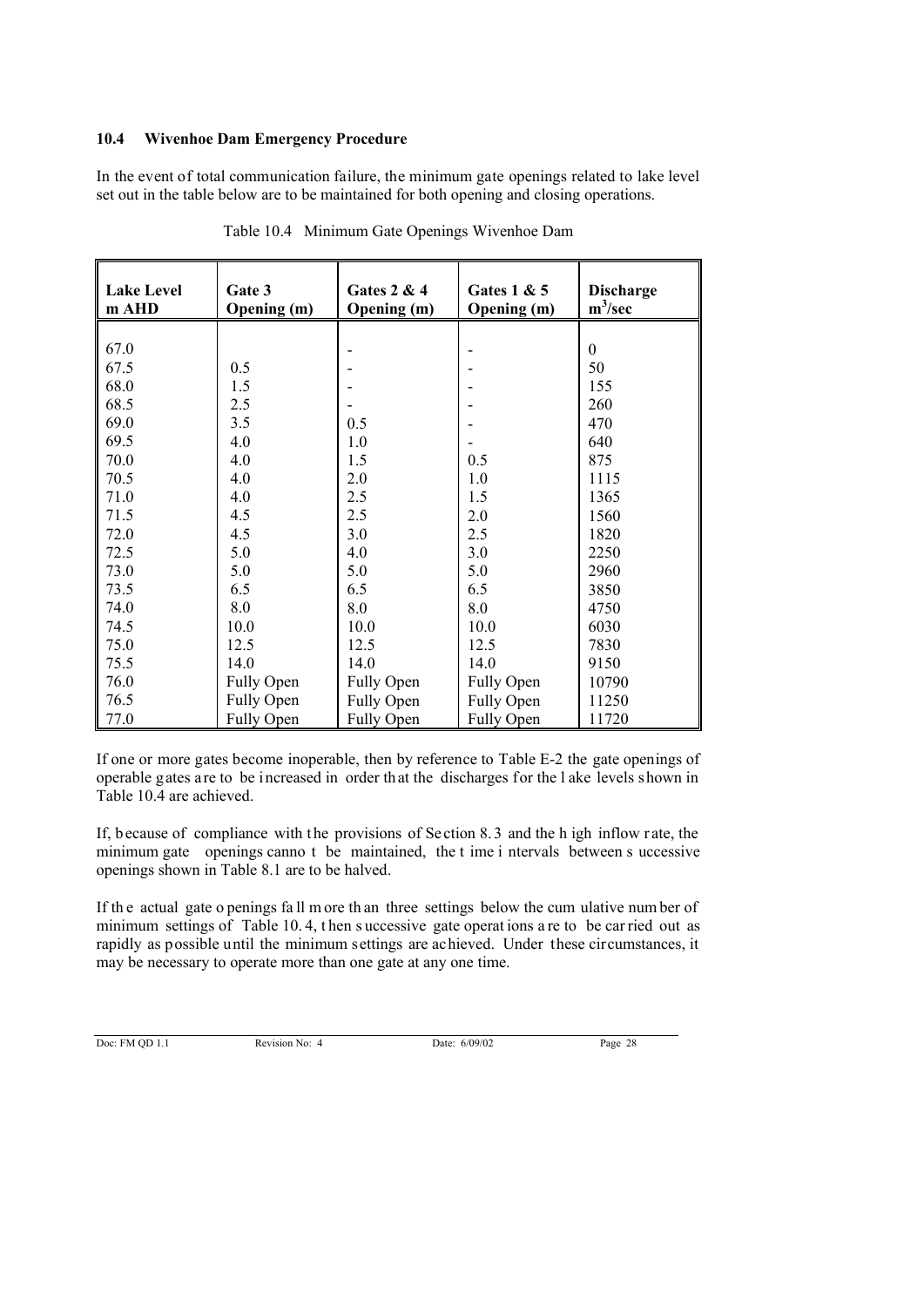#### **10.5 Somerset Dam Emergency Procedure**

<span id="page-32-0"></span>In the event of total communication failure, the spillway gates are to be kept raised to allow uncontrolled discharge. The regulators and sluices are to be kept closed until either:

- (i) the level in Wivenhoe Dam begins to drop or
- (ii) the level in Somerset Dam exceeds EL 102.25.

The level in Wivenhoe Dam can be determined locally by the Dam Supervisor at So merset Dam from the tailwater gauge located just downstream of Somerset Dam.

In the case of (i) above, the opening of the regulators and sluices is not to increase the level in Wivenhoe Dam above the peak level already attained. Section 9.3 on regulator and gate operation interval is to be observed.

In the case of (ii) above, the regulators and sluices are to be operated such that the free-board between the flood level in Wivenhoe Dam and EL 77 is the same as the free-board between the f lood level in So merset Dam and th e non- spillway cre st l evel in So merset D am (E L 107.46). The low level out lets in Somerset Dam are not to be opened if the water level in Wivenhoe Dam exceeds the level set out below for given water levels in Somerset Dam.

| <b>Somerset Lake Level</b><br>m AHD | <b>Wivenhoe Lake Level</b><br>m AHD |
|-------------------------------------|-------------------------------------|
|                                     |                                     |
| 102.5                               | 72                                  |
| 103.5                               | 73                                  |
| 104.5                               | 74                                  |
| 105.5                               | 75                                  |
| 106.5                               | 76                                  |
| 107.46                              |                                     |

The constraints applicable to case (i) operation above do not apply to case (ii) operation.

#### **10.6 Equipment Failure**

<span id="page-32-1"></span>In the e vent of equipment failure the a ction to be taken is indicated in Appendix G f or Wivenhoe Dam and Appendix H for Somerset Dam.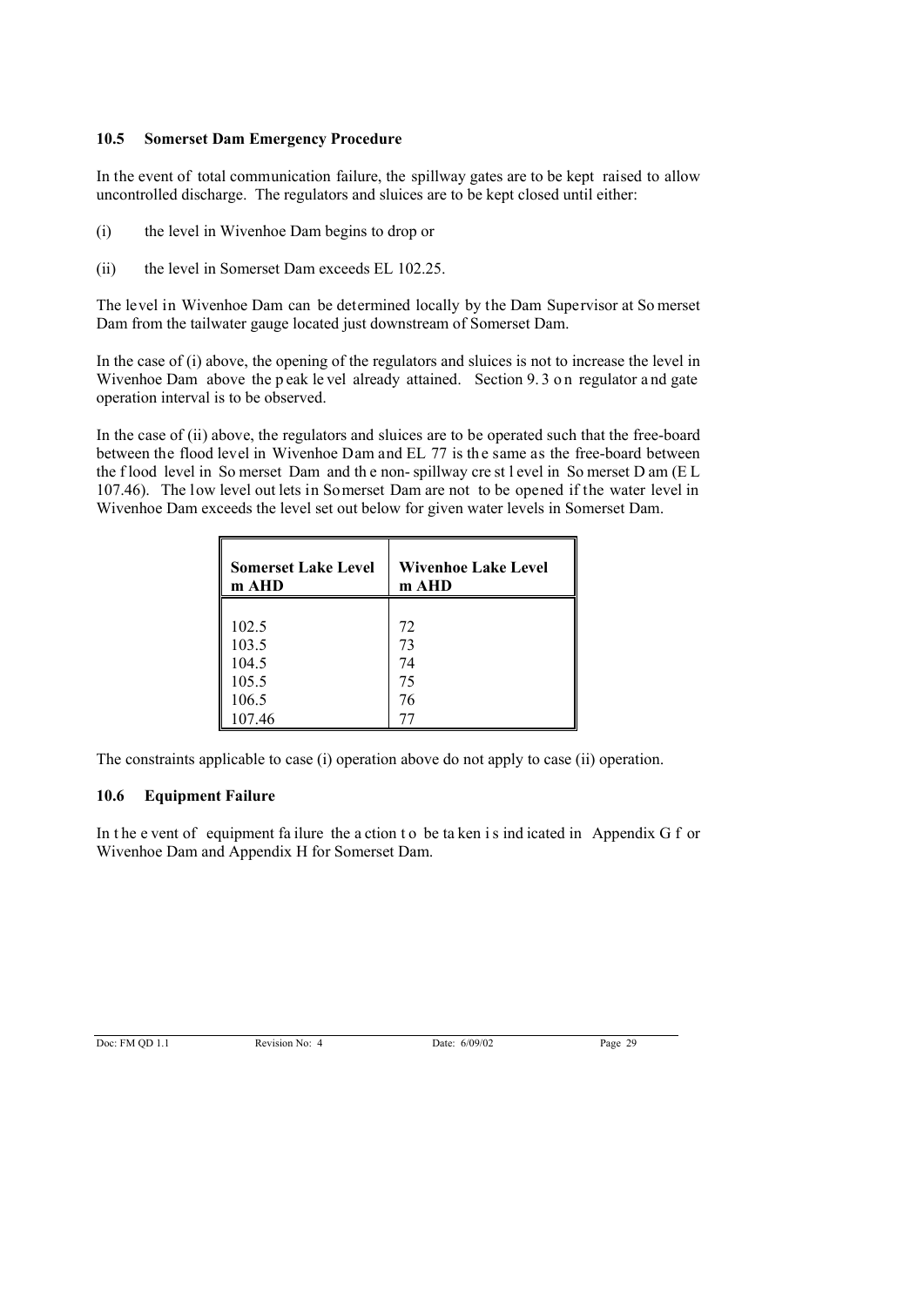### **APPENDIX A EXTRACT FROM ACT**

### <span id="page-33-0"></span>**EXTRACT FROM WATER ACT 2000**

#### **Division 2 – Flood Mitigation**

#### **Owners of certain dams must prepare flood mitigation manual**

- 496.(1) A r egulation may nominate an owner of a d am as an o wner w ho must prepare a manual (a "flood mitigation manual") of op erational procedures for flood mitigation for the dam.
- (2) Th e regulation must nominate the tim e by whic h the owne r must comply with section 497(1).

#### **Approving flood mitigation manual**

497.(1) The owner must give the chief executive a c opy of the flood mitigation manual for the chief executive's approval.

(2) The chief executive may, by gazette notice, approve the manual.

(3) The approval may be for a period of not more than 5 years.

(4) The c hief e xecutive may get a dvice from an a dvisory co uncil before approving the manual.

#### **Amending flood mitigation manual**

498.(1) The chief executive may require the owner, by notice, to amend the flood mitigation manual.

(2) The owner must comply with the chief executive's request under subsection (1).

- (3) The chief executive must, by gazette notice, approve the manual as amended.
- (4) The approval of the manual as amended must be for-

(a) the balance of the period of the approval for the manual before amendment; or

(b) a period of not more than 5 years from the day the manual as amended was approved.

(5) The chief executive may get advice from an advisory council before approving the manual as amended.

#### **Regular reviews of flood mitigation manual**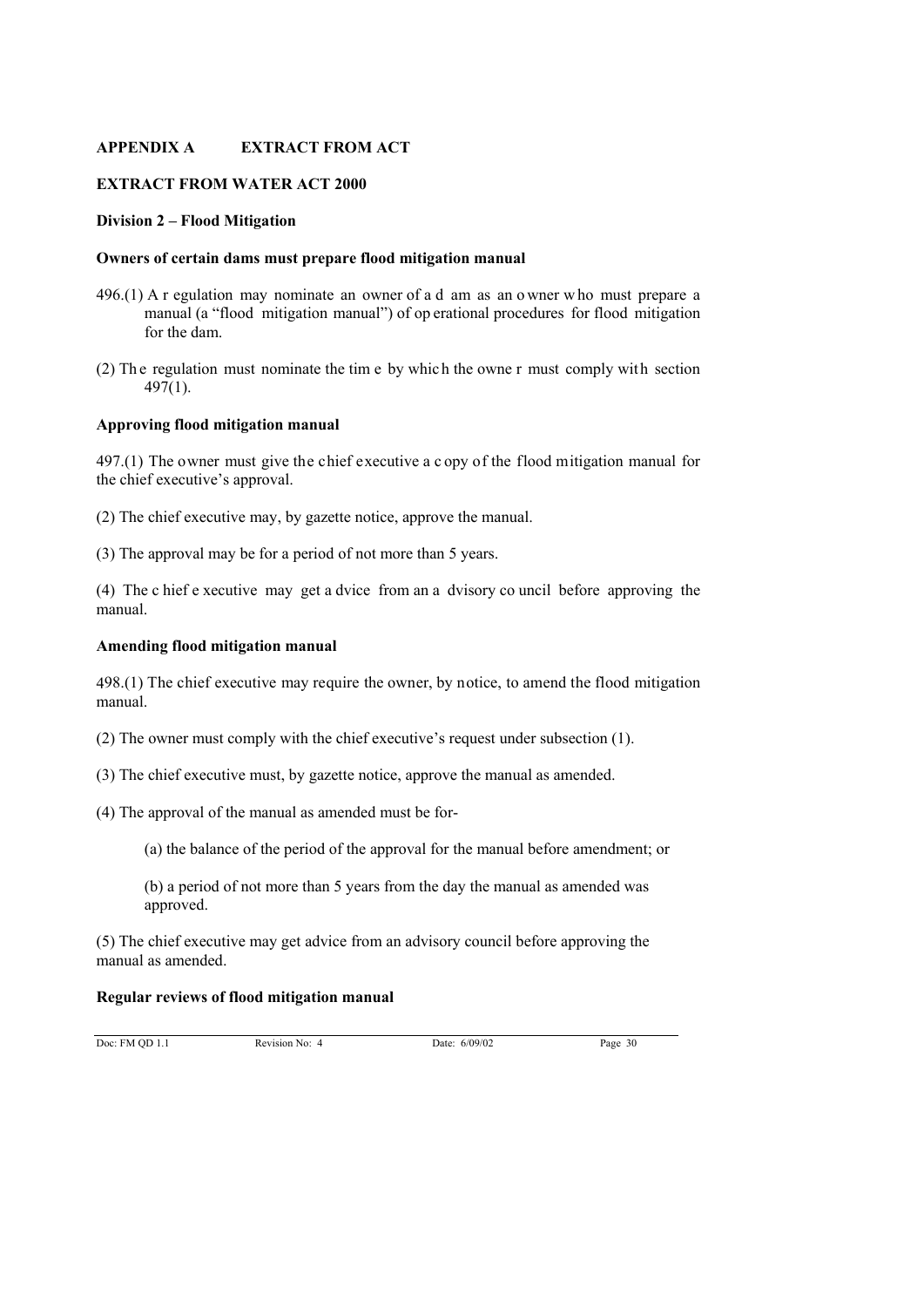499. Before the approval for the flood mitigation manual expires, the owner must-

- (a) review, and if necessary, update the manual; and
- (b) give a copy of it to the chief executive under section 497.

#### **Protection from liability for complying with flood mitigation manual**

500.(1) The chief executive or a member of the council does not incur civil liability for an act done, or omission made, honestly and without negligence under this division.

(2) An owner who observes the operational procedures in a flood mitigation manual approved by the chief executive does not incur civil liability for an act done, or omission made, honestly and without negligence in observing the procedures.

(3) If subsection (1) or (2) prevents civil liability attaching to a person, the liability attaches instead to the State.

(4) In this section-

"**owner**" includes-

- (a) a director of the owner or operator of the dam; or
- (b) an employee of the owner or operator of the dam; or
- (c) an agent of the owner or operator of the dam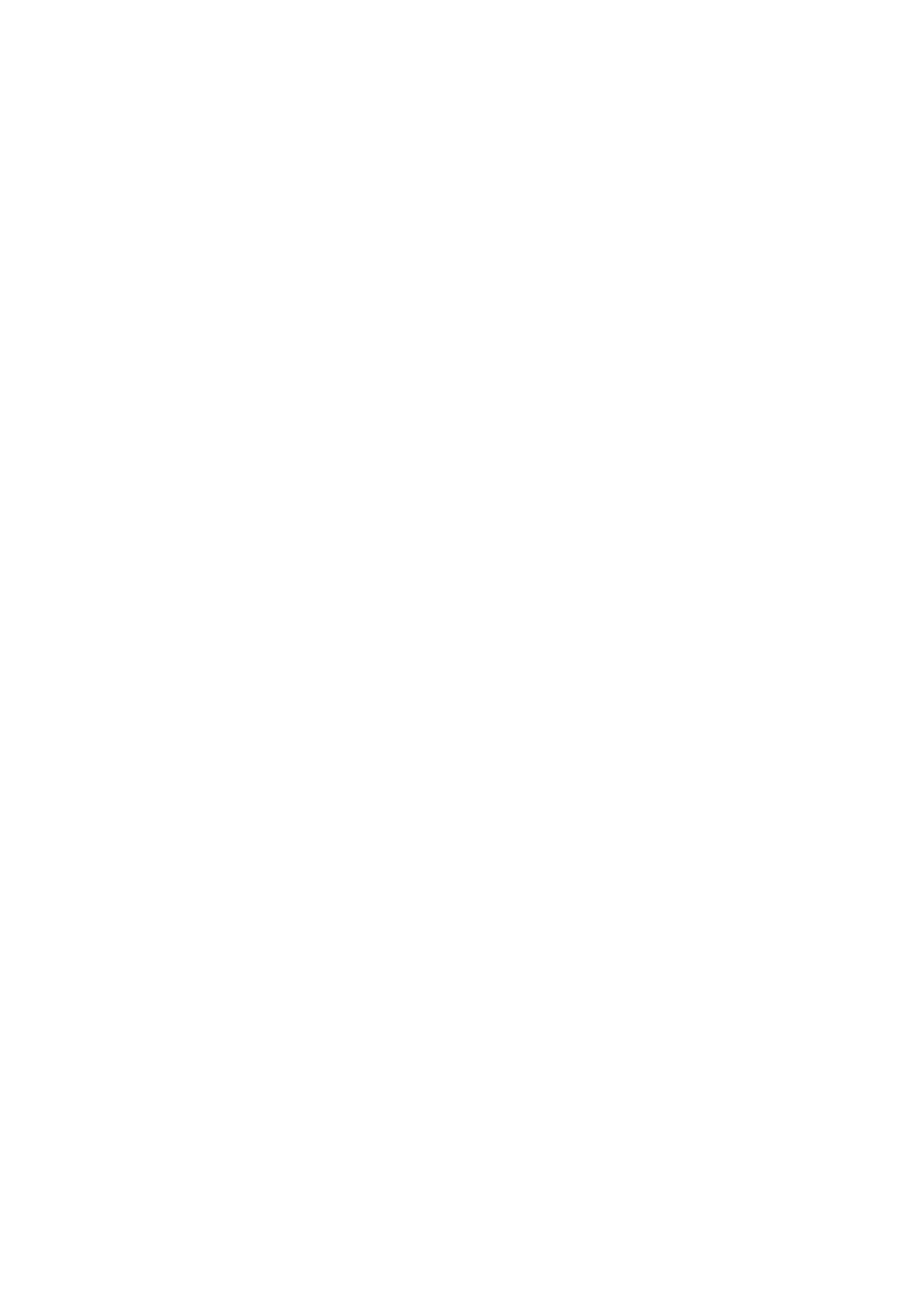#### <span id="page-36-0"></span>**APPENDIX B AGENCIES HOLDING DOCUMENTS**

## **AGENCIES HOLDING CONTROLLED DOCUMENTS OF MANUAL OF OPERATIONAL PROCEDURES FOR FLOOD MITIGATION FOR WIVENHOE DAM AND SOMERSET DAM**

| Dam Owner                           | South East Queensland Water Corporation                                 |
|-------------------------------------|-------------------------------------------------------------------------|
| <b>Emergency Services</b>           | Department of Emergency Services,<br><b>Disaster Management Service</b> |
|                                     | <b>Brisbane City Counter Disaster Committee</b>                         |
|                                     | Esk Shire Counter Disaster Committee                                    |
|                                     | <b>Ipswich City Counter Disaster Committee</b>                          |
|                                     | Kilcoy Shire Counter Disaster Committee                                 |
| Severe Weather Warning Authority    | <b>Bureau of Meteorology</b>                                            |
| Primary Response Authorities        | <b>Brisbane City Council</b>                                            |
|                                     | Esk Shire Council                                                       |
|                                     | Ipswich City Council                                                    |
|                                     | Kilcoy Shire Council                                                    |
| Regulator of Dam Safety             | Department of Natural Resources and<br>Mines                            |
| Schedule of Authorities, Appendix C | Agencies and persons listed in Appendix C                               |

The Corporation must keep a register of contact persons of holders of controlled documents (Section 1.9 refers).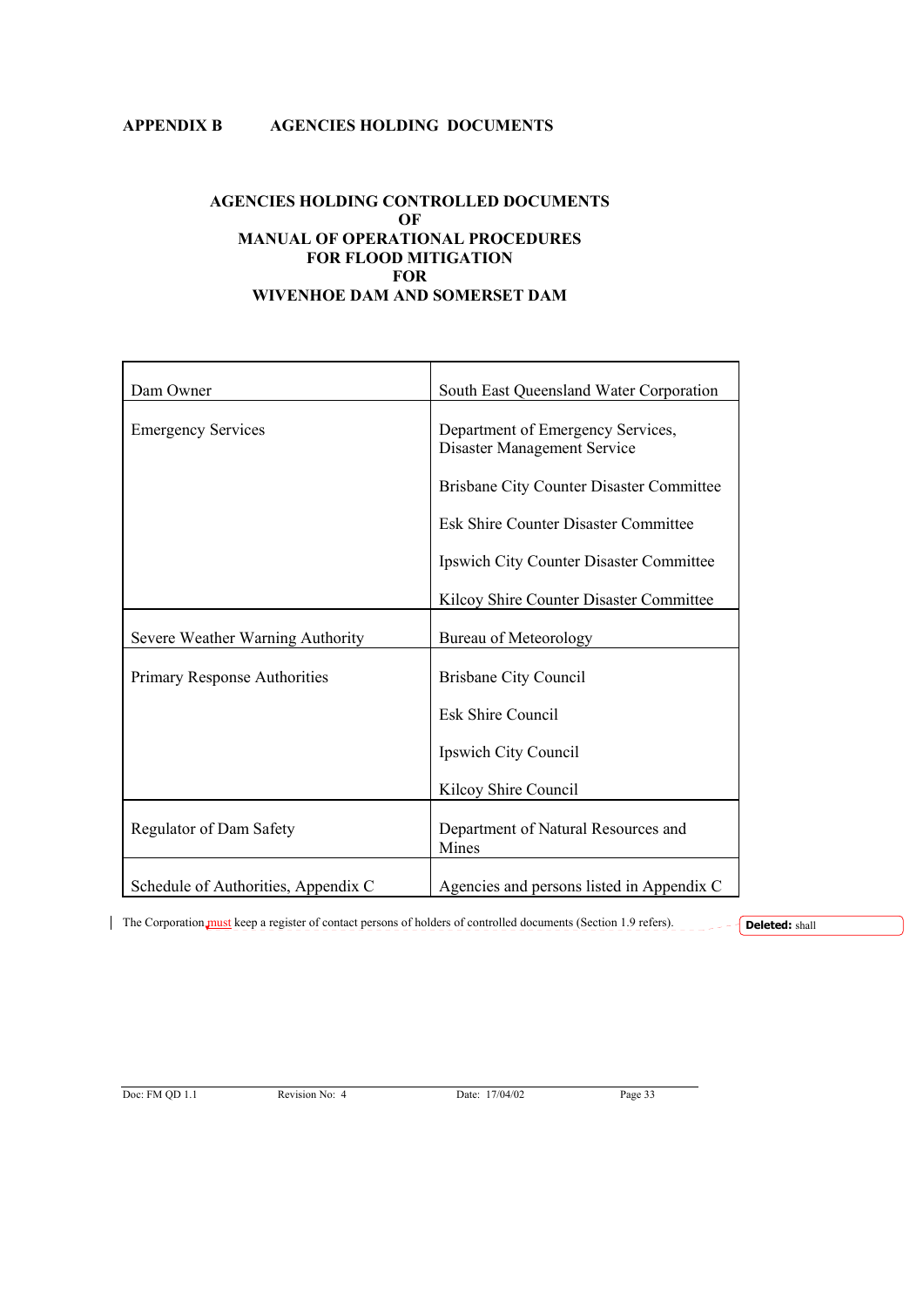<span id="page-37-0"></span>

| <b>AUTHORITY</b>                    | <b>YPERSON</b><br>GENC<br>₹                                           | <b>APPROVED</b><br>$\mathbf{N}$ | <b>APPROVAL</b><br><b>DATE</b>                     | <b>REFERENCE</b> |
|-------------------------------------|-----------------------------------------------------------------------|---------------------------------|----------------------------------------------------|------------------|
| Senior Flood Operations<br>Engineer | Robert Arnold Ayre<br><b>SunWater</b>                                 | Chief Executive of this manual  | Date of approval                                   |                  |
|                                     | John Lawrence Ruffini<br>Department of Natural Resources<br>and Mines |                                 | Chief Executive Date of approval<br>of this manual |                  |
| Flood Operations Engineer           | Department of Natural Resources<br>Peter Hugh Allen<br>and Mines      | Chief Executive of this manual  | Date of approval                                   |                  |
|                                     | Robert Arnold Ayre<br><b>SunWater</b>                                 | Chief Executive of this manual  | Date of approval                                   |                  |
|                                     | Department of Natural Resources<br>John Lawrence Ruffini<br>and Mines | Chief Executive of this manual  | Date of approval                                   |                  |
|                                     | Toby Leonard McGrath<br>SunWater                                      | Chief Executive of this manual  | Date of approval                                   |                  |
|                                     | Department of Natural Resources<br>Donald James Cock<br>and Mines     |                                 | Chief Executive Date of approval<br>of this manual |                  |

## **APPENDIX C SCHEDULE OF AUTHORITIES**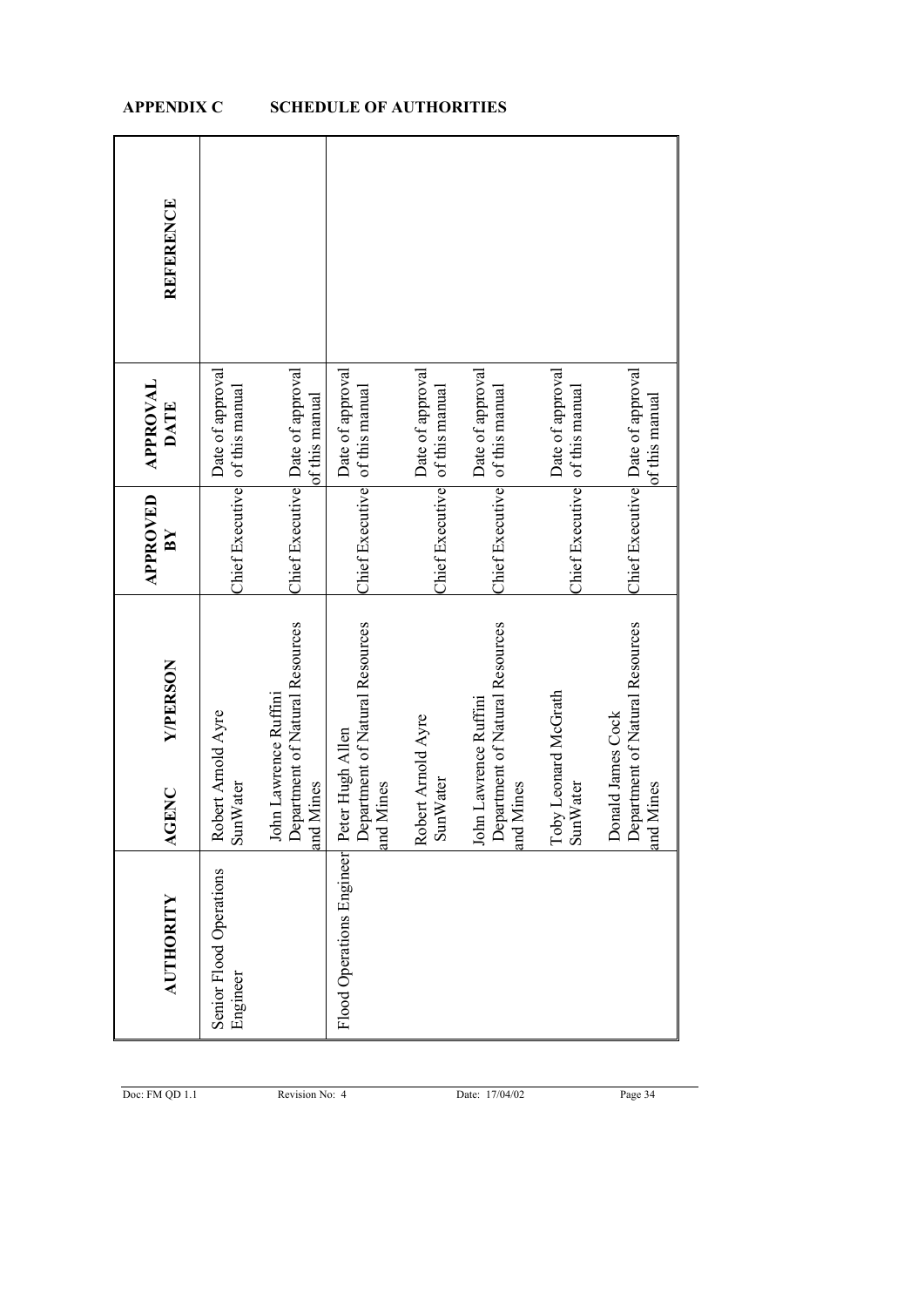## <span id="page-38-0"></span>**APPENDIX D GAUGES AND BRIDGES**

#### **D.1. KEY REFERENCE GAUGES**

<span id="page-38-1"></span>

| <b>BRISBANE CITY</b>                  |     |          |                           |       |            |   |
|---------------------------------------|-----|----------|---------------------------|-------|------------|---|
|                                       | FL  |          | <b>OOD CLASSIFICATION</b> |       |            |   |
| Gauge                                 |     | Minor    | Moderate                  | Major | 1974 Flood |   |
| Moggill                               | 10. | $\theta$ | 13.0                      | 15.5  | 19.        | 9 |
| Jindalee                              | 6.  | $\Omega$ | 8.0                       | 10.0  | 14.        |   |
| <b>Brisbane City</b><br>Gauge (B.C.G) | 1.  | 7        | 2.6                       | 3.5   | 5.         | 5 |

(Reference: Brisbane City Disaster Management Plan, Flood Management Special Plan 30 July, 1996)

| <b>IPSWICH CITY</b> |                                 |          |       |            |  |
|---------------------|---------------------------------|----------|-------|------------|--|
|                     | FL<br><b>OOD CLASSIFICATION</b> |          |       |            |  |
| Gauge               | Minor                           | Moderate | Major | 1974 Flood |  |
| David Trumpy Bridge | 7.0                             | 9.0      | 11.7  | 20.7       |  |
| Mt Crosby Weir      | 11.0                            | 13.0     | 21.0  | 26.7       |  |
| Moggill             | 10.0                            | 13.0     | 15.5  | 19.9       |  |

#### ESK SHIRE

|                      | <b>FLOOD CLASSIFICATION</b> |          |       |  |  |  |
|----------------------|-----------------------------|----------|-------|--|--|--|
| Gauge                | Minor                       | Moderate | Maior |  |  |  |
| Lowood Alert Station | $\epsilon$                  | 5 Q      | 212   |  |  |  |

#### KILCOY SHIRE

|                 | <b>FLOOD CLASSIFICATION</b> |          |       |  |  |
|-----------------|-----------------------------|----------|-------|--|--|
| Gauge           | Minor                       | Moderate | Maior |  |  |
| Somerset Dam    |                             |          |       |  |  |
| Reservoir Level | 103.0                       | 105.0    | 106.0 |  |  |

Values are in metres AHD

'n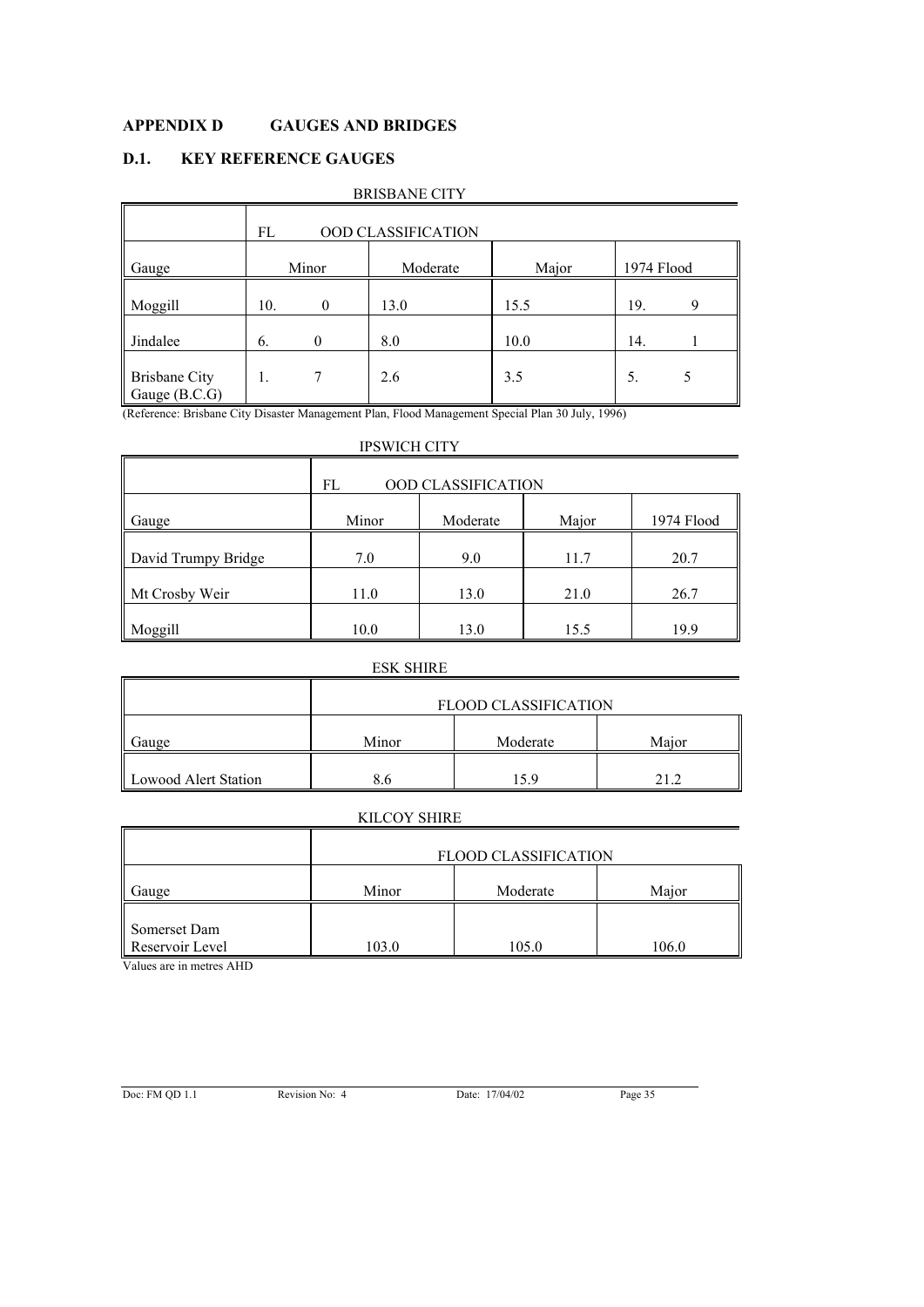## **APPENDIX D**

## <span id="page-39-0"></span>**D.2. SUBMERGENCE FLOWS FOR BRIDGES**

| <b>AMTD</b> | <b>Bridge Name</b>          | <b>Estimated Submergence</b><br>Flow<br>$m^3/sec$ |
|-------------|-----------------------------|---------------------------------------------------|
| 140         | <b>Twin Bridges</b>         | 50                                                |
| 132         | Savage's Crossing           | 130                                               |
| 87          | College's Crossing          | $175 - 200^*$                                     |
| 120         | <b>Burton's Bridge</b>      | 430                                               |
| 100         | Kholo Bridge                | 550                                               |
| 91          | Mt.Crosby Weir Bridge       | 1900                                              |
| 136         | Fernvale Bridge<br>0.001334 | 2000                                              |

\* Affected by tides.

Twin Bridges, Wivenhoe Pocket Road, Fernvale Savage's Crossing, Banks Creek Road, Fernvale College's Crossing, Mt Crosby Rd, Karana Downs Burton's Bridge, E Summerville Rd, Borallon Kholo Bridge, Kholo Rd, Ipswich Mt Crosby Weir Bridge, Allawah Rd, Mt Crosby Fernvale Bridge, Brisbane Valley Highway, north of Fernvale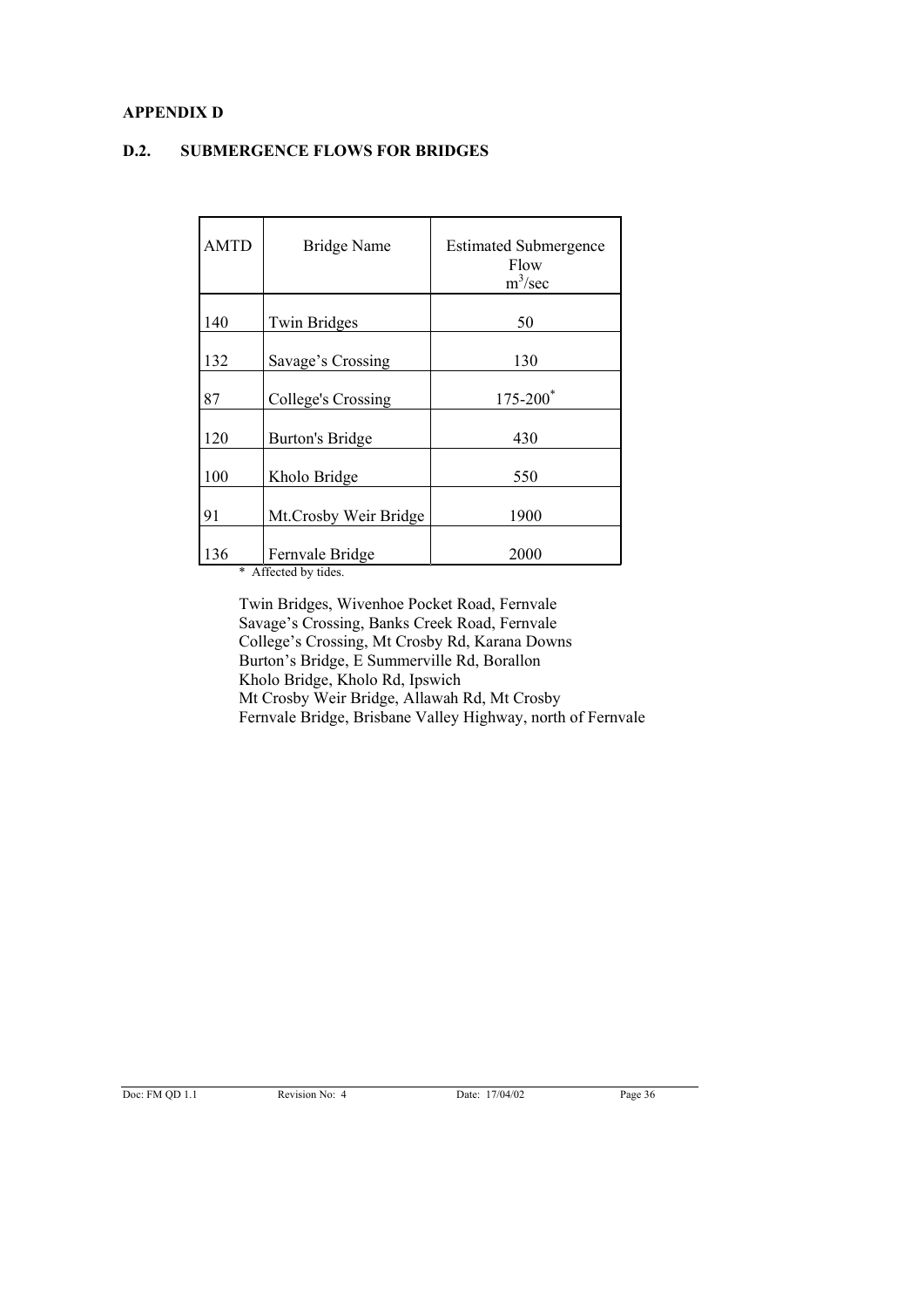#### **APPENDIX E WIVENHOE DAM TECHNICAL DATA TABLE E1 STORAGE AND UNCONTROLLED DISCHARGES**

<span id="page-40-1"></span><span id="page-40-0"></span>

|              |                    | ***                | **             |               |                 |                 |
|--------------|--------------------|--------------------|----------------|---------------|-----------------|-----------------|
| Lake level   | Storage            | Flood              | Net Inflow     | Discharge     | Discharge       | Maximum         |
| m AHD        | Capacity           | Capacity           | per 1mm rise   | per Regulator | per Spillway    | Available       |
|              | $10^6 \text{ m}^3$ | $10^6 \text{ m}^3$ | per hour       | $m^3$ /sec    | Bay             | Discharge       |
|              |                    |                    | $m^3/sec$      |               | $m^3/sec$       | $m^3/sec$       |
| 57.0         | 414                | $\overline{a}$     | 11.10          | 24.9          | $\mathbf{0}$    | 50              |
| 57.5         | 453                | $\overline{a}$     | 12.04          | 25.2          | $\overline{4}$  | 69              |
| 58.0         | 466                | $\overline{a}$     | 12.97          | 25.4          | 15              | 128             |
| 58.5         | 494                |                    | 13.90          | 25.7          | 32              | 211             |
| 59.0         | 523                |                    | 14.84          | 25.9          | 53              | 316             |
| 59.5         | 553                |                    | 15.77          | 26.2          | 77              | 439             |
| 60.0         | 584                |                    | 16.71          | 26.4          | 105             | 579             |
| 60.5         | 616                |                    | 17.64          | 26.6          | 136             | 735             |
| 61.0         | 649                | $\overline{a}$     | 18.58          | 26.9          | 170             | 905             |
| 61.5         | 683                |                    | 19.51          | 27.1          | 207             | 1 0 9 0         |
| 62.0         | 719                |                    | 20.45          | 27.3          | 246             | 1 2 9 0         |
| 62.5         | 756                |                    | 21.38          | 27.5          | 288             | 1495            |
| 63.0         | 795                |                    | 22.32          | 27.8          | 333             | 1720            |
| 63.5         | 835                |                    | 23.25          | 28.0          | 379             | 1950            |
| 64.0         | 877                |                    | 24.19          | 28.2          | 428             | 2 1 9 5         |
| 64.5         | 920                |                    | 25.12          | 28.4          | 479             | 2 4 5 0         |
| 65.0         | 965                |                    | 26.06          | 28.7          | 532             | 2 7 2 0         |
| 65.5         | 1012               |                    | 26.99          | 28.9          | 587             | 2995            |
| 66.0         | 1 0 6 1            |                    | 27.92          | 29.1          | 645             | 3 2 8 0         |
| 66.5         | 1 1 1 2            |                    | 28.86          | 29.3          | 704             | 3 5 8 0         |
| 67.0         | 1 1 6 5            | $\boldsymbol{0}$   | 29.79          | 29.5          | 765             | 3885            |
| 67.5         | 1 2 2 0            | 56                 | 30.73          | 29.7          | 828             | 4 200           |
| 68.0         | 1 2 7 6            | 112                | 31.66          | 29.9          | 893             | 4 5 2 5         |
| 68.5         | 1 3 3 4            | 171                | 32.60          | 30.1          | 959             | 4 8 6 0         |
| 69.0         | 1 3 9 3            | 230                | 33.53          | 30.3          | 1028            | 5 200           |
| 69.5         | 1454               | 290                | 34.47          | 30.5          | 1 0 9 8         | 5 5 5 0         |
| 70.0         | 1517               | 350                | 35.40          | 30.7          | 1 1 7 0         | 5910            |
| 70.5         | 1581               | 418                | 36.33          | 30.9          | 1 2 4 4         | 6 2 8 0         |
| 71.0         | 1647               | 485                | 37.27          | 31.1<br>31.3  | 1319            | 6 6 6 0         |
| 71.5         | 1714               | 550<br>615         | 38.20<br>39.14 | 31.5          | 1 3 9 6<br>1474 | 7 0 4 0<br>7430 |
| 72.0<br>72.5 | 1783<br>1854       | 683                | 40.07          | 31.7          | 1554            | 7840            |
| 73.0         | 1926               | 750                | 41.01          | 31.9          | 1636            | 8 2 4 0         |
| 73.5         | 2 000              | 830                | 41.94          | 32.1          | 1719            | 8 6 6 0         |
| 74.0         | 2076               | 910                | 42.87          | 32.3          | 1804            | 9 0 8 0         |
| 74.5         | 2 1 5 3            | 995                | 43.81          | 32.5          | 1890            | 9 5 20          |
| 75.0         | 2 2 3 2            | 1 0 8 0            | 44.74          | 32.7          | 1978            | 9 9 6 0         |
| 75.5         | 2 3 1 3            | 1 1 6 0            | 45.68          | 32.9          | 2067            | 10 400          |
| 76.0         | 2 3 9 5            | 1 240              | 46.61          | 33.1          | 2 1 5 8         | 10 860          |
| 76.5         | 2 4 8 0            | 1 2 5 8            | 47.55          | 33.3          | 2 2 5 0         | 11 320          |
| 77.0         | 2 5 6 6            | 1 4 2 0            | 48.48          | 33.4          | 2 3 4 3         | 11780           |
| 77.5         | 2655               | 1 500              | 49.41          | 36.6          | 2 4 3 8         | 12 260          |
| 78.0         | 2 7 4 6            | 1580               | 50.35          | 33.8          | 2 5 3 5         | 12 740          |
| 78.5         | 2839               | 1680               | 51.28          | 34.0          | 2632            | 13 230          |
| 79.0         | 2934               | 1780               | 52.22          | 34.2          | 2731            | 13 730          |
|              |                    |                    |                |               |                 |                 |

\* This is the maximum discharge of an individual spillway bay or regulator. Total discharge is calculated by adding the contributions of each gate or regulator. There are two (2) regulators to five (5) spillway bays.

\*\* This assumes that all gates and sluices are closed. Discharges through the spillway have to be added to the above figures to calculate the actual inflow into the reservoir.

\*\*\* The temporary storage above normal Full Supply Level of EL 67.0.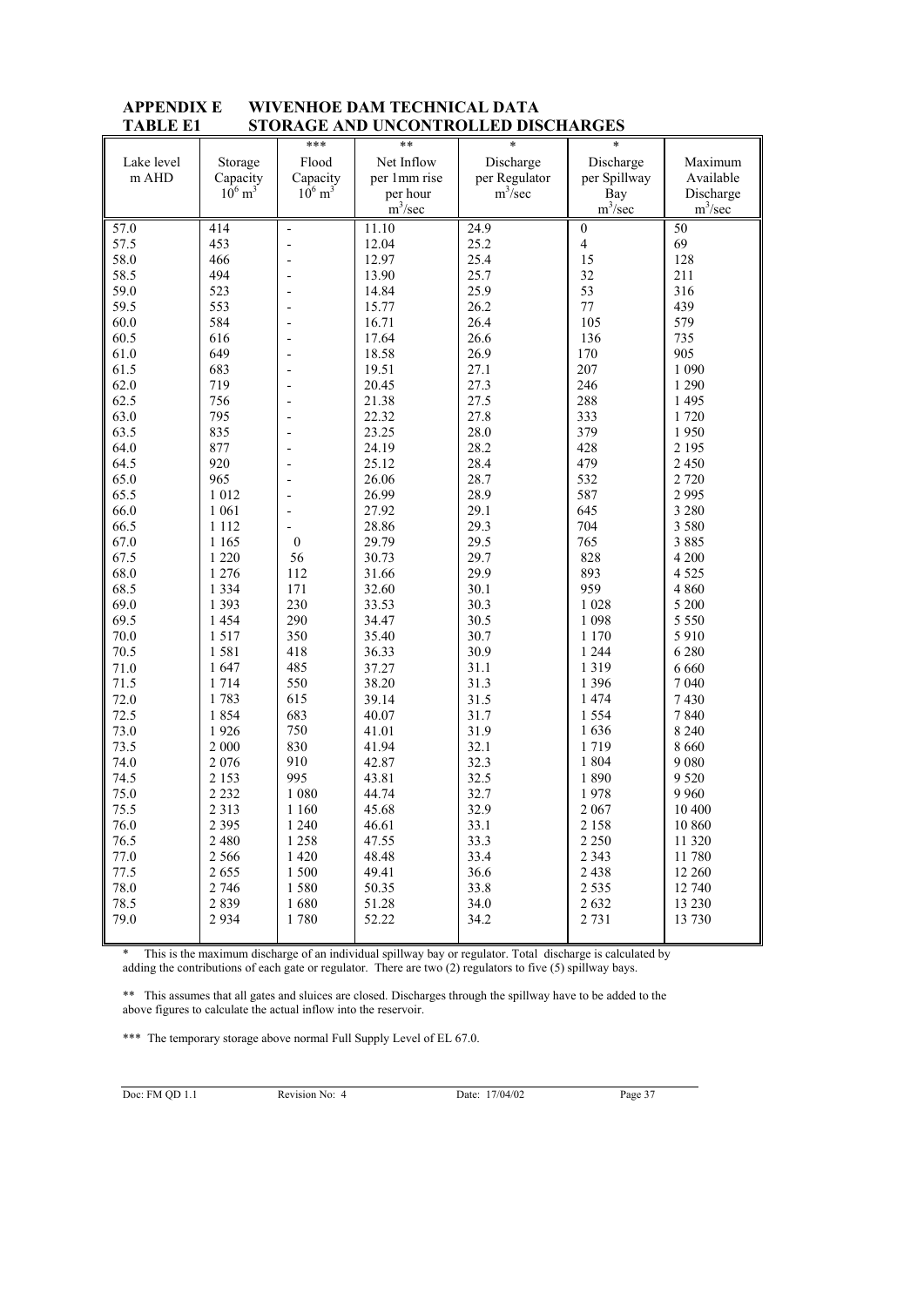#### **TABLE E2 CONTROLLED GATE DISCHARGES**

**Wivenhoe Dam Gate Opening (m of Tangential Travel)** 

<span id="page-41-0"></span>

| 67.0<br>67.2<br>67.4 | 049               |          |            |            |            |                                                    |  |  |            |            |            |            |            | 0.5 1.0 1.5 2.0 2.53 03 54 04 55 0 5.5 6.0 6.5 7.0 7.5 8.0 8.5 |            |            |          |           |                |                    |                                                                 |  |           |                     |                  |  |  |
|----------------------|-------------------|----------|------------|------------|------------|----------------------------------------------------|--|--|------------|------------|------------|------------|------------|----------------------------------------------------------------|------------|------------|----------|-----------|----------------|--------------------|-----------------------------------------------------------------|--|-----------|---------------------|------------------|--|--|
|                      |                   |          | 98         | 146        | 194        | 240 285 329 372 413 453                            |  |  | 492        | 530        | 567        | 603        | 639        | 675                                                            | 709        | 744        | 765      |           |                |                    |                                                                 |  |           |                     |                  |  |  |
|                      | 049               |          | 99         | 148        | 196        | 243 288 333 376 418 458                            |  |  | 498        | 537        | 574        | 611        | 648        | 684                                                            | 720        | 755        | 790      |           |                |                    |                                                                 |  |           |                     |                  |  |  |
|                      | 0                 | 50       | 100        | 149        | 198        | 245 291 336 380 422 464                            |  |  | 504        | 543        | 582        | 619        | 657        | 693                                                            | 730        | 766        | 802      | 815       |                |                    |                                                                 |  |           |                     |                  |  |  |
| 67.6                 | 0                 | 50       | 101        | 151        | 200        | 248 294 340 384 427 469                            |  |  | 510        | 550        | 589        | 627        | 665        |                                                                | 702 740    | 777        | 814      | 841       |                |                    |                                                                 |  |           |                     |                  |  |  |
| 67.8                 | 0                 | -51      | 102        | 152        | 202        | 250 297 343 388 432 474                            |  |  | 515        | 556        | 596        | 635        | 673        | 712 750                                                        |            | 787        | 825      | 863       | 867            |                    |                                                                 |  |           |                     |                  |  |  |
| 68.0                 | $\mathbf{0}$      | 51       | 103        | 154        | 204        | 253 300 347 392 436 479                            |  |  | 521        | 562        | 603        | 642        | 682        | 721                                                            | 759        | 798        | 837      | 876       | 893            |                    |                                                                 |  |           |                     |                  |  |  |
| 68.2                 |                   | 52       | 104        | 155        | 206        | 255 303 350 396 441 484                            |  |  | 527        | 569        | 610        | 650        | 690        | 729                                                            | 769        | 808        | 848      | 888       | 919            |                    |                                                                 |  |           | <b>UNCONTROLLED</b> |                  |  |  |
| 68.4                 |                   | 52       | 105        | 156        | 207        | 257 306 354 400 445 489                            |  |  | 532        | 575        | 616        | 657        | 698        | 738                                                            | 778        | 818        | 859      | 899       | 940            | 946                |                                                                 |  |           |                     | <b>DISCHARGE</b> |  |  |
| 68.6                 |                   | 53       | 105        | 158        | 209        | 260 309 357 404 450 494                            |  |  | 538        | 581        | 623        | 665        | 706        | 747                                                            | 788        | 829        | 870      | 911       | 953            | 973                |                                                                 |  |           |                     |                  |  |  |
| 68.8                 | 0                 | 53       | 106        | 159        | 211        | 262 312 360 408 454 499                            |  |  | 543        | 587        | 630        | 672        | 714        | 755                                                            | 797        | 838        | 880      | 923       |                | 965 1000           |                                                                 |  |           |                     |                  |  |  |
| 69.0                 | $\mathbf{0}$      | 54       | 107        | 160        | 213        | 264 315 364 412 458 504                            |  |  | 549        | 593        | 636        | 679        | 722        | 764                                                            | 806        | 848        | 891      | 934       |                | 977 1022 1028      |                                                                 |  |           |                     |                  |  |  |
| 69.2                 | n                 | 54       | 108        | 162        | 215        | 267 317 367 415 463 509                            |  |  | 554        | 599        | 643        | 686        | 729        | 772                                                            | 815        | 858        | 901      | 945       | 989            | 1035               | 1056                                                            |  |           |                     |                  |  |  |
| 69.4                 |                   | 54       | 109        | 163        | 217        | 269 320 370 419 467 514                            |  |  | 560        | 605        | 649        | 693        | 737        | 780                                                            | 824        | 868        | 912      | 956       | 1001           | 1047 <b>1</b> 1084 |                                                                 |  |           |                     |                  |  |  |
| 69.6                 |                   | 55       | 110        | 164        | 218        | 271 323 373 423 471 518                            |  |  | 565        | 611        | 656        | 700        | 744        | 789                                                            | 833        | 877        | 922      | 967       | 1013           |                    | 1060 1107 1112                                                  |  |           |                     |                  |  |  |
| 69.8                 |                   | 55       | 111        | 166        | 220        | 273 326 377 427 475 523                            |  |  | 570        | 616        | 662        | 707        | 752        |                                                                | 797 842    | 887        | 932      | 978       | 1025           |                    | 1072 1121 1141                                                  |  |           |                     |                  |  |  |
| 70.0                 | n                 | 56       | 112        | 167        |            | 222 276 328 380 430 479 528                        |  |  | 575        | 622        | 668        | 714        | 759        | 805                                                            | 850        | 896        | 942      | 989       | 1036           |                    | 1085 1134 1170                                                  |  |           |                     |                  |  |  |
| 70.2                 | n                 | 56       | 112        | 168        | 224        | 278 331 383 434 484 532                            |  |  | 580        | 628        | 674        | 721        | 767        | 813                                                            | 859        | 905        | 952      | 1000      | 1048           |                    | 1097 1147 119 8 1199                                            |  |           |                     |                  |  |  |
| 70.4                 |                   | 56       | 113        | 170        | 225        | 280 334 386 437 488 537                            |  |  | 586        | 633        | 680        | 727        | 774        | 821                                                            | 867        | 914        | 962      | 1010      | 1059           |                    | 1109 1160 121 2 <sup>1</sup> 1229                               |  |           |                     |                  |  |  |
| 70.6<br>70.8         | $\mathbf{0}$<br>0 | 57<br>57 | 114<br>115 | 171<br>172 | 227<br>229 | 282 336 389 441 492 542<br>284 339 392 445 496 546 |  |  | 591<br>596 | 639<br>644 | 687<br>693 | 734<br>741 | 781<br>788 | 828<br>836                                                     | 876<br>884 | 923<br>932 |          | 972 1020  |                |                    | 1070 1121 1173 122 6 1258<br>981 1031 1081 1133 1185 123 9 1289 |  |           |                     |                  |  |  |
|                      |                   |          |            |            |            |                                                    |  |  |            |            |            |            |            |                                                                |            |            |          |           |                |                    |                                                                 |  |           |                     |                  |  |  |
| 71.0                 |                   | 58       | 116        | 173        | 230        | 286 341 395 448 500 551                            |  |  | 601        | 650        | 699        | 747        | 795        | 844                                                            | 892        | 941        | 991      | 1041      |                |                    | 1092 1144 1198 125 21 309 1319                                  |  |           |                     |                  |  |  |
| 71.2                 | $\mathbf{0}$      | 58       | 117        | 175        | 232        | 289 344 398 452 504 555                            |  |  | 605        | 655        | 705        | 754        | 802        | 851                                                            | 900        | 950        | 1000     | 1051      | 1103           |                    | 1156 1210 126 6 1 323 1349                                      |  |           |                     |                  |  |  |
| 71.4                 |                   | 58       | 117        | 176        | 234        | 291 347 401 455 508 559                            |  |  | 610        | 661        | 710        | 760        | 809        | 859                                                            | 908        | 959        | 1009     |           |                |                    | 1061 1114 1167 1222 127 91 337 <mark>1</mark> 1380              |  |           |                     |                  |  |  |
| 71.6                 |                   | 59       | 118        | 177        | 235        | 293 349 404 458 512 564                            |  |  | 615        | 666        | 716        | 766        | 816        | 866                                                            | 916        |            | 967 1019 |           | 1071 1124 1179 |                    | 1234 129 2 1 350 1410 1411                                      |  |           |                     |                  |  |  |
| 71.8                 | 0                 | 59       | 119        | 178        | 237        | 295 352 407 462 515 568                            |  |  | 620        | 671        | 722        | 773        | 823        | 874                                                            | 924        |            |          |           |                |                    | 976 1028 1081 1135 1190 1246 130 41 364 1425 1443               |  |           |                     |                  |  |  |
| 72.0                 | $\mathbf{0}$      | 60       | 120        | 180        | 239        | 297 354 410 465 519 572                            |  |  | 625        | 676        | 728        | 779        | 830        | 881                                                            | 932        | 984        | 1037     |           | 1091 1145 1201 |                    | 1258 131 7 1 377 1439 1474                                      |  |           |                     |                  |  |  |
| 72.2                 | 0                 | 60       | 121        | 181        | 240        | 299 357 413 469 523 577                            |  |  | 629        | 682        | 733        | 785        | 837        | 888                                                            | 940        | 993        |          |           |                |                    | 1046 1100 1156 1212 1270 133 01 391 1454 <mark>1</mark> 1506    |  |           |                     |                  |  |  |
| 72.4                 |                   | 60       | 121        | 182        | 242        | 301 359 416 472 527 581                            |  |  | 634        | 687        | 739        | 791        | 843        | 895                                                            | 948        | 1001       | 1055     | 1110 1166 |                | 1223               | 1282 134 2 1 404 1468                                           |  | 1533      | 1538                |                  |  |  |
| 72.6                 |                   | 61       | 122        | 183        | 243        | 303 361 419 475 531 585                            |  |  | 639        | 692        | 745        | 797        | 850        | 903                                                            | 956        | 1009       | 1064     | 1119      | 1176           | 1234               | 1293 135 41 417                                                 |  | 1482 1548 | 1570                |                  |  |  |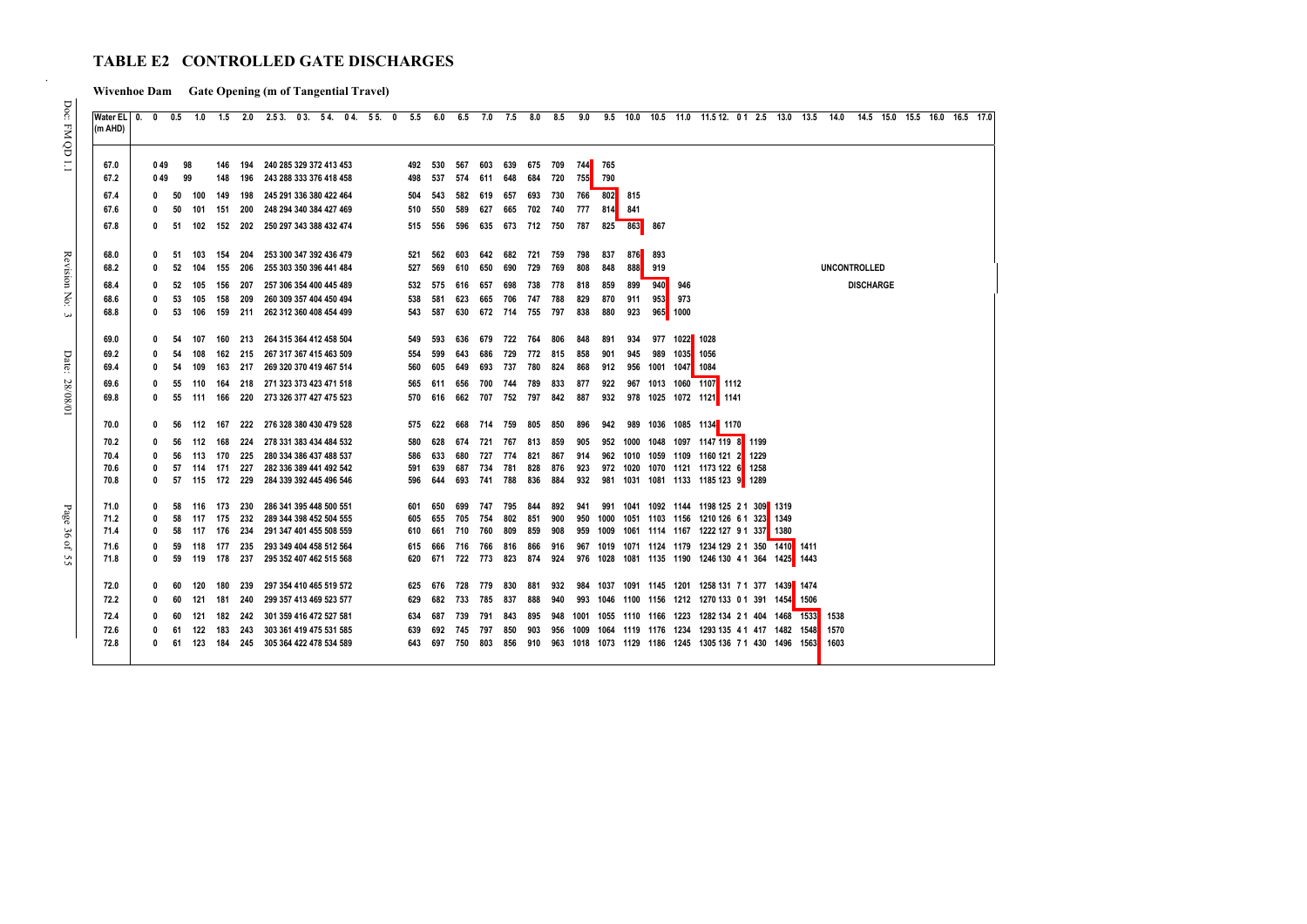**Wivenhoe Dam Gate Opening (m of Tangential Travel)**<br>  $\begin{bmatrix} \n\varphi \\ \n\varphi \n\end{bmatrix}$ 

| Doc:               |                            |              |     |              |     |                            |                             |     |  |                                                |     |             |         |      |      |      |                          |           |           |      |      |      |                 |   |      |      |               |                |       |                   |                     |             |           |
|--------------------|----------------------------|--------------|-----|--------------|-----|----------------------------|-----------------------------|-----|--|------------------------------------------------|-----|-------------|---------|------|------|------|--------------------------|-----------|-----------|------|------|------|-----------------|---|------|------|---------------|----------------|-------|-------------------|---------------------|-------------|-----------|
| FM QD<br>$\Xi$     | <b>Water EL</b><br>(m AHD) | 0.0          |     |              |     |                            | 0.5 1.0 1.5 2.0 2.5 3.0 3.5 |     |  | 4.0 4.5 5.0 5.5 6.0 6.5 7.0                    |     |             |         | 7.5  | 8.0  | 8.5  | 9.0                      | 9.5       | 10.0      | 10.5 |      |      |                 |   |      | 13.5 |               | 14.0 14.5 15.0 |       | 15.5              | 16.0                |             | 16.5 17.0 |
|                    | 73.0                       |              |     | 62 124       | 185 | 247                        | 307                         | 366 |  | 425 4 82 5 38 593 648                          |     | 702 756 809 |         | 863  | 917  | 971  | 1026                     | 1081      | 1138      | 1196 | 1255 | 1316 | 1379 144 3      |   | 1509 | 1577 | 1636          |                |       |                   |                     |             |           |
|                    | 73.2                       | $\mathbf{2}$ |     | 62 1 24 187  |     | 248                        | 309                         | 369 |  | 427 4 85 5 42 597 653                          | 707 | 761 815     |         | 869  | 924  | 978  | 1034                     | 1090      | 1147      | 1206 | 1266 | 1327 | 1391 145 6      |   | 1523 | 1592 | 1663          | 1669           |       |                   | <b>UNCONTROLLED</b> |             |           |
|                    | 73.4                       |              |     |              |     |                            |                             |     |  | 62 1 25 188 250 311 371 430 4 88 5 45 602 657  | 712 | 767 821     |         | 876  | 931  | 986  | 1042                     | 1099      | 1156      | 1216 | 1276 | 1339 | 1403 146 9      |   | 1536 | 1606 | 1678 <b>1</b> | 1702           |       |                   | <b>DISCHARGE</b>    |             |           |
|                    | 73.6                       | 11           | 64  |              |     |                            |                             |     |  | 126 18 9 251 313 373 433 4 91 5 49 606 662     | 717 | 772 827     |         | 882  | 937  | 993  | 1050                     | 1107      | 1166      | 1225 | 1287 | 1350 | 1414 148 1      |   | 1550 | 1620 | 1693          | 1736           |       |                   |                     |             |           |
| Revision           | 73.8                       | 17           | 69  |              |     |                            |                             |     |  | 127 19 0 253 315 376 436 4 95 5 53 610 666     | 722 | 778 833     |         | 888  | 944  | 1001 | 1058                     | 1116      | 1175      | 1235 | 1297 | 1361 | 1426 149 4      |   | 1563 | 1635 | 1708 1770     |                |       |                   |                     |             |           |
|                    | 74.0                       | 23           | 74  | 129          | 191 |                            |                             |     |  | 254 317 378 4384 985 56614671                  | 727 | 783         | 839     | 895  | 951  | 1008 | 1065                     | 1124      | 1184      | 1245 | 1307 | 1372 | 1438 150 6      |   | 1576 | 1648 | 1723          | <b>1800</b>    | 1804  |                   |                     |             |           |
| No:                | 74.2                       | 31           | 80  | 133          |     | 192 256 319                |                             | 380 |  | 4415 015 60 618 675                            | 732 |             | 788 845 | 901  | 958  | 1015 | 1073                     |           | 1132 1192 | 1254 | 1317 | 1382 | 1449 151 8      |   | 1589 | 1662 | 1738          | <b>1815</b>    | 1838  |                   |                     |             |           |
| $\tilde{\epsilon}$ | 74.4                       | 39           | 87  | 139          | 195 | 257                        | 321                         | 383 |  | 444 5 04 5 63 622 679                          | 737 |             | 793 850 | 907  | 964  | 1022 | 1081                     | 1140      | 1201      | 1264 | 1327 | 1393 | 1461 153 0      |   | 1602 | 1676 | 1752          | 1831           | 1873  |                   |                     |             |           |
|                    | 74.6                       | 47           | 94  | 145          |     | 200 259 322                |                             | 385 |  | 447 5 07 5 67 626 684                          | 741 |             | 799 856 | 913  | 971  | 1029 | 1089                     | 1149      | 1210      | 1273 | 1337 | 1404 | 1472 154 2      |   | 1615 | 1690 | 1767          | <b>1846</b>    | 1908  |                   |                     |             |           |
|                    | 74.8                       | 56           | 103 |              |     | 153 206 262 324            |                             | 387 |  | 449 5 10 5 70 629 688                          | 746 |             | 804 862 | 919  | 978  | 1036 | 1096                     |           | 1157 1219 | 1282 | 1347 | 1414 | 1483 155 4 1628 |   |      | 1703 | 1781          | 1861           | 1943  |                   |                     |             |           |
| Date:              | $\overline{7}$             | 66           | 112 |              |     |                            |                             |     |  | 161 213 267 326 390 452 5 13 5 74 633 692      | 751 | 809         | 867     | 926  | 984  | 1044 | 1104                     | 1165      | 1227      | 1291 | 1357 | 1425 | 1494 156 6      |   | 1640 | 1717 | 1795          | 1876           | 1960  | 1978              |                     |             |           |
|                    | 5.0<br>75.2                | 76           | 121 | 169          |     |                            |                             |     |  | 220 274 330 392 455 5 16 5 77 637 697          | 756 | 814         | 873     | 932  | 991  | 1051 | 1111                     | 1173      | 1236      | 1301 | 1367 | 1435 | 1506 157 8      |   | 1653 | 1730 | 1809          | 1891           | 1976l | 2013              |                     |             |           |
| 24/8/98            | 75.4                       | 87           | 131 | 178 229      |     | 281                        | 336                         | 394 |  | 457 5 19 5 81 641 701                          | 760 |             | 819 878 | 938  | 997  | 1057 | 1119                     | 1181      | 1245      | 1310 | 1377 | 1446 | 1517 159        | 0 | 1665 | 1743 | 1823          | 1906           | 1992  | 2049              |                     |             |           |
|                    | 75.6                       | 98           | 141 |              |     | 188 237 289 343            |                             |     |  | 399 <mark>6</mark> 460522584645705             | 765 |             | 824 884 | 944  | 1004 | 1064 | 1126                     | 1189      | 1253      | 1319 | 1386 | 1456 | 1527 160 1      |   | 1678 | 1756 | 1837          | 1921           | 2007  | 2085              |                     |             |           |
|                    | 75.8                       | 109          |     |              |     | 152 1 98 247 298 350       |                             |     |  | 405 463 525 5 87 649 709                       | 769 | 829         | 889     | 949  | 1010 |      | 1071 1133 1197 1261 1328 |           |           |      | 1396 | 1466 | 1538 161 3 1690 |   |      | 1769 | 1851          | 1936           | 2023  | 2112 <b>22121</b> |                     |             |           |
|                    |                            |              |     |              |     | <b>OVERTOPPING of GATE</b> |                             |     |  |                                                |     |             |         |      |      |      |                          |           |           |      |      |      |                 |   |      |      |               |                |       |                   |                     |             |           |
|                    | 76.0                       | 121          |     |              |     | 164 2 09 257 307 359       |                             |     |  | 412 468 5285 91 652 713                        | 774 | 834         | 895     | 955  | 1016 | 1078 | 1141                     | 1205      | 1270      | 1337 | 1405 | 1476 | 1549 162 4 1702 |   |      | 1782 | 1865          | 1950           | 2038  | 2129              | 2158                |             |           |
| Page               | 76.2                       | 133          |     | 1752 20      | 268 | 317 368                    |                             |     |  | 421 475 53 2 594 656 718                       | 779 | 839         | 900     | 961  | 1023 | 1085 | 1148                     | 1212      | 1278      | 1346 | 1415 | 1486 | 1560 163 6      |   | 1714 | 1795 | 1878          | 1965           | 2053  | <b>2145</b>       | 2194                |             |           |
| 37                 | 76.4                       | 146          |     | 1872 32 279  |     | 327 378                    |                             | 429 |  | 483 53 9 597 660 722                           | 783 |             | 844 906 | 967  | 1029 | 1092 | 1155                     | 1220      | 1286      | 1354 | 1424 | 1496 | 1570 164 7      |   | 1726 | 1808 | 1892          | 1979           | 2069  | 2161              | 2231                |             |           |
| q                  | 76.6                       | 159          |     | 200 2 44 290 |     | 338 388                    |                             | 439 |  | 492 54 6 60 3 664 726                          | 788 |             | 849 911 | 973  | 1035 | 1098 | 1162                     | 1228      | 1295      | 1363 | 1434 | 1506 | 1581 165 8      |   | 1738 | 1820 | 1905          | 1993           | 2084  | <b>2177</b>       | 2268                |             |           |
| SS                 | 76.8                       | 173          |     |              |     | 213 257 302 350 399        |                             | 449 |  | 501 554 610 668 730                            |     | 792 854 916 |         | 978  | 1041 | 1105 | 1170                     | 1235 1303 |           | 1372 | 1443 | 1516 | 1591 1669       |   | 1750 | 1833 | 1919          | 2007           | 2099  | 2193              | 2289                | 2306        |           |
|                    |                            |              |     |              |     | <b>OVERTOPPING of GATE</b> |                             |     |  |                                                |     |             |         |      |      |      |                          |           |           |      |      |      |                 |   |      |      |               |                |       |                   |                     |             |           |
|                    | 77.0                       | 186          |     |              |     | 226 2 70 315 362 410       |                             |     |  | 460 511 5 64 6 18 674 734                      | 797 | 859 921     |         | 984  | 1047 | 1112 | 1177                     | 1243      | 1311      | 1380 | 1452 | 1526 | 1602 168 0      |   | 1762 | 1845 | 1932          | 2021           | 2113  | 2208              | <b>2306</b>         | 2343        |           |
|                    | 77.2                       | 200          |     |              |     |                            |                             |     |  | 240 2 83 328 374 422 471 522 5 74 6 27 682 739 |     | 801 864 927 |         | 990  | 1054 | 1118 | 1184                     | 1250      | 1319      | 1389 | 1461 | 1536 | 1612 169 1 1773 |   |      | 1858 | 1945          | 2035           | 2128  | 2224              | 2322                | 2381        |           |
|                    | 77.4                       | 215          |     | 254 2 97 341 |     | 387                        | 435                         | 483 |  | 533 5 84 6 37 691 747                          | 806 | 869         | 932     | 996  | 1060 | 1125 | 1191                     | 1258      | 1327      | 1398 | 1470 | 1545 | 1622 170 2      |   | 1785 | 1870 | 1958          | 2049           | 2143  | 2239              | 2339                | 2419        |           |
|                    | 77.6                       | 230          |     | 269 3 11 355 |     |                            | 400 447                     | 496 |  | 545 5 95 6 47 700 756                          |     | 813 873 937 |         | 1001 | 1066 | 1131 | 1198                     | 1265      | 1335      | 1406 | 1479 | 1555 | 1633 171 3      |   | 1796 | 1882 | 1971          | 2063           | 2157  | 2255              | 2355                | 2457        |           |
|                    | 77.8                       | 245          |     | 283 3 25 369 |     | 414 461                    |                             | 508 |  | 557 6 07 6 58 711 765                          | 821 |             | 880 942 | 1007 | 1072 | 1138 | 1205                     | 1273      | 1343      | 1414 | 1488 | 1564 | 1643 172 4      |   | 1808 | 1894 | 1984          | 2076           | 2172  | 2270              | 2371                | 2475 2496   |           |
|                    | 78.0                       | 260          |     |              |     |                            |                             |     |  | 299 3 40 383 428 474 522 570 6 19 6 70 722 775 |     | 831 888     | 948     | 1012 | 1078 | 1144 | 1211                     | 1280      | 1351      | 1423 | 1497 | 1574 | 1653 173 5 1819 |   |      | 1907 | 1997          | 2090           | 2186  | 2285              | 2387                | <b>2492</b> | 2535      |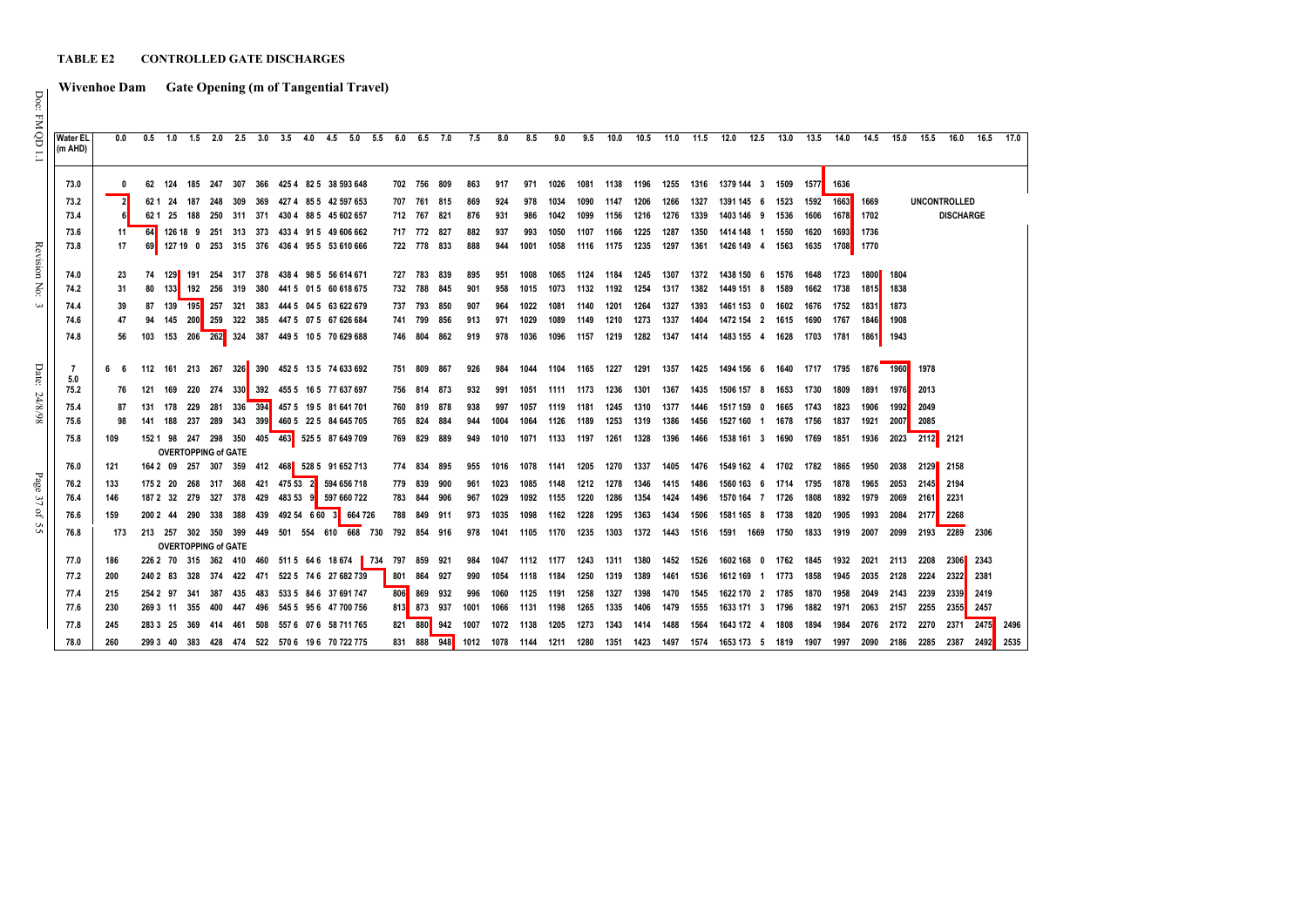#### <span id="page-43-0"></span>**APPENDIX F SOMERSET DAM TECHNICAL DATA**

| Lake level | Reservoir             | Temporary          | Net Inflow | Discharge | Discharge  | Discharge      | Maximum   |
|------------|-----------------------|--------------------|------------|-----------|------------|----------------|-----------|
|            | Capacity              | Flood              | per        | per       | per Sluice | per            | Available |
|            |                       | Storage            | 1mm rise   | Regulator |            | Spillway       | Discharge |
|            |                       |                    | per hour   |           |            | Bay            |           |
| M AHD      | $10^6$ m <sup>3</sup> | $10^6 \text{ m}^3$ | $m^3/sec$  | $m^3/sec$ | $m^3/sec$  | $m^3/sec$      | $m^3/sec$ |
|            |                       |                    |            |           |            |                |           |
| 90.0       | 120.3                 |                    | 5.29       | 57        | 163        |                | 1529      |
| 90.5       | 129.5                 |                    | 5.50       | 58        | 165        |                | 1550      |
| 91.0       | 139.3                 |                    | 4.88       | 58        | 167        |                | 1572      |
| 91.5       | 149.6                 |                    | 5.28       | 59        | 170        |                | 1593      |
| 92.0       | 160.5                 |                    | 5.68       | 60        | 172        |                | 1614      |
| 92.5       | 172.0                 |                    | 6.09       | 60        | 174        |                | 1635      |
| 93.0       | 184.1                 |                    | 6.79       | 61        | 176        |                | 1655      |
| 93.5       | 196.7                 |                    | 7.10       | 62        | 179        |                | 1676      |
| 94.0       | 210.0                 |                    | 7.43       | 62        | 181        |                | 1695      |
| 94.5       | 224.0                 |                    | 7.78       | 63        | 183        |                | 1715      |
| 95.0       | 238.5                 |                    | 8.15       | 64        | 185        |                | 1735      |
| 95.5       | 253.6                 |                    | 8.54       | 64        | 187        |                | 1754      |
| 96.0       | 269.3                 |                    | 8.95       | 65        | 189        |                | 1773      |
| 96.5       | 285.6                 |                    | 9.37       | 66        | 191        |                | 1792      |
| 97.0       | 302.7                 |                    | 9.81       | 66        | 193        |                | 1810      |
| 97.5       | 320.7                 |                    | 10.28      | 67        | 195        |                | 1829      |
| 98.0       | 339.5                 |                    | 10.76      | 67        | 197        |                | 1847      |
| 98.5       | 359.2                 |                    | 11.25      | 68        | 199        |                | 1865      |
| 99.0       | 379.8                 | 0.0                | 11.77      | 69        | 201        |                | 1883      |
| 99.5       | 401.4                 | 21.5               | 12.31      | 69        | 203        |                | 1901      |
| 100.0      | 428.9                 | 49.0               | 13.28      | 70        | 205        |                | 1918      |
| 100.5      | 447.5                 | 67.6               | 13.83      | 70        | 207        | $\overline{0}$ | 1937      |
| 101.0      | 472.2                 | 92.3               | 14.39      | 71        | 209        | $\overline{4}$ | 1989      |
| 101.5      | 498.0                 | 118.1              | 14.95      | 72        | 211        | 13             | 2076      |
| 102.0      | 524.9                 | 145.1              | 15.53      | 72        | 212        | 25             | 2 1 8 9   |
| 102.5      | 553.1                 | 173.3              | 16.11      | 73        | 214        | 40             | 2 3 2 5   |
| 103.0      | 582.6                 | 202.7              | 16.70      | 73        | 216        | 58             | 2482      |
| 103.5      | 613.2                 | 233.4              | 17.30      | 74        | 218        | 78             | 2659      |
| 104.0      | 645.1                 | 265.3              | 17.90      | 74        | 220        | 100            | 2854      |
| 104.5      | 678.3                 | 298.4              | 18.52      | 75        | 221        | 125            | 3 0 6 7   |
| 105.0      | 712.7                 | 332.8              | 19.14      | 75        | 223        | 151            | 3 2 9 6   |
| 105.5      | 748.3                 | 368.4              | 19.78      | 76        | 225        | 180            | 3 5 4 2   |
| 106.0      | 785.2                 | 405.4              | 20.42      | 76        | 226        | 211            | 3 8 0 3   |
| 106.5      | 823.4                 | 443.6              | 21.07      | 77        | 228        | 243            | 4 0 7 9   |
| 107.0      | 863.1                 | 483.2              | 21.73      | 78        | 230        | 278            | 4 3 7 0   |
| 107.5      | 904.0                 | 524.2              | 22.39      | 78        | 232        | 314            | 4675      |
|            |                       |                    |            |           |            |                |           |

Table F-l STORAGE AND DISCHARGE FOR SOMERSET DAM

\* This is the maximum discharge of an individual gate or regulator. Total discharge is calculated by adding the contributions of each gate or regulator.

Regulator - Discharge regulator valve of which there are four (4).<br>Sluice - Sluice gate of which there are eight (8). - Sluice gate of which there are eight  $(8)$ . Spillway - Overflow section of dam controlled by eight (8) radial gates. Temporary Flood- The temporary storage above the normal full supply level of El 99 m (AHD)

Storage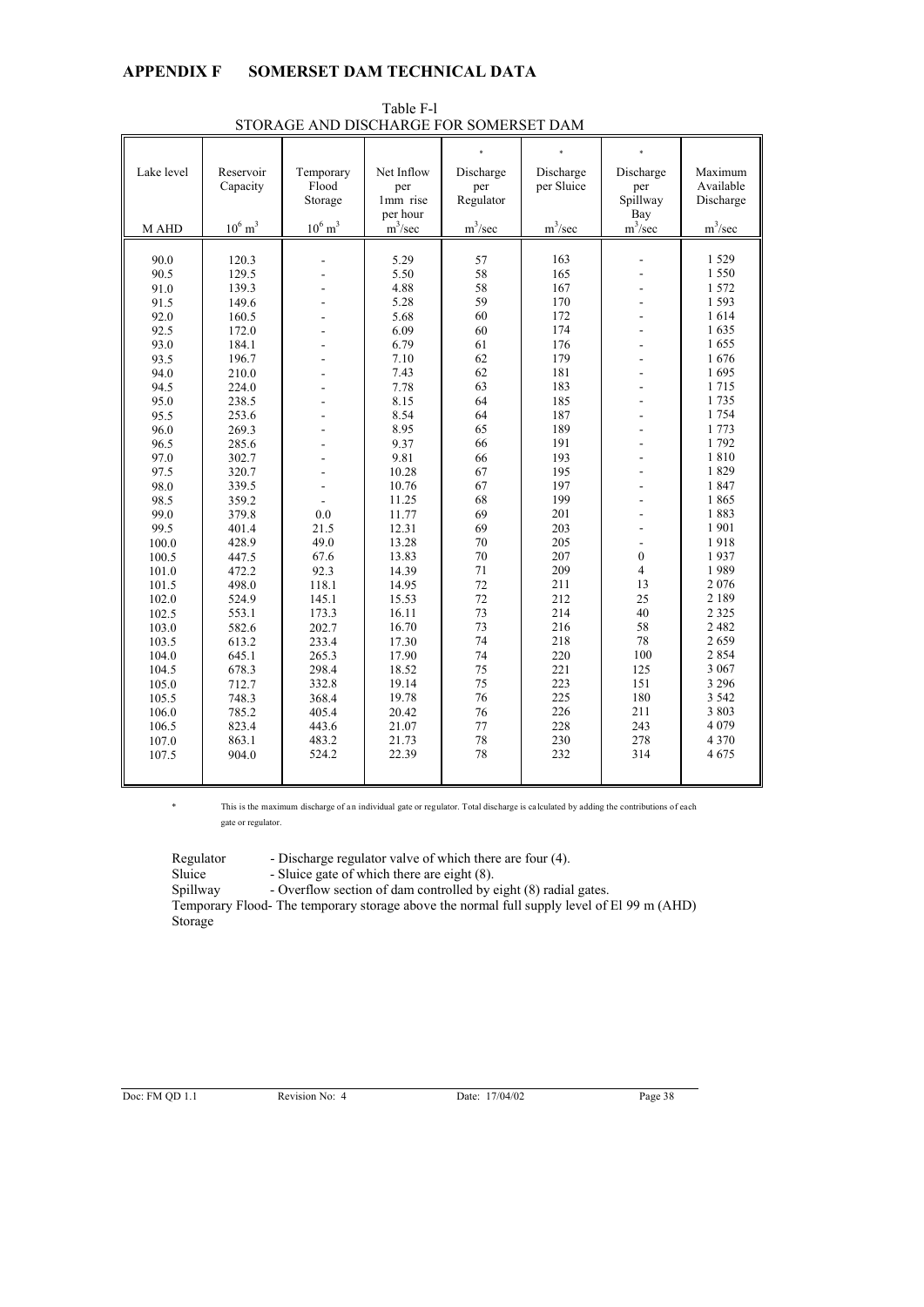### <span id="page-44-0"></span>**APPENDIX G WIVENHOE DAM GATE OPERATION CONSIDERATIONS**

Full size pl ans of Wivenhoe D am, and Operations and M aintenance Manuals for Wivenhoe Dam are held by the Corporat ion and the Headw orks Ope rator a nd a re available at the si te. Operations and Mai ntenance Manu als relevant to the flood operation of the gates are:

- (a) "Master Manual and Drawings."
- (b) "Radial and Penstock Gate Hoists and Drawings."

## **G.1. SPILLWAY OPERATION PRINCIPLES**

<span id="page-44-1"></span>The radial gates are sequentially numbered from 1 to 5 from left to right looking in the downstream direction. Appendix I shows the general arrangement of the spillway area.

The flip bucket spillway is designed to control the discharge from the reservoir and to dissipate the energy o f t he disch arge. Th e f lip th rows th e discharge cl ear of the concrete structures in to a plung e pool where the e nergy is dissipated by tu rbulence. Under non-symmetric flow conditions, or wh en gates  $1$  and  $5$  are not operating, the discharge jet may impinge on the walls of the plunge pool, which has been excavated into erodible sandstone rock, and cause non-predictable erosion. U pstream migration of this erosion is to be avoided. The wing walls adjacent to the flip bucket deflect the discharge away from the walls of the plunge pool when gates 1 and 5 are operated.

Therefore in operating the spi llway, the pri nciples to be observed are, in ord er of priority:

- (i) The discharge jet into the plunge pool is not to impinge on the right or left walls of the plunge pool.
- (ii) The flow in the spillway is to be symmetrical.

The main purpose of gating the spillway is to exercise maximum control over the flow in the Brisbane River insofar as river flows in excess of 4 000  $\text{m}^3\text{/sec}$  cause damage to urban areas downstream. The gates also allow the routing of much larger floods with substantial flood mitigation being achieved.

## **G.2. RADIAL GATE OPERATING PRINCIPLE**

Each radial gate consists of a cylindrical upstream skinplate segment that is attached to the radial arms. The cy lindrical axis i s ho rizontal. Each gate ro tates about two spherical trunnion bearings that are on this axis.

<span id="page-44-2"></span>The position of the gate is controlled by hydraulically driven winches that are located on the piers beside the gates. Wire ropes are attache d to the downstream face of th e skin plate through a pulley system. The hydraulic motors work off a common pressure manifold and und er p erfectly matched conditions, will give an equal lifting force to each side of the gate. This system does not sense rope travel and will take up slack rope. It cannot prevent or correct skewing of the skin plate segment between the piers. If skewing o ccurs, skids will come into conta ct with t he si de seal p lates to limit movement.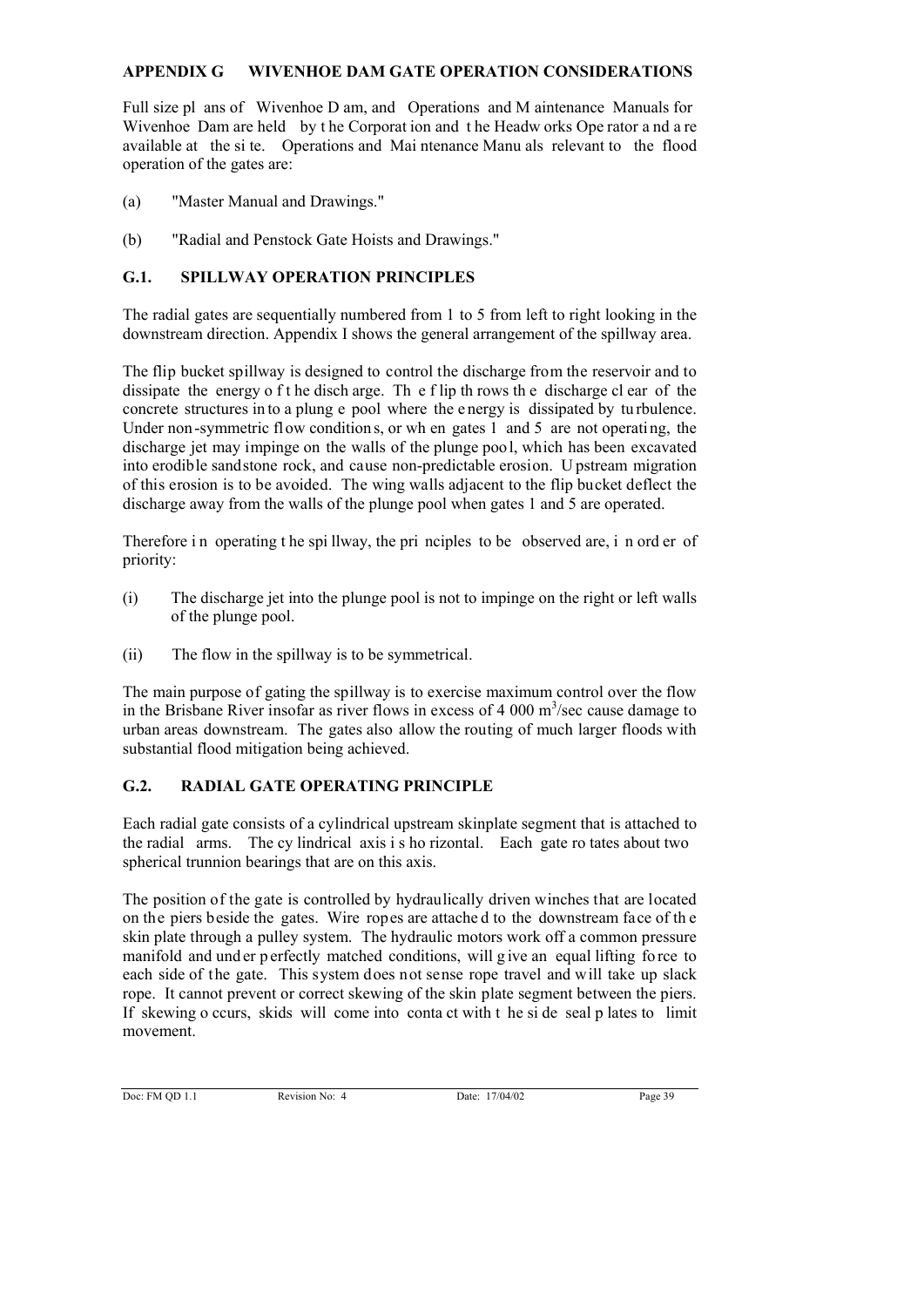It is not possible to operate a winch independently of the other winch attached to the gate.

When the hydraulic motors are not en ergised, the gates are held in position by spring loaded friction brakes on the winches. There are two brake bands per winch and each band is capable of supporti ng half the weight of the gate. One winch can support the total weight of a gate on both its brake bands but not on one.

## **G.3. RADIAL GATES OPERATING LIMITATIONS**

<span id="page-45-0"></span>G.3.1. Opening and Closing Rate

The aperture opening rate of each gate is limited to 500 mm/minute.

Aperture movement is limited by a programmable timer that stops gate movement after a set period of time.

#### G.3.2. Al ternate Consecutive Operation

To maintain symmetry of discharge in the spillway, either gates 1 and 5 or gates 2 and 4 are to be operated in alternate consecutive increments. The power for gate operation comes fro m two independent e lectric hy draulic pumps, eac h of which is ca pable of operating one gate at a time.

The normal hydraulic pressure source for each gate is as follows:

| <b>GATES</b>                                | <b>POWER SOURCE</b>       |
|---------------------------------------------|---------------------------|
| Radial Gates 1 & 2, and Penstock Gate Hoist | Electric hydraulic pump 1 |
| Radial Gates 3, 4 & 5                       | Electric hydraulic pump 2 |

In the event that an electric hydraulic pump fails, hydraulic pressure can be redirected from the other power source, but concurrent operation of more than one gate from a single power source is not possible.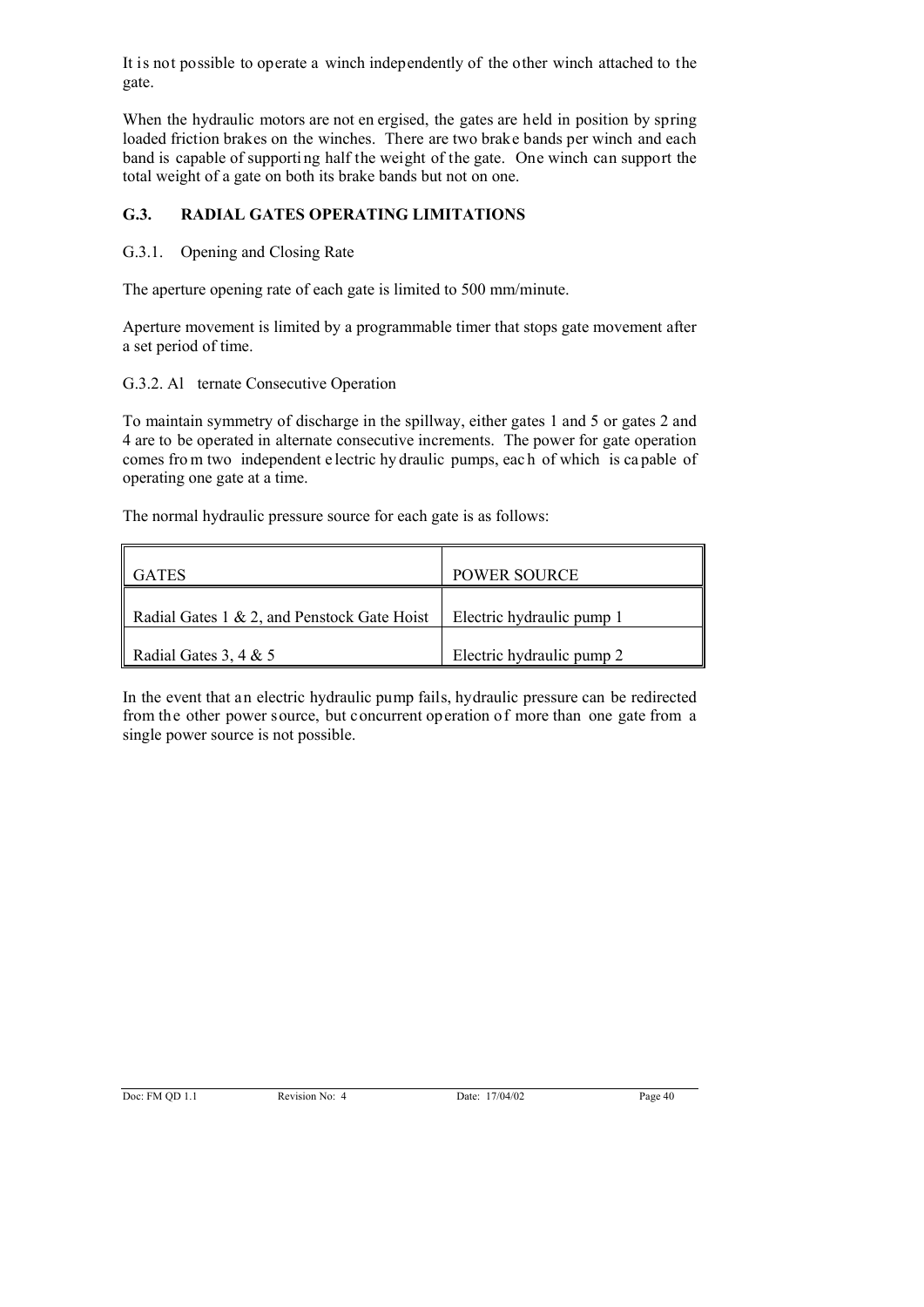#### G.3.3. Ov ertopping

While t he radi al g ates h ave been designed to w ithstand overtopping, it should be avoided if possible. The reservoir lev els and the structural state of th e ra dial gates when in the closed position are as follows:

| Reservoir<br>Level<br>m AHD | Condition          | Radial Gate<br><b>Stress Condition</b><br>with Gate Closed |
|-----------------------------|--------------------|------------------------------------------------------------|
|                             | Top of closed gate | Normal                                                     |
|                             | Design Flood Level | 33% Overstress                                             |
|                             | Crest Level        | Critical                                                   |

Once overtopped, the gates become i noperable w hen the li fting tac kle is fouled by debris from the overflow. The gates remain structurally secure until the reservoir level exceeds EL 77. The ability to control floods however may be lost.

#### G.3.4. G ate Dropping

Under no circumstances are the gates to be dropped. The lower skin plate sections are overstressed if a freefall of 60 mm is arrested by the seal plate on the spillway.

If a gate becomes stuck in an open position, it is to be freed by applying positive lifting forces. Under no circumstances are the winches to be unloaded and the direct weight of the gates used to yield the obstruction.

#### G.3.5. Operation in High Wind

Other than in periods of mitigation of medium and major floods, the gates are not to be raised or lowered when clear of water, duri ng periods of high wi nds. The gates c an however, be held on the brakes in any position in the presence of high wind.

The term "high wind" means any wind that ca uses twisting or movement of the gate. While a precise fi gure cannot be place d on these v elocities, fu rther exp erience over time may allow a figure to be determined.

This limitation is required to prevent the gate from twisting fro m skew on one side to skew on the other side. While the gate is b eing raised or lowered, skewing cannot be prevented by t he hydraulic lifting system and any im pact forces en countered may damage the gate.

#### G.3.6. Ma intenance

No m ore than one gate is to be inoperable at any one t ime for maintenance. The maintenance is to be scheduled so that the spillway bay can be cleared of obstructions in a reasonable time to allow its use in the event of major flooding.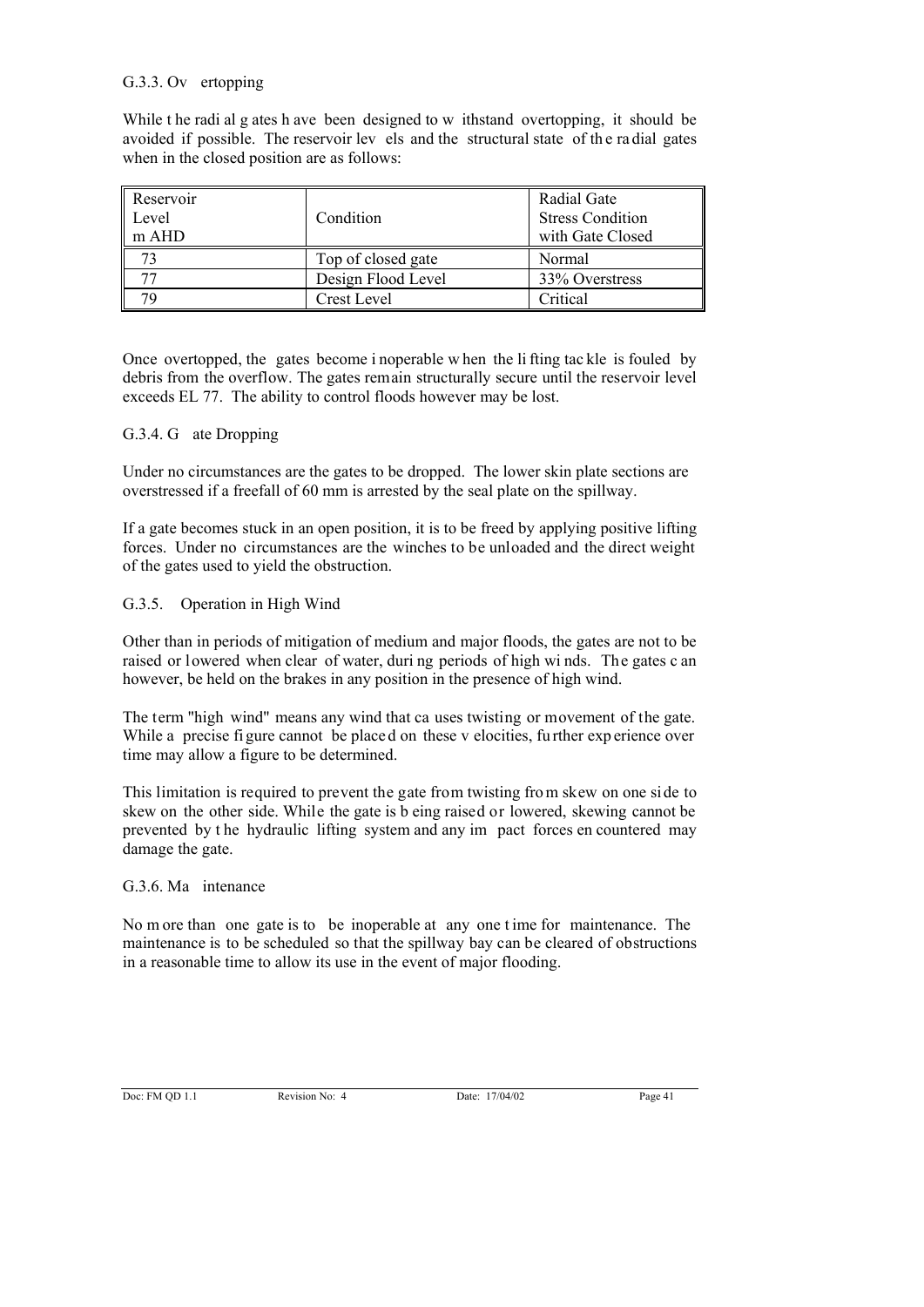## <span id="page-47-0"></span>**G.4. BULKHEAD GATE OPERATING LIMITATIONS**

The bulkhead gate can be used to control discharge in an emergency situation where a radial gate is inoperable. It is transported to, and lowered upstream of the inoperable radial gate by means of the gantry crane. The following conditions apply:

(a) The bulkhead gate can always be lowered with any type of underflow; and

(b) It is not possible to raise the bulkhead gate once it has been lowered past certain levels depending on upstream conditions without there being a pool of water between it and the radial gate. (Department of Primary Industries Wivenhoe Dam Design Report, September 1995 refers).

It is thus possible to preserve storage by effectively closing the spillway even with one radial gate inoperable. It will not be possible to raise the bulkhead gate until the radial gate behind has been repaired and is again storing water between the bulkhead gate and itself.

The bulkhead gate is not to be used for flood re gulation un til the rese rvoir level is falling and not likely to rise within the p eriod needed to repair the inoperable radial gate.

## G.4.1. Opening and Closing Rates

The spillway gantry crane is to be used to raise and lower the bulkh ead gate. The crane op erates a t two sp eeds,  $1.5$  and  $3.0$  m/min. When within the bu lkhead gate guides, the bulkhead gate is to be moved only at 1.5 m/min.

## G.4.2. Ov ertopping

In the event that the bulkhead gate is overtopped (reservoir level exceeds EL 69 when bulkhead gate is closed), it cannot be removed unless a pool of water fills the space between it and the radial gate behind. The closed bulkhead becomes critically stressed when the reservoir level overtops it to EL 71.4.

It is not po ssible to engage the lifting tackle while ov ertopping is o ccurring. While there is any risk that the bulkhead gate may be overtopped, the lifting gear is to be left engaged so th at the gate can b e raise d on ce the down stream radial g ate bec omes operable.

#### G.4.3. Di scharge Regulation

In the event that a radial gate is inop erable in a partially open position, the bulkh ead gate can be u sed for flow regu lation provided that th e lower lip of the radial gate is clear of the underflow jet.

Where a pool exists between the bulkhead gate and a radial gate under flow conditions, the bulkhead gate will be subjected to additional pull-down and possibly subjected to vortex-induced vibrations. When this condition occ urs, the bulkhead g ate is to be lowered to dewater the pool. Th e bulkhead gate can then be adjusted to regulate the flow provided the underflow jet remains below the lower lip of the radial gate.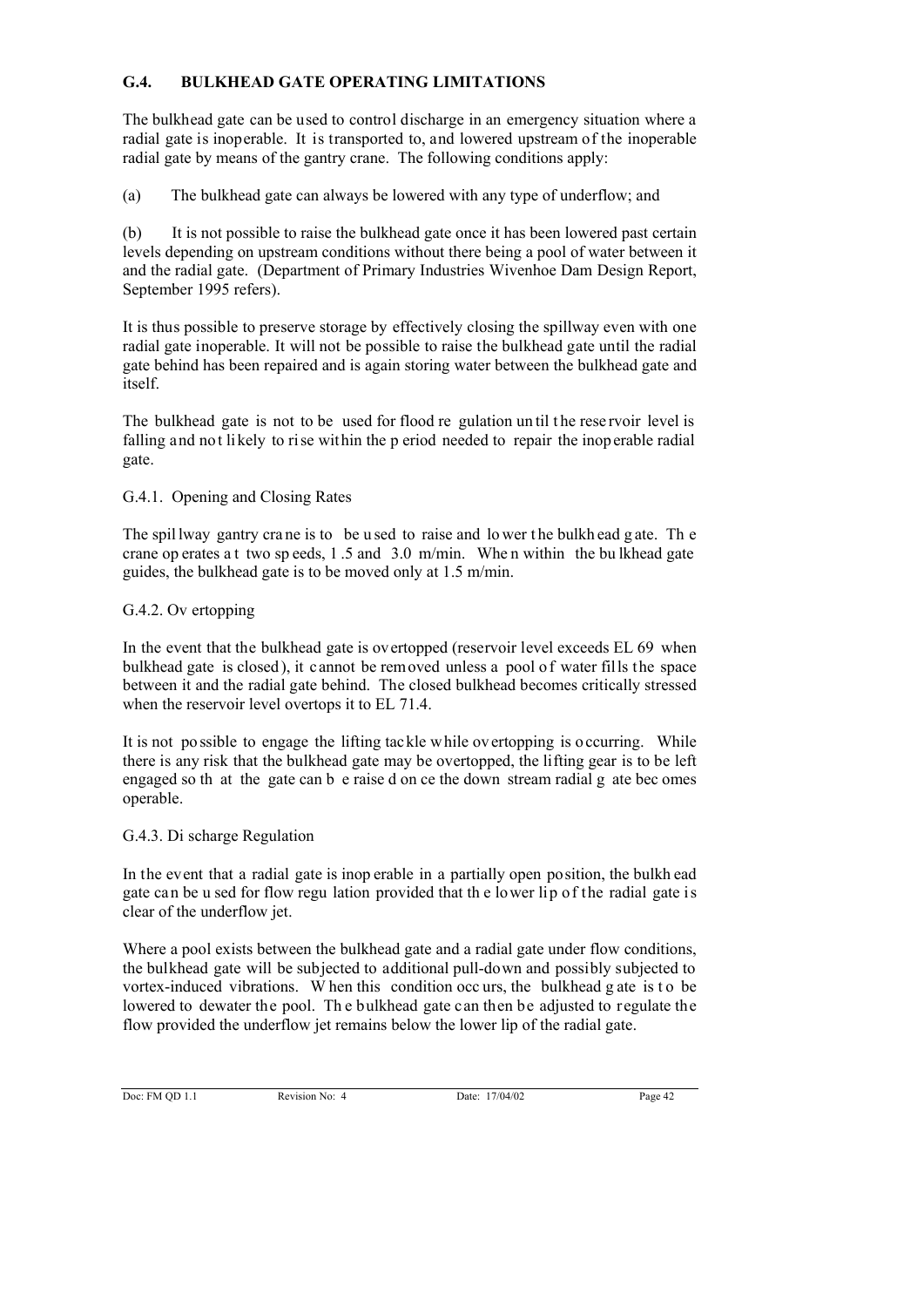<span id="page-48-0"></span>

<span id="page-48-1"></span>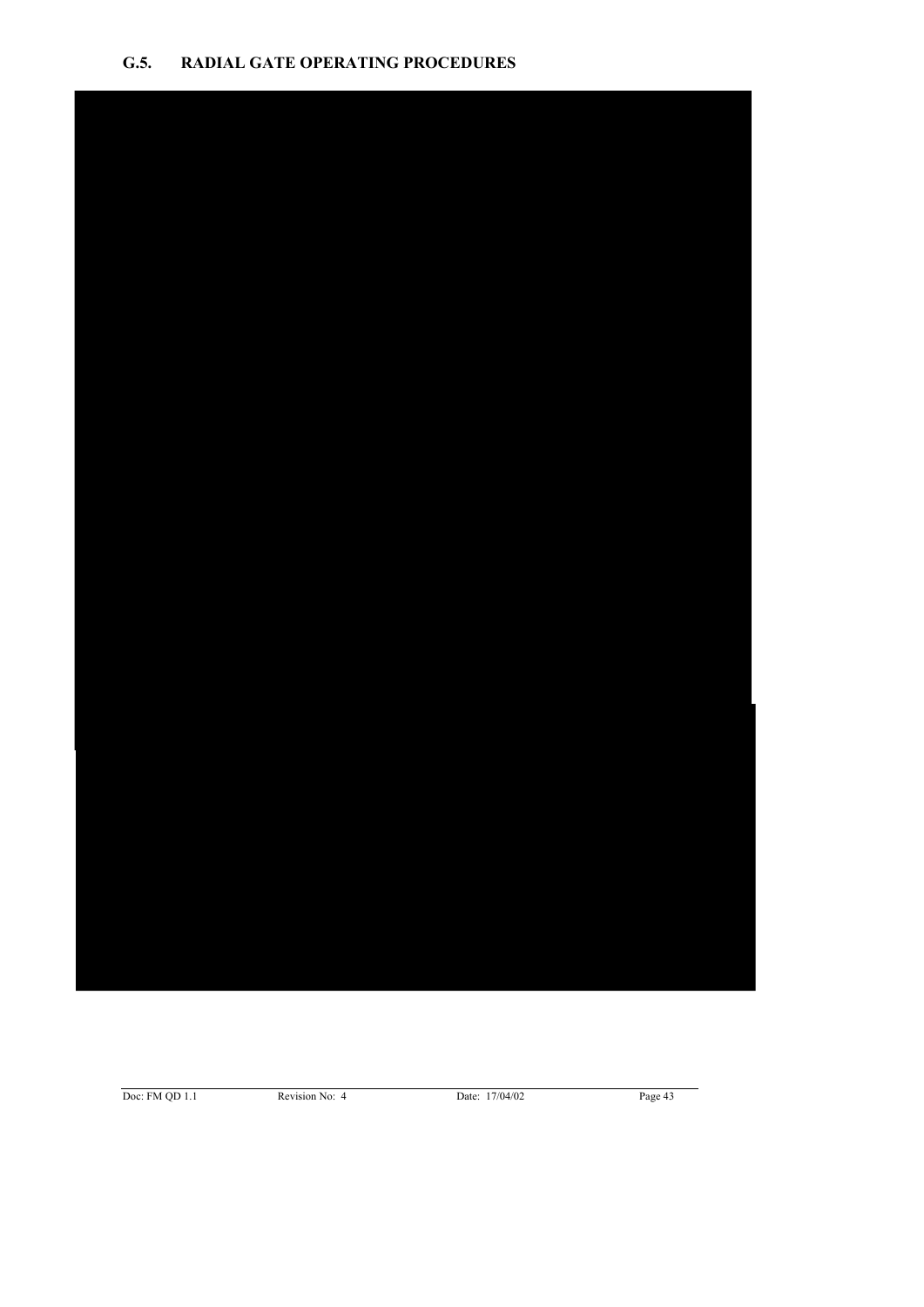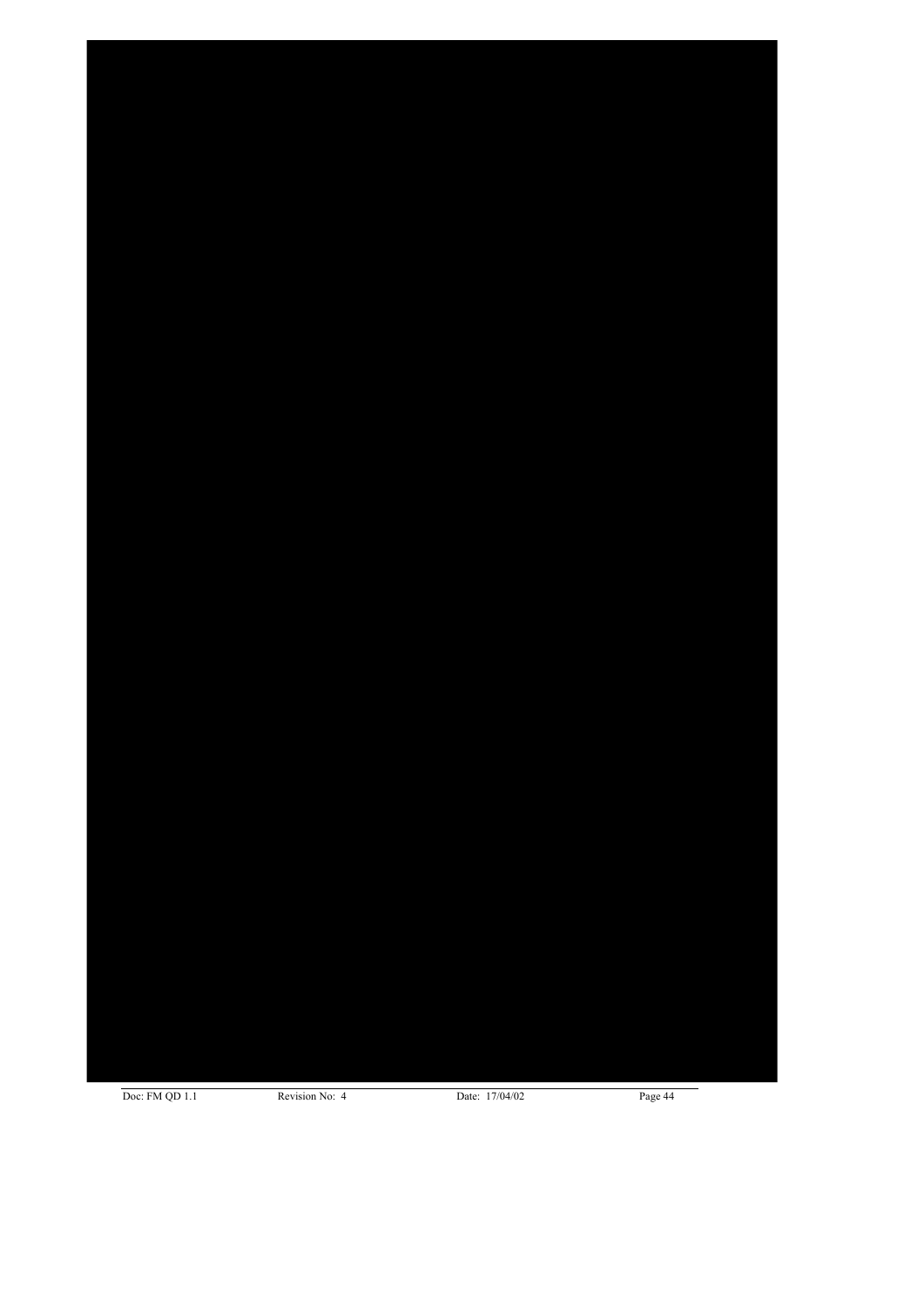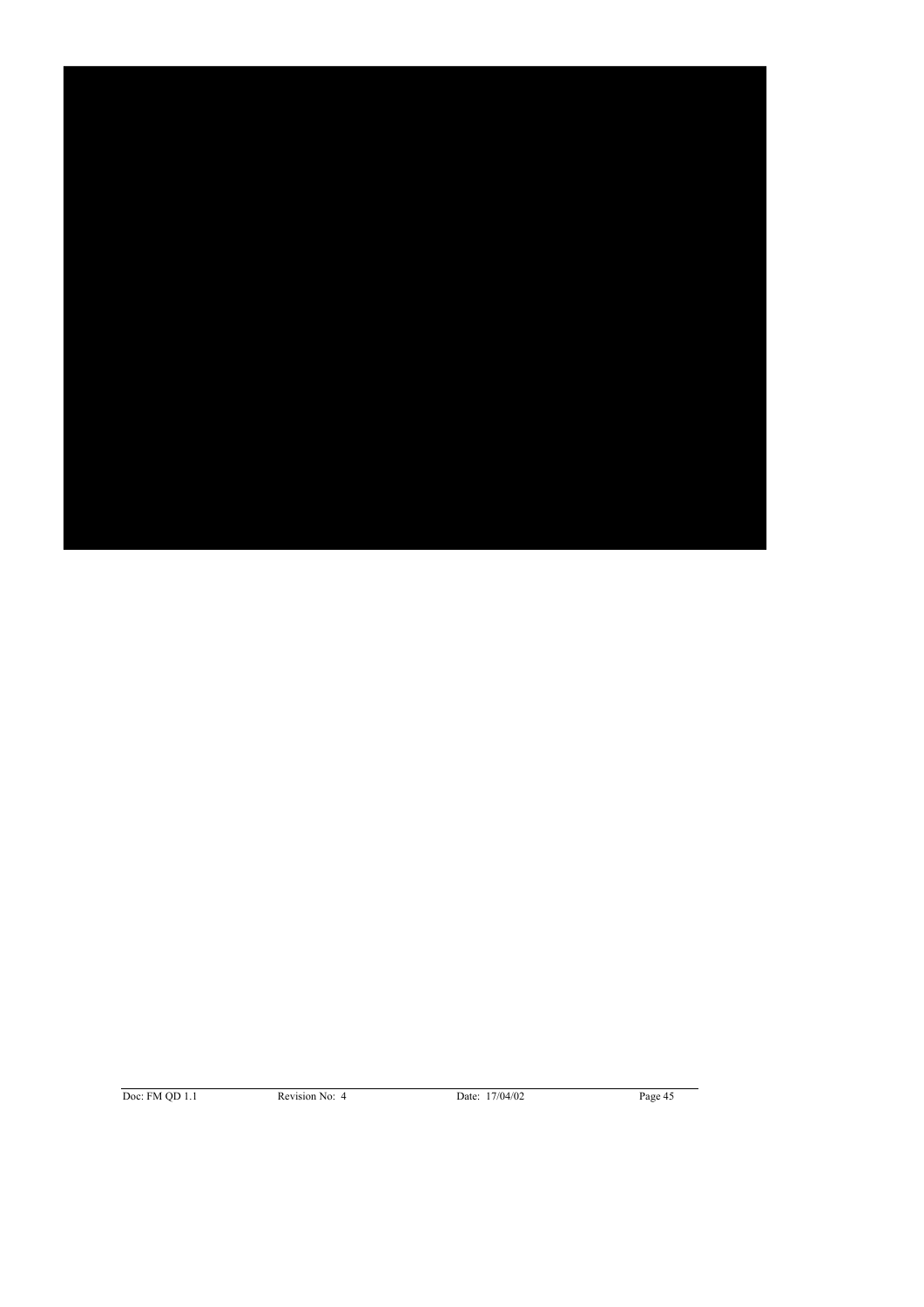<span id="page-51-2"></span><span id="page-51-1"></span><span id="page-51-0"></span>

<span id="page-51-5"></span><span id="page-51-4"></span><span id="page-51-3"></span>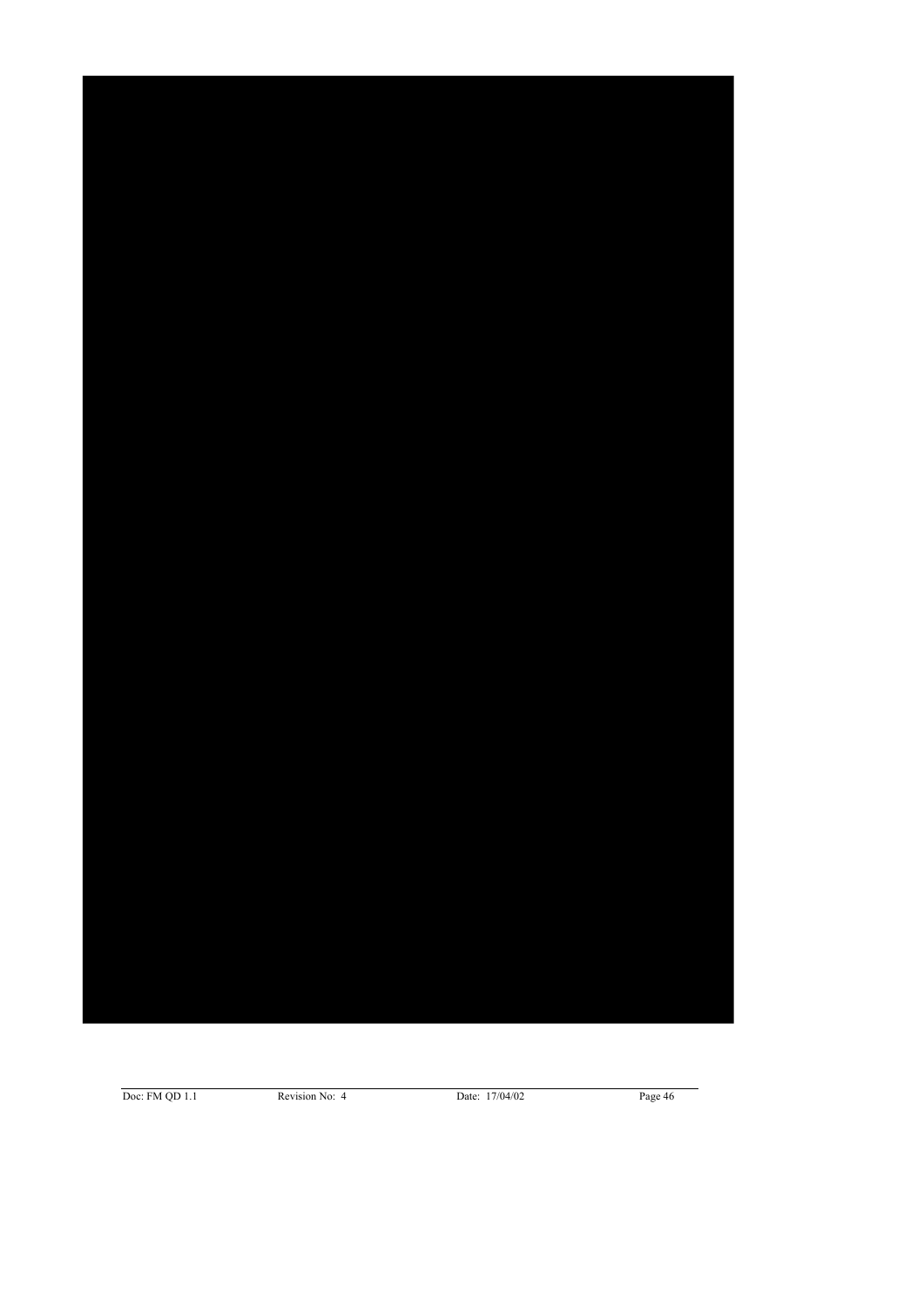<span id="page-52-2"></span><span id="page-52-1"></span><span id="page-52-0"></span>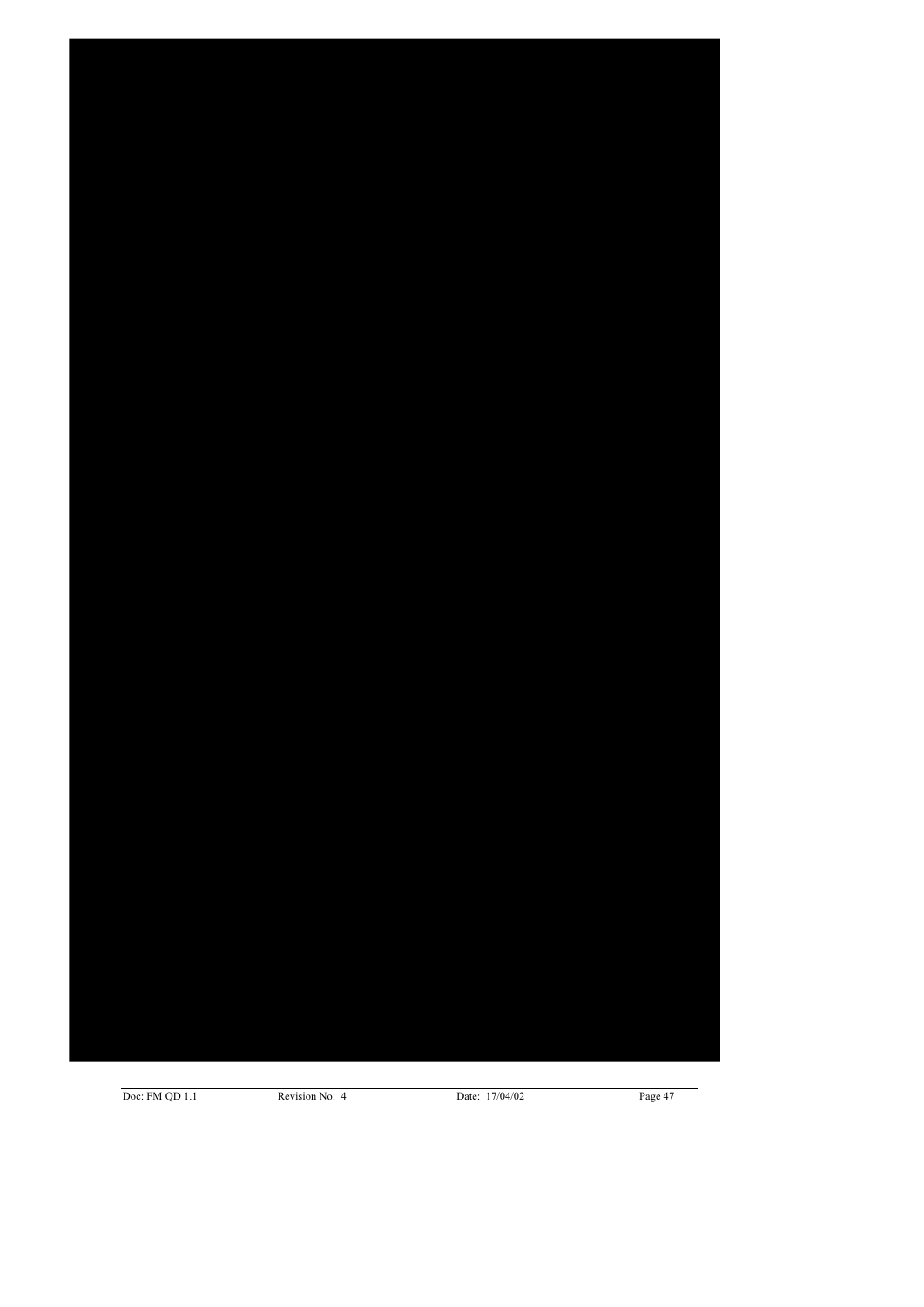<span id="page-53-0"></span>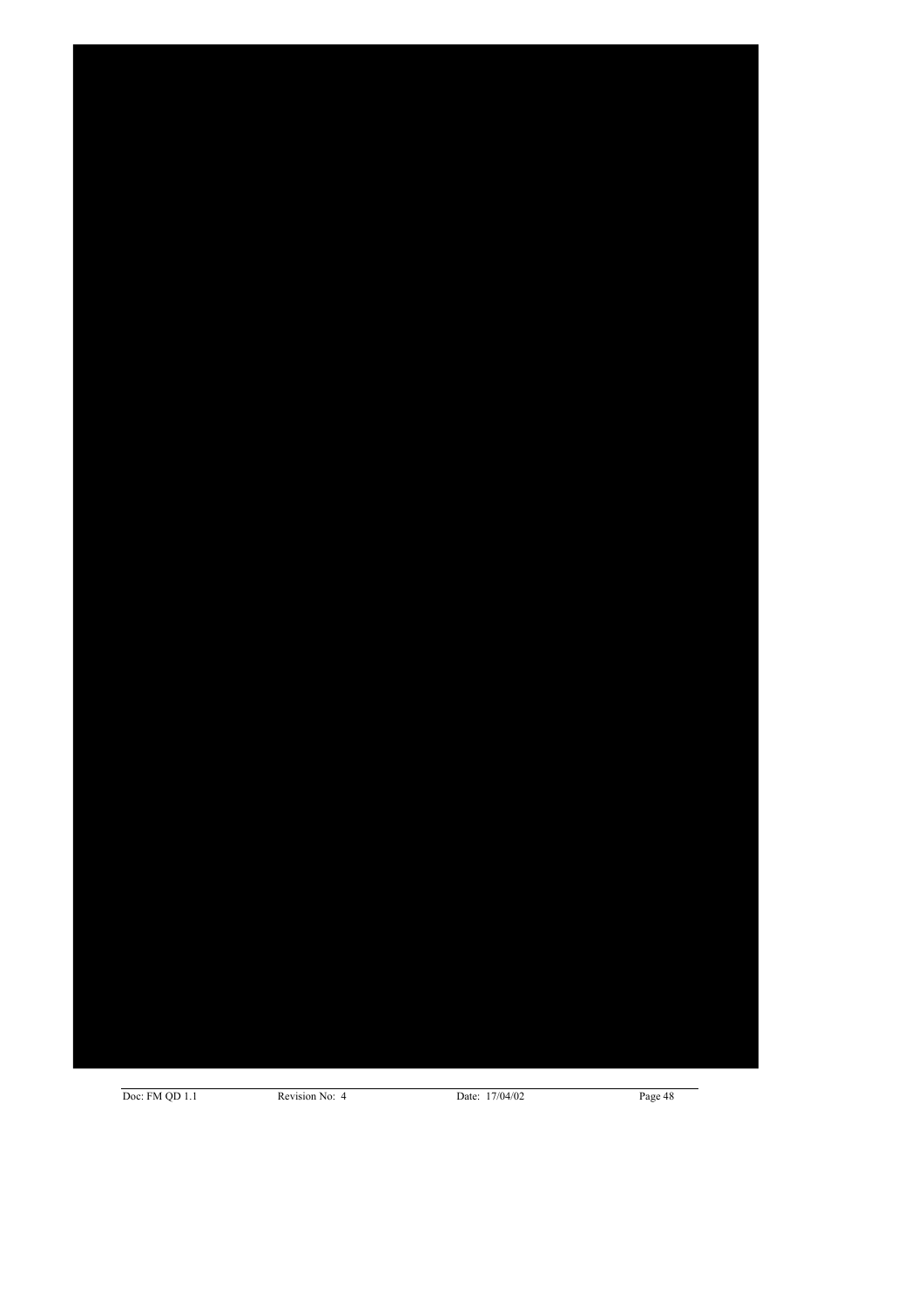<span id="page-54-0"></span>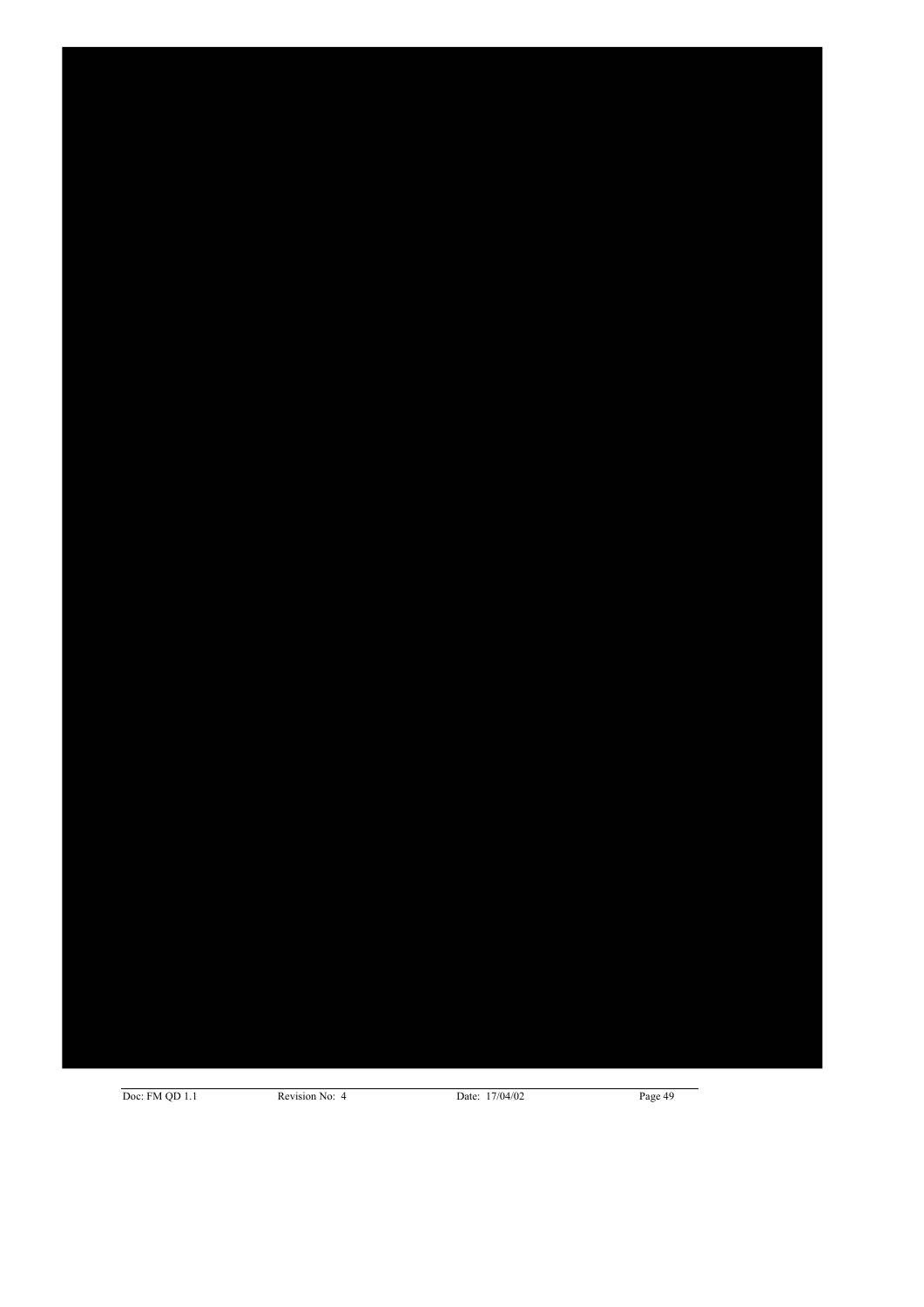

<span id="page-55-0"></span>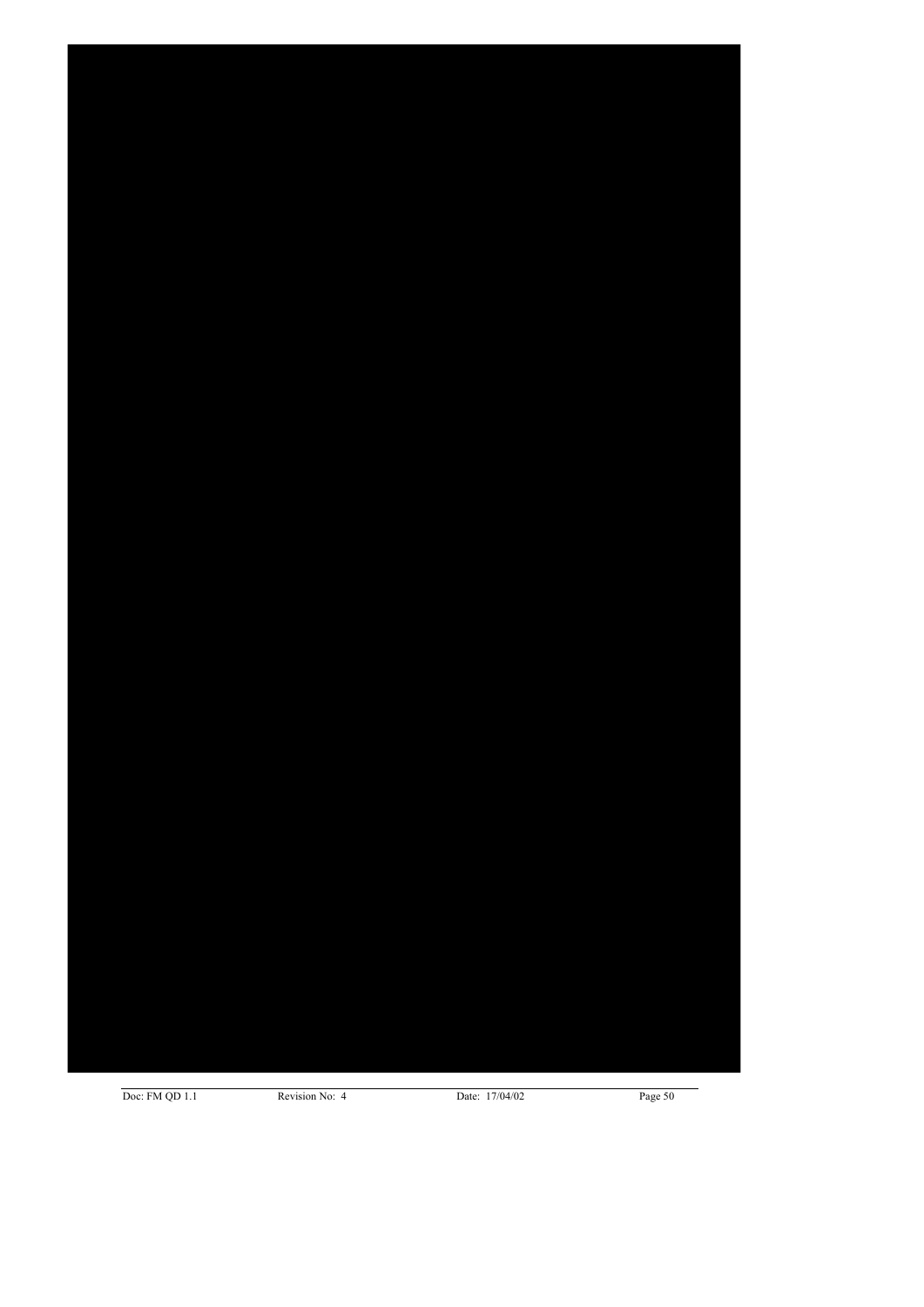This assess ment assumes certa in operational proce dures and assumes that the Da m would fail once the embankment crest level of 79.15 was reached.

## **I.6. SO MERSET DAM FLOODS**

<span id="page-56-0"></span>Somerset Dam flood s were esti mated using t he rainfalls a nd runoff rou ting m odel already discussed. Inflows to Somerset Dam, assuming the dam to be in existence and full, were calculated, as well as flow at the site without the dam in the catchment. The forty-eight hour PMP storm event was found to be critical, though the long duration PMP's produced very large flood volumes. Table I-6 lists results for the fo rty-eight hour duration storms.

| $AEP\%$    | <b>Peak Inflow</b><br>$(m^3/sec)$ | <b>Peak Outflow</b><br>$(m^3/\text{sec})$ | <b>Flood Volume</b><br>(ML) | Peak Lake<br>Level (m AHD) |
|------------|-----------------------------------|-------------------------------------------|-----------------------------|----------------------------|
| 13         | ,500                              | 1,700                                     | 421,000                     | 103.5                      |
| 0.14       | ,500                              | 2,600                                     | 690,000                     | 104.5                      |
| 0.016      | ,800                              | 4,700                                     | 1,042,000                   | 107.5                      |
| 0.0019     | ,200                              | 6,300                                     | 1,412,000                   | 109.3                      |
| <b>PMF</b> | $11,100*$                         | $7,500*$                                  | $1,694,000*$                | $110.3*$                   |

#### **Table I-6 Somerset Dam Floods (for two-day storm duration)**

**+ - NB. This duration does NOT give the maximum Peak Inflow for a given AEP**  \* - **Overtopped, estimated flow based on no dam failure**

Studies conducted by structural engineers indicate that Somerset could withstandovertopping to EL 111.7 mAHD.

## **I.7 FLOOD CONTROL OPERATION MODEL**

Floods in the Brisba ne River catchment above Wivenhoe Dam can originate in either the Stanley River or upper Brisbane River catchment or both. Both of the dams are capable o f b eing op erated in a nu mber o f way s, each of which will reduce the flow downstream. However, i n order to ac hieve m aximum reduction of fl ooding downstream of Wivenhoe Dam, it was necessary to review the operations at Somerset and Wivenhoe Dams using a flood operations simulation model.

<span id="page-56-1"></span>The most recent flood studies h ave re viewed the basic hy drologic a lgorithms in the operational m odels u sed i n t he earlier study and modified them t o incorporate additional features relating to gate op enings and closings. The revised d esign flood hydrology and operational model algorithms were then used to re-examine the original five possible op erational procedures for each of So merset Dam and Wivenhoe Dam, giving twenty-five possible c ombinations t o b e re-considered. Th e procedures previously de veloped f or Wivenhoe Da m were de signed so that initial re lease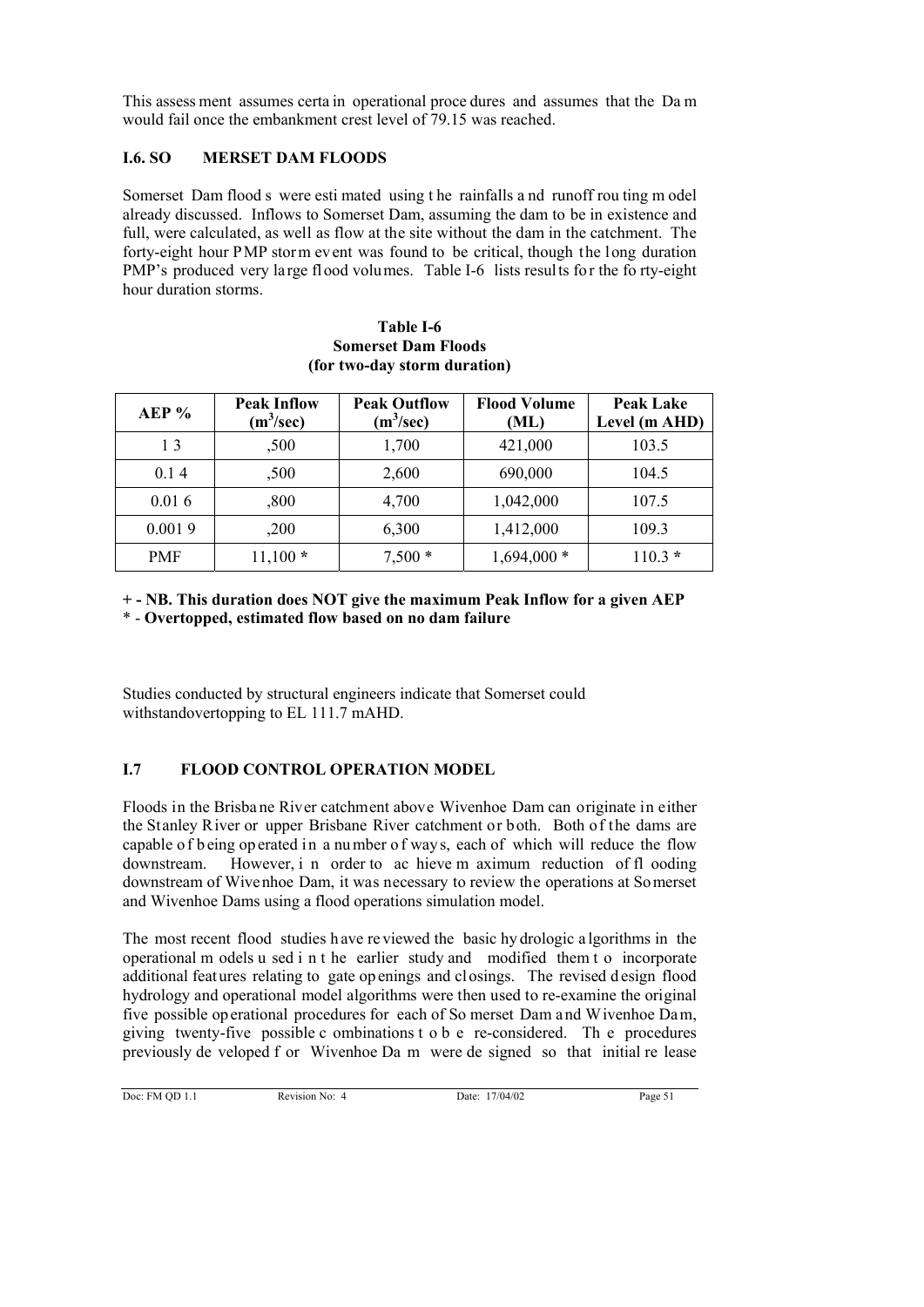operations did not adversely affect later operations in the event of later rainfall causing the magnitude of the flood to exceed the original estimate.

The pro cedures pre viously developed were al so d esigned to restric t flooding in the lower catchment to the lowest level of the following categories where practicable:

(i) low level bridges submerged, Fernvale bridge open;

(ii) all bridges except Mt. Crosby Weir and to Fernvale bridges submerged;

(iii) all bridges submerged, no damage to urban areas;

(iv) damage to urban areas due to peak flow from downstream catchment, no releases from Wivenhoe Dam contributing to peak flow;

(v) exte nsive damage t o urban are as due t o co mbined W ivenhoe D am releases and downstream flo w, Wivenhoe Dam rel ease c omponent o f peak flo w minimum practicable.

The pre vious fl ood studies recommended t hat on e procedure b e selected for the operation a t So merset Dam . Th is pro cedure had t wo a dvantages over t he other procedures tested. Firstly, it was feasible for all magnitudes of Stanley River floods tested and, secondly, it w as t he sim plest procedure to carry out. The re-analysis confirmed this conclusion.

The previous flood studies concluded that procedures for Wivenhoe Dam be reduced to four by combining two procedures into one. Th e resulting four procedures formed a hierarchy and the procedure to be adopted advances to the next procedure as the flood magnitude increases. The re-analysis confirmed this conclusion.

A Real Time Flood Operations Model for Somerset and Wivenhoe has been developed as part of the "Brisbane River and Pine River Flood Studies". This model incorporates the revised operational algorithms.

\* Assume no failure of Wivenhoe Dam or Somerset Dam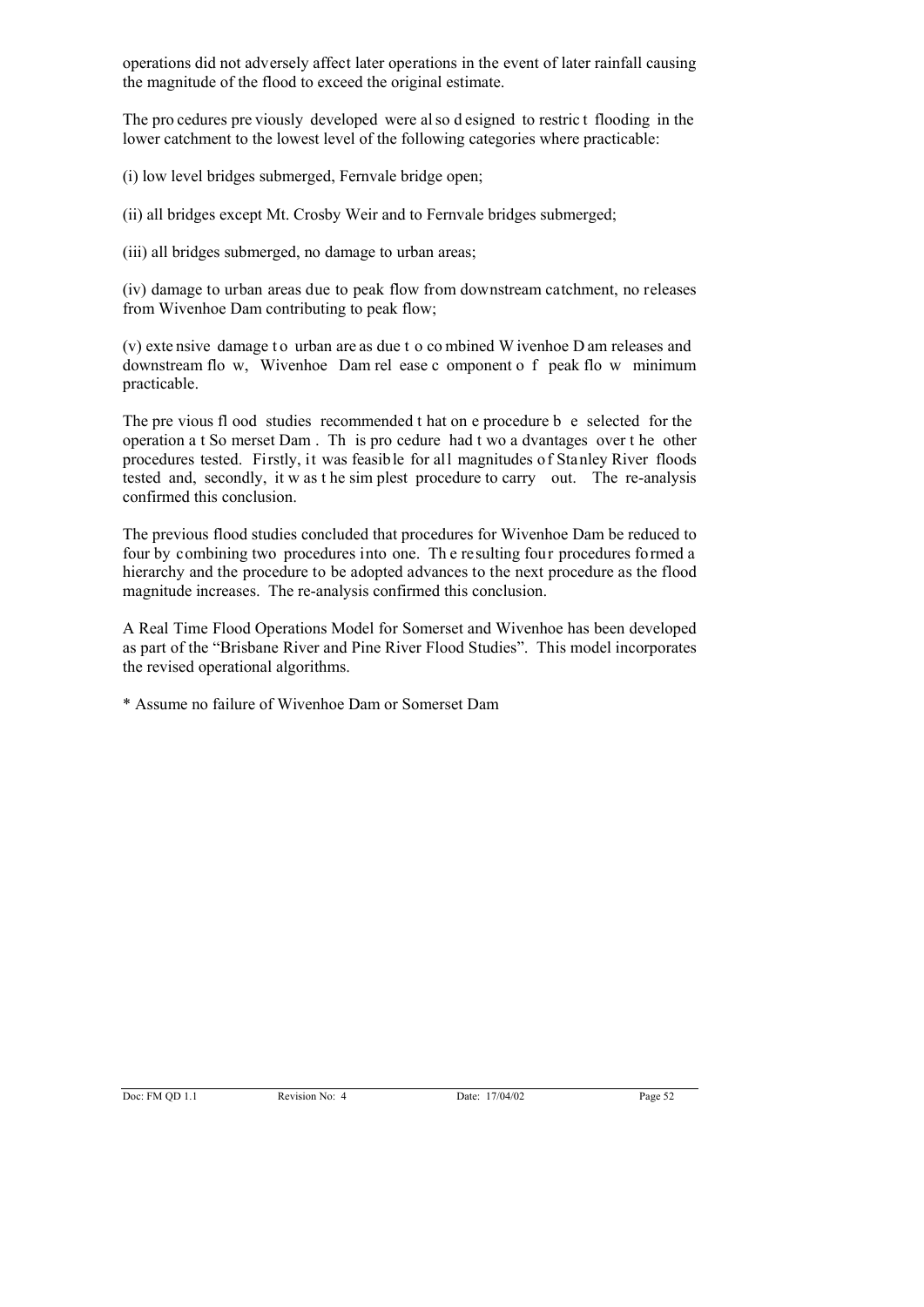<span id="page-58-0"></span>**APPENDIX J DRAWINGS**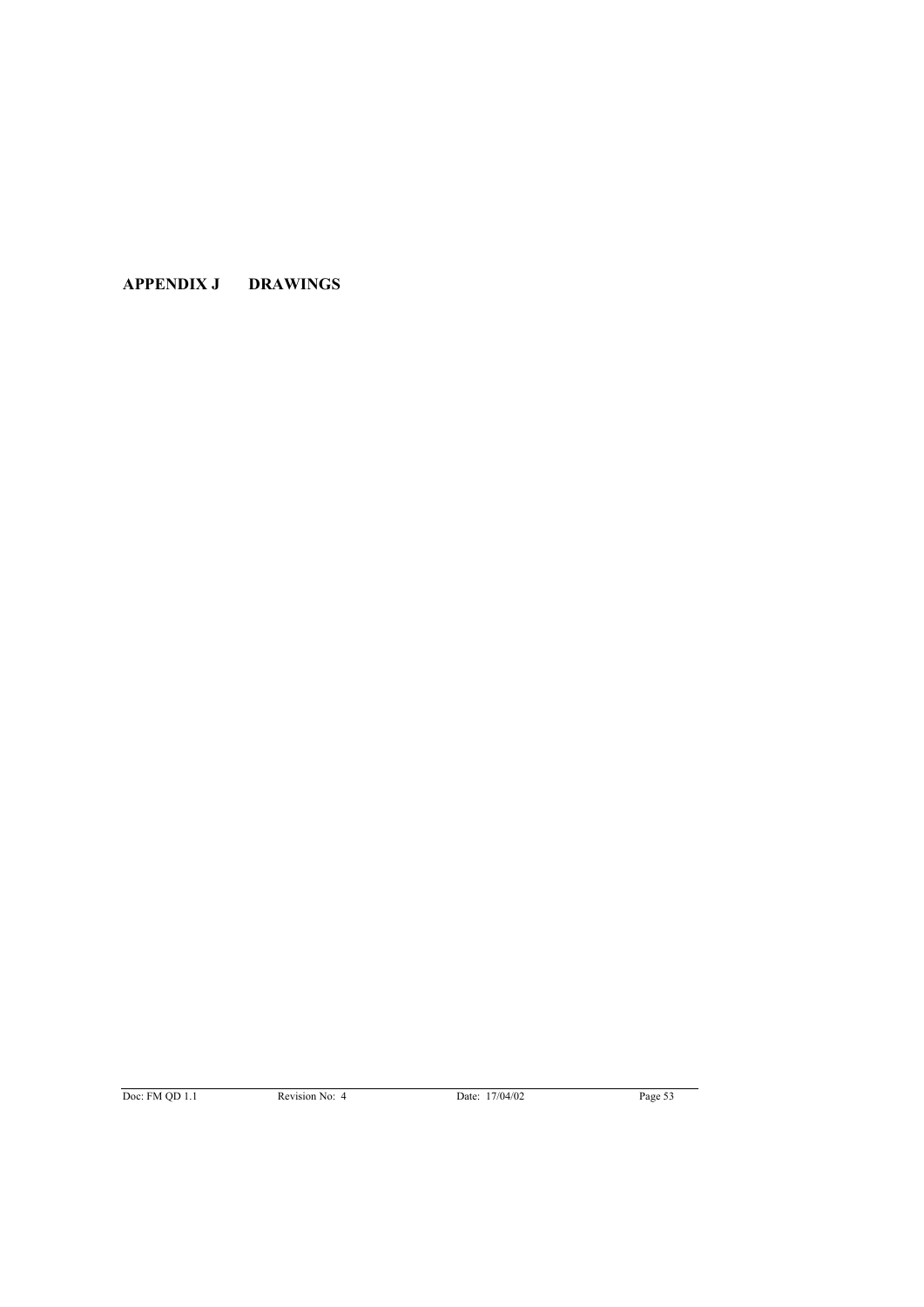<span id="page-59-0"></span>**APPENDIX K BRISBANE RIVER CATCHMENT**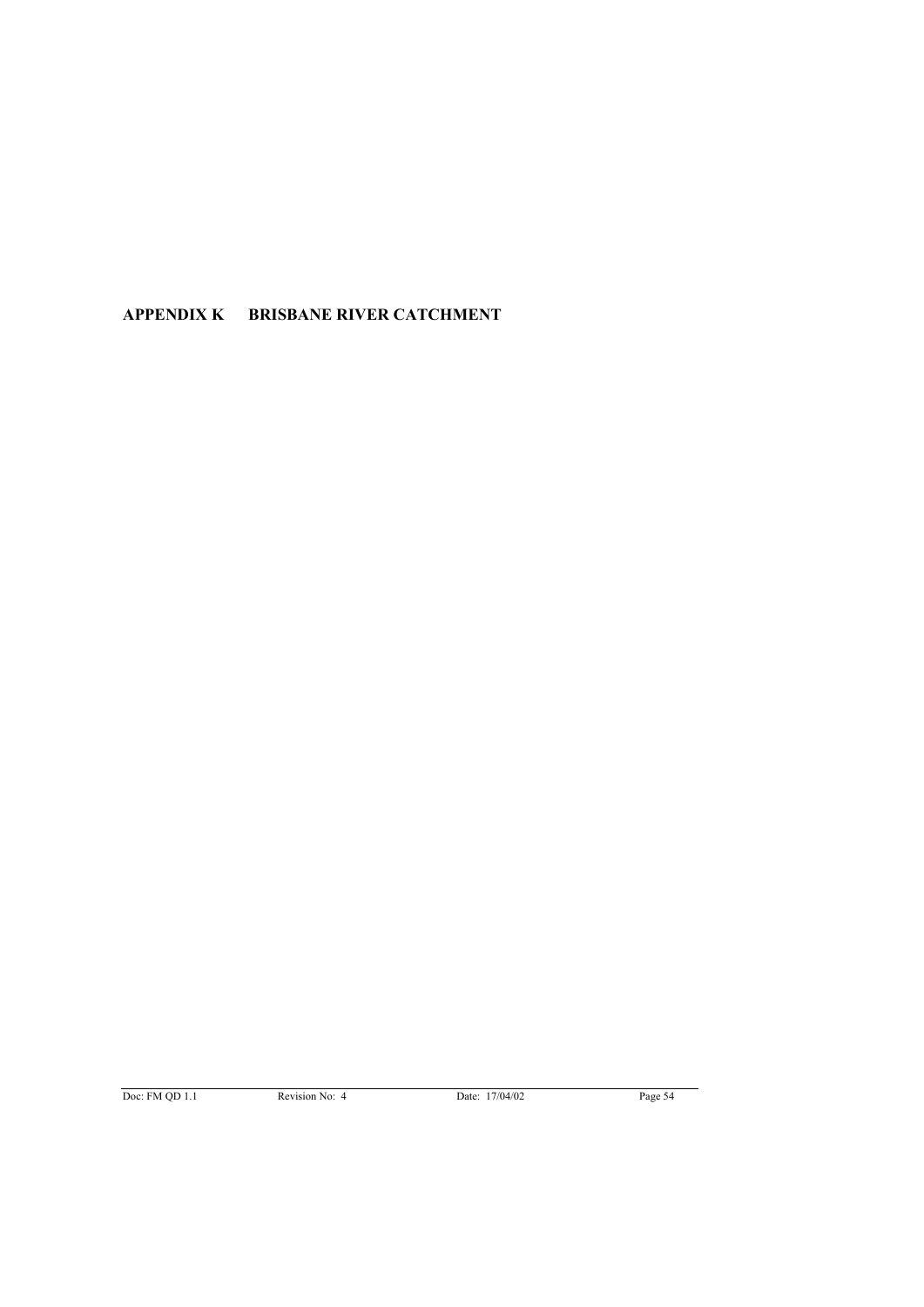| Page iii: [1] Deleted                  | <b>STATE</b><br>guppy | 22/05/2002 10:07:00 AM |  |
|----------------------------------------|-----------------------|------------------------|--|
| <b>1 INTRODUCTIO</b><br>1.1<br>Preface |                       |                        |  |
| 1<br>1.2<br>$1.3$ Purp                 |                       |                        |  |
| 1.4 Legal                              |                       |                        |  |
| 1.6 Date                               |                       |                        |  |
| 1.9                                    |                       |                        |  |
|                                        |                       |                        |  |
| <b>2 DIRECTION</b><br>2.1 Statutory    |                       |                        |  |
|                                        |                       |                        |  |
| 2.2                                    |                       |                        |  |
| 2.3                                    |                       |                        |  |
| <b>2.5 Dam</b>                         |                       |                        |  |
| 2.6                                    |                       |                        |  |
| <b>Report</b><br>2.9<br>10             |                       |                        |  |
| <b>3 FL</b><br>General<br>3.1<br>11    |                       |                        |  |
| 3.2.1 Wivenhoe                         |                       |                        |  |
|                                        |                       |                        |  |
| 3.3<br>3.4                             |                       |                        |  |
| 3.5 Disruption                         |                       |                        |  |
| <b>3.6 Provision</b><br>3.7 Disruption |                       |                        |  |
| <b>4 FL</b>                            |                       |                        |  |
| <b>5 FL</b><br>5.1 General             |                       |                        |  |
|                                        |                       |                        |  |
| 5.3                                    |                       |                        |  |
| 5.5 Reference                          |                       |                        |  |
| 6 CO                                   |                       |                        |  |
|                                        |                       |                        |  |